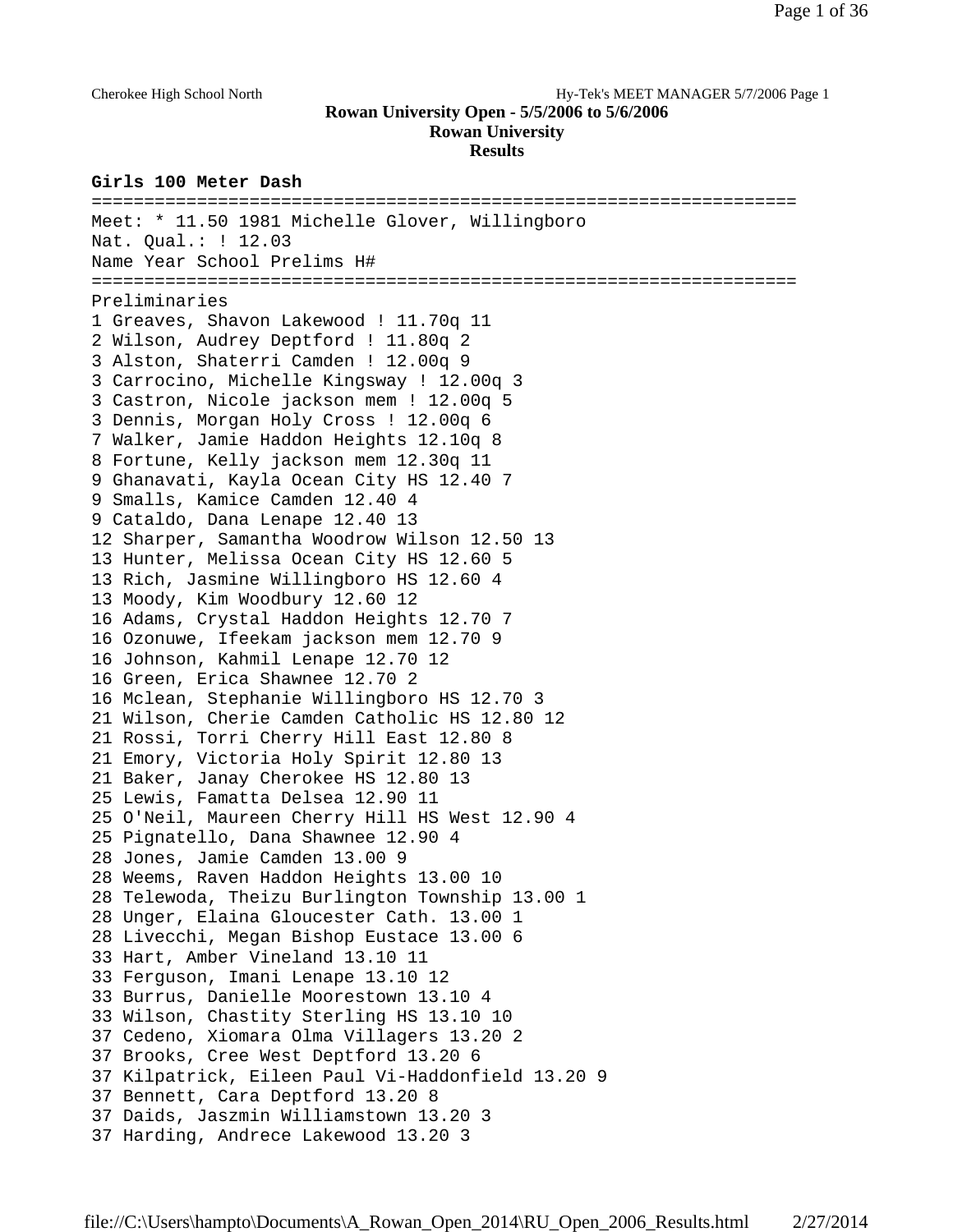37 Cintron, Maria Glassboro 13.20 13 37 Ross, Fatima Williamstown 13.20 2 37 Masud, Zuri Cherry Hill HS West 13.20 5 37 Kirby, Alishia Lindenwold 13.20 11 37 Currie, Jazmyn Burlington Township 13.20 5 48 Evison, Katie Seneca Spring Track 13.30 1 48 Emore, Ulili Kingsway 13.30 6 48 Brown, Nikiemma West Deptford 13.30 3 **....Girls 100 Meter Dash** 48 Hunger, Samantha Sterling HS 13.30 2 52 Williams, Linda Schalick, Arthur P. 13.40 8 52 Welsey, Kaitlin Shawnee 13.40 5 52 McKenna, Danielle Cherokee HS 13.40 3 52 Money, Stephanie Delsea 13.40 4 56 Lee, Heather Cherry Hill HS West 13.50 6 56 Douglas, Phoebe Salem High School 13.50 7 56 Sartorio, Jess Absegami 13.50 5 56 Tzaferos, Alexa Hammonton 13.50 3 56 Varnadore, Aisha Rancocas Valley 13.50 7 61 Beamer, Shawna Delsea 13.60 12 61 Fredericks, Laura Sterling HS 13.60 9 63 Kasputis, Melissa Bishop Eustace 13.70 6 63 Ridolfo, Gina Vineland 13.70 1 63 Afford, Heather Seneca Spring Track 13.70 5 63 McNeely, Aliyah Collingswood 13.70 1 63 Graves, Shannon Glassboro 13.70 8 63 Taylor, Katlyn Paul Vi-Haddonfield 13.70 6 63 Davis, Sabrina Paulsboro 13.70 8 70 Marakos, Katze Holy Spirit 13.80 7 70 Bages, Leigh Triton 13.80 7 70 Morna, Ashlie Camden Catholic HS 13.80 6 70 Gutierrez, Camila Oakcrest 13.80 3 70 Norris, Shakera Absegami 13.80 12 70 Bailey, LaTesha Paulsboro 13.80 12 70 Oyola, Nicole Seneca Spring Track 13.80 10 77 Harden, Tiera Vineland 13.90 13 77 Bollard, Meagan Bishop Eustace 13.90 9 77 Danser, Tori Cherokee HS 13.90 13 77 Outlaw, Alicia Moorestown 13.90 7 81 Rothmaller, Nia Deptford 14.00 9 81 Harris, Brandi Schalick, Arthur P. 14.00 8 81 Spaulding, Monica Williamstown 14.00 4 84 Cook, Ericka Willingboro HS 14.10 8 85 McRae, Aamira Highland 14.20 2 85 Rodriguez, Yasmin Camden Catholic HS 14.20 12 87 Grant, Ashley Highland 14.30 13 87 Dear, Alison Clearview 14.30 4 89 Williams, Channyn Moorestown 14.40 1 90 Ambrose, Kristin Clearview 14.60 5 90 Vargas, Asia Burlington Township 14.60 2 92 Kennedy, Lauren Clearview 14.70 9 93 Kimble, Brittany Salem High School 14.80 10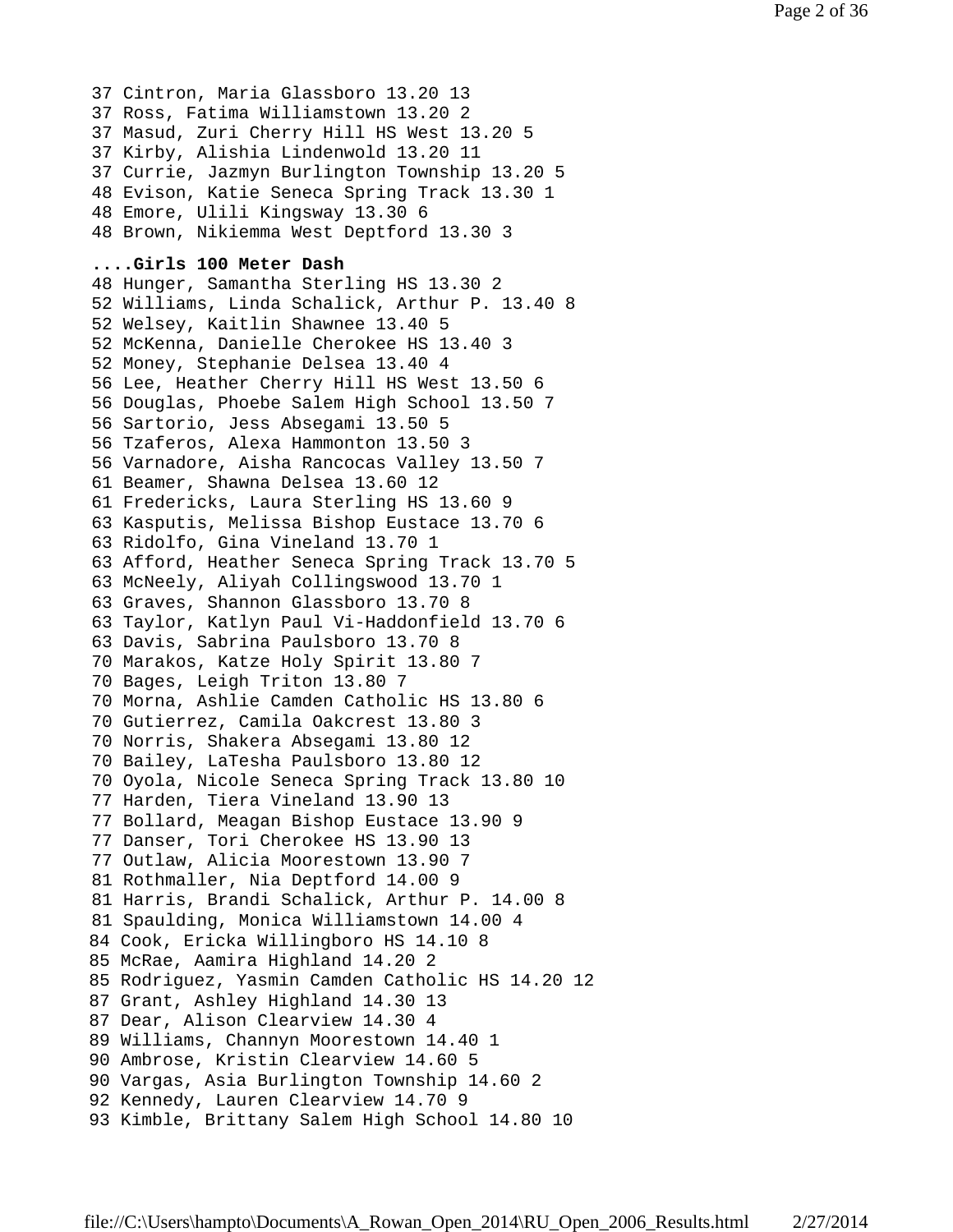### **Girls 100 Meter Dash Final**

======================================================================= Name Year School Finals Points ======================================================================= 1 Greaves, Shavon Lakewood 11.68 2 Wilson, Audrey Deptford 11.90 3 Alston, Shaterri Camden 12.11 4 Castron, Nicole jackson mem 12.13 5 Dennis, Morgan Holy Cross 12.34 6 Carrocino, Michelle Kingsway 12.45 **....Girls 100 Meter Dash Final** 7 Walker, Jamie Haddon Heights 12.49 8 Fortune, Kelly jackson mem 12.50 **Girls 200 Meter Dash** ========================================================================== Meet: \* 23.50 1986 Denise Liles, Kingsway Nat. Qual.: ! 24.73 Name Year School Finals H# Points ========================================================================== 1 Cantey, Krystal Winslow 24.21! 12 2 Greaves, Shavon Lakewood 24.28! 12 3 Sloan, Avionne Camden 25.25 12 4 Odey, Americori Willingboro HS 25.38 11 5 Wilson, Audrey Deptford 25.41 12 6 Jones, Tamara Woodrow Wilson 25.60 11 7 Grimes, Niah Oakcrest 25.62 12 8 Walker, Jamie Haddon Heights 25.81 12 9 Johnson, Kendra Lenape 25.85 9 10 Menafra, kimberly jackson mem 26.02 11 11 Ghanavati, Kayla Ocean City HS 26.03 11 12 Snapp, Nijgia Oakcrest 26.10 10 13 Wilson, Cherie Camden Catholic HS 26.28 10 14 Cattuna, Madeleine Cherry Hill East 26.33 6 15 Lewis, Famatta Delsea 26.44 11 16 Quigley, Kayla West Deptford 26.48 11 17 Emory, Victoria Holy Spirit 26.62 9 18 McCord, Marcia Rancocas Valley 26.68 11 18 Bergin, Jessica Southern Regional 26.68 10 20 Okparae, Ebere jackson mem 26.69 10 21 Sewell, Brandi Camden 26.71 11 22 Clyde, Kelly Cherokee HS 26.75 10 23 Evison, Katie Seneca Spring Track 26.90 7 23 O'Neil, Maureen Cherry Hill HS West 26.90 8 25 Moody, Kim Woodbury 26.94 12 26 Schaffer, Samantha Williamstown 26.97 9 27 Green, Erica Shawnee 26.99 9 28 Mclean, Stephanie Willingboro HS 27.06 10 29 Weems, Raven Haddon Heights 27.10 7 30 Lowe, Caitlin Cherokee HS 27.15 9 31 Rich, Jasmine Willingboro HS 27.20 10 31 Covey, Deanna Vineland 27.20 8 33 Dickerson, Camille Salem High School 27.35 4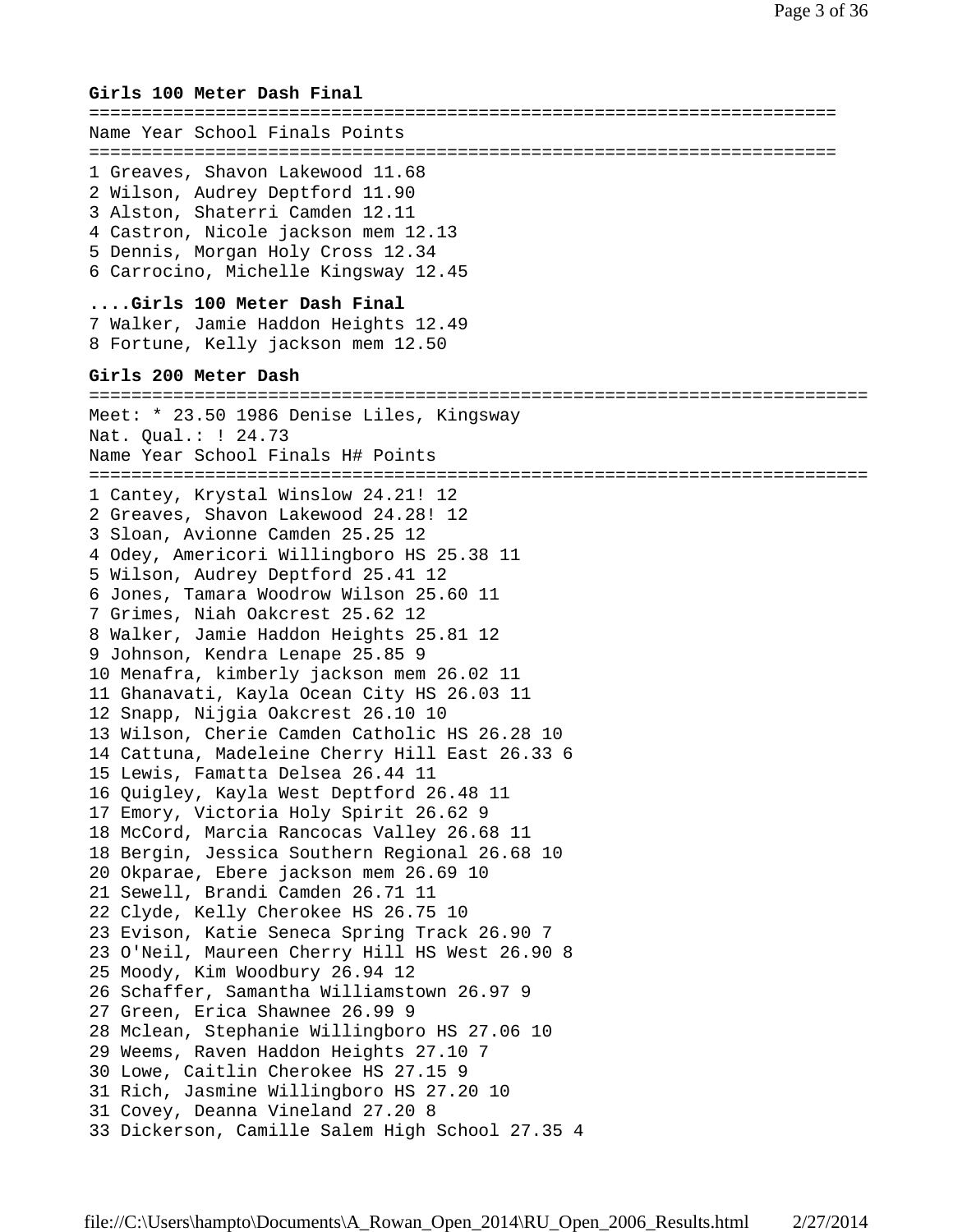33 Adams, Crystal Haddon Heights 27.35 5 35 Harding, Andrece Lakewood 27.40 7 36 Daids, Jaszmin Williamstown 27.42 7 37 Crowley, Katelyn Cherokee HS 27.48 9 38 Kirby, Alishia Lindenwold 27.50 9 39 Brown, Nikiemma West Deptford 27.68 9 40 Destin, Libna Collingswood 27.69 4 41 Hovington, Jessica Lindenwold 27.70 6 42 Brooks, Cree West Deptford 27.71 10 43 Hart, Amber Vineland 27.73 5 44 Bennett, Cara Deptford 27.75 12 45 Vega, Candace Paulsboro 27.80 6 45 Sartorio, Jess Absegami 27.80 6 **....Girls 200 Meter Dash** 47 Norris, Shakera Absegami 27.85 2 48 Wilson, Chastity Sterling HS 27.90 8 48 Mahoney, Molly Clearview 27.90 1 50 Mikos, Lindsey Triton 27.91 4 51 Fulmore, Ashley Burlington Township 27.94 5 52 Money, Stephanie Delsea 27.95 3 53 Bernetich, Alexandra Bishop Eustace 28.10 8 53 Lee, Heather Cherry Hill HS West 28.10 6 55 Gutierrez, Camila Oakcrest 28.14 4 56 Boyd, Miriam Camden 28.20 5 57 Blount, Asiah Rancocas Valley 28.24 3 58 Harris, Brandi Schalick, Arthur P. 28.27 1 58 Reynolds, Christol Absegami 28.27 2 60 Burrus, Danielle Moorestown 28.31 8 61 Sokolowski, Megan Bishop Eustace 28.40 8 61 Canon, Carson Holy Cross 28.40 8 61 Ambrogi, Kelly Paul Vi-Haddonfield 28.40 4 64 Kasputis, Melissa Bishop Eustace 28.45 5 65 Douglas, Phoebe Salem High School 28.47 7 66 Tzaferos, Alexa Hammonton 28.51 6 66 Roberts, Holly Schalick, Arthur P. 28.51 2 68 D'Angelo, Francesca Holy Spirit 28.52 3 69 Allen, Marlayna Salem High School 28.59 7 70 Graves, Shannon Glassboro 28.60 6 71 Ross, Fatima Williamstown 28.65 5 72 Disanti, Janine Schalick, Arthur P. 28.75 1 73 Irons, Dejunae Camden Catholic HS 28.77 2 74 Tronco, Becky Shawnee 28.80 5 75 Beamer, Shawna Delsea 28.86 3 76 Strow, Carolyn Paul Vi-Haddonfield 28.87 4 77 Bragg, Samantha Lindenwold 29.01 1 78 Dole, Amanda Clearview 29.02 2 79 Outlaw, Alicia Moorestown 29.13 5 80 Beer, Noelle Timber Creek Girls 29.20 8 81 Jenkins, Janell Burlington Township 29.24 1 82 Oduwole, Adeola Highland 29.31 3 83 Ruffin, Tia Camden Catholic HS 29.42 2 84 Cooper, Jannora Sterling HS 29.50 7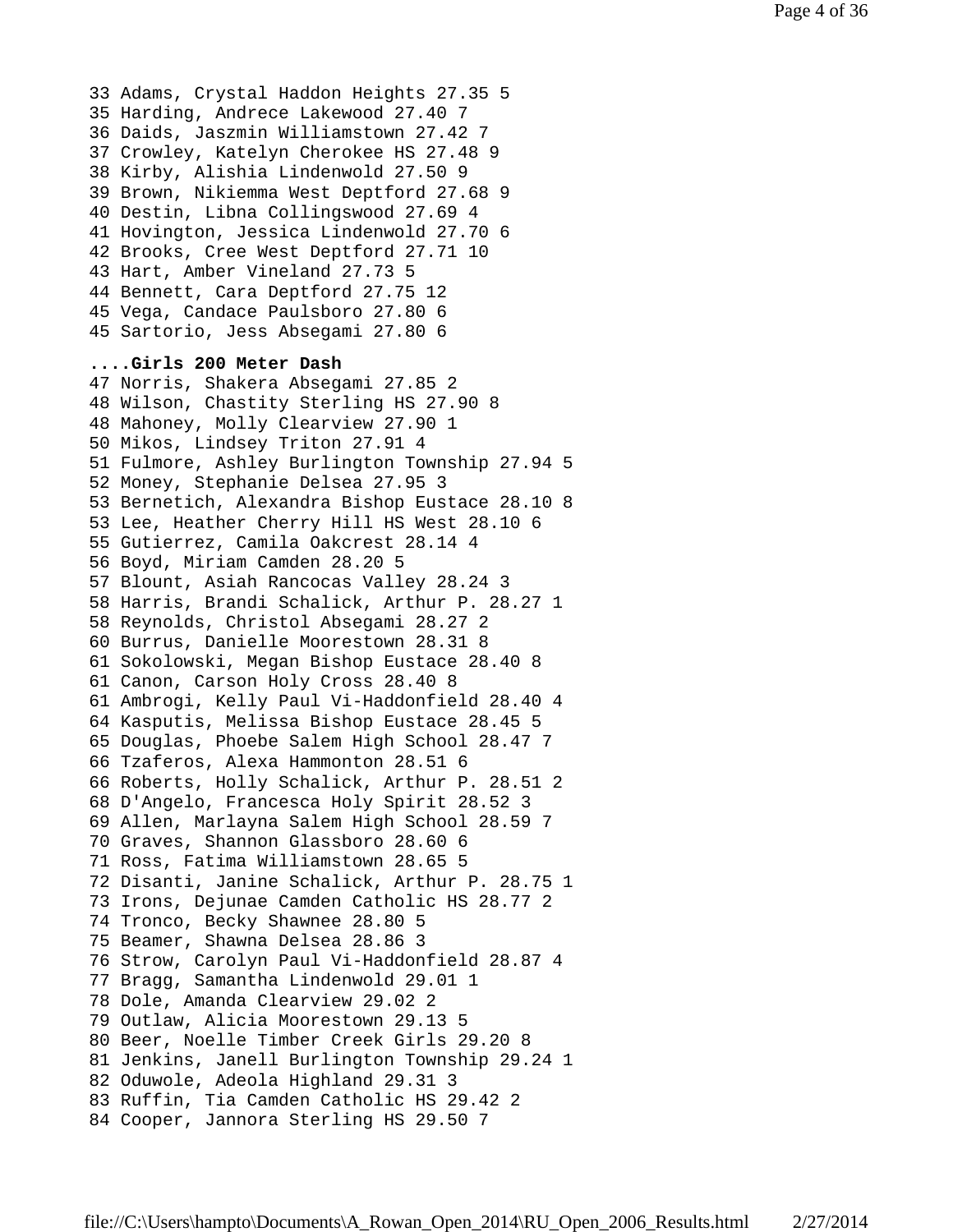85 Bennett, Tiffany Burlington Township 29.56 1 86 McRae, Aamira Highland 29.59 4 87 Marakos, Katze Holy Spirit 29.67 2 88 McDONALD, Stacyann Vineland 29.68 3 89 Alston, Gillian Moorestown 29.80 4 90 Bailey, LaTesha Paulsboro 29.88 2 91 LaPointe, Becky Lenape 30.17 1 92 Scully, Jamie Highland 30.22 3 93 Passaro, Mara Seneca Spring Track 30.48 1 **Girls 400 Meter Dash** ========================================================================== Meet: \* 54.99 1997 Katrina Sye, Buena Nat. Qual.: ! 56.93 Name Year School Finals H# Points ========================================================================== 1 Sloan, Avionne Camden 55.23! 13 **....Girls 400 Meter Dash** 2 Still, Jasmine Woodrow Wilson 55.90! 13 3 Castron, Nicole jackson mem 57.04 13 4 Odey, Americori Willingboro HS 57.84 13 5 Snapp, Nijgia Oakcrest 58.78 11 6 Davy, Asia Winslow 58.91 13 7 Jochem, Rachel Seneca Spring Track 59.14 11 8 McCord, Marcia Rancocas Valley 59.48 11 9 Lawson, Melanie Kingsway 59.88 10 10 Schaffer, Samantha Williamstown 59.90 11 11 Golden, Nija Glassboro 1:00.09 8 12 Maloney, June Gloucester Cath. 1:00.15 10 13 Brown, Shamyra Oakcrest 1:00.22 11 14 Nisbitt, Jacqueline Woodbury 1:00.28 9 15 Isekenegbe, Theodora Vineland 1:00.40 8 16 Dunckley, Melissa Schalick, Arthur P. 1:00.50 10 17 Bergin, Jessica Southern Regional 1:00.63 11 18 Alston, Shaterri Camden 1:00.74 13 19 Turpin, Jade Overbrook 1:00.89 12 20 Sartor, Della West Deptford 1:00.93 9 21 Massaquoi, Hawa Haddon Heights 1:01.05 10 22 Rogers, Hannah Bishop Eustace 1:01.19 11 23 Garrett, Shakuwra Atlantic City 1:01.30 12 24 Gordon, Ashley Burlington Township 1:01.32 9 25 Arnot, Betsy Shawnee 1:01.59 10 26 Jones, Artavia Williamstown 1:01.74 9 27 Dickerson, Camille Salem High School 1:01.83 6 28 Nwoga, Tina Woodrow Wilson 1:01.87 12 29 Covey, Deanna Vineland 1:01.96 5 29 Deiling, Brittany Triton 1:01.96 11 31 Bisceglia, Brooke Delsea 1:01.97 7 32 Ringold, Morgan Moorestown 1:02.09 9 33 Morris, Katherine Holy Cross 1:02.20 10 34 Sledge-Maith, Janaia Rancocas Valley 1:02.26 6 35 Lavell, Emily Bishop Eustace 1:02.30 8 36 Dumond, Cortney jackson mem 1:02.41 8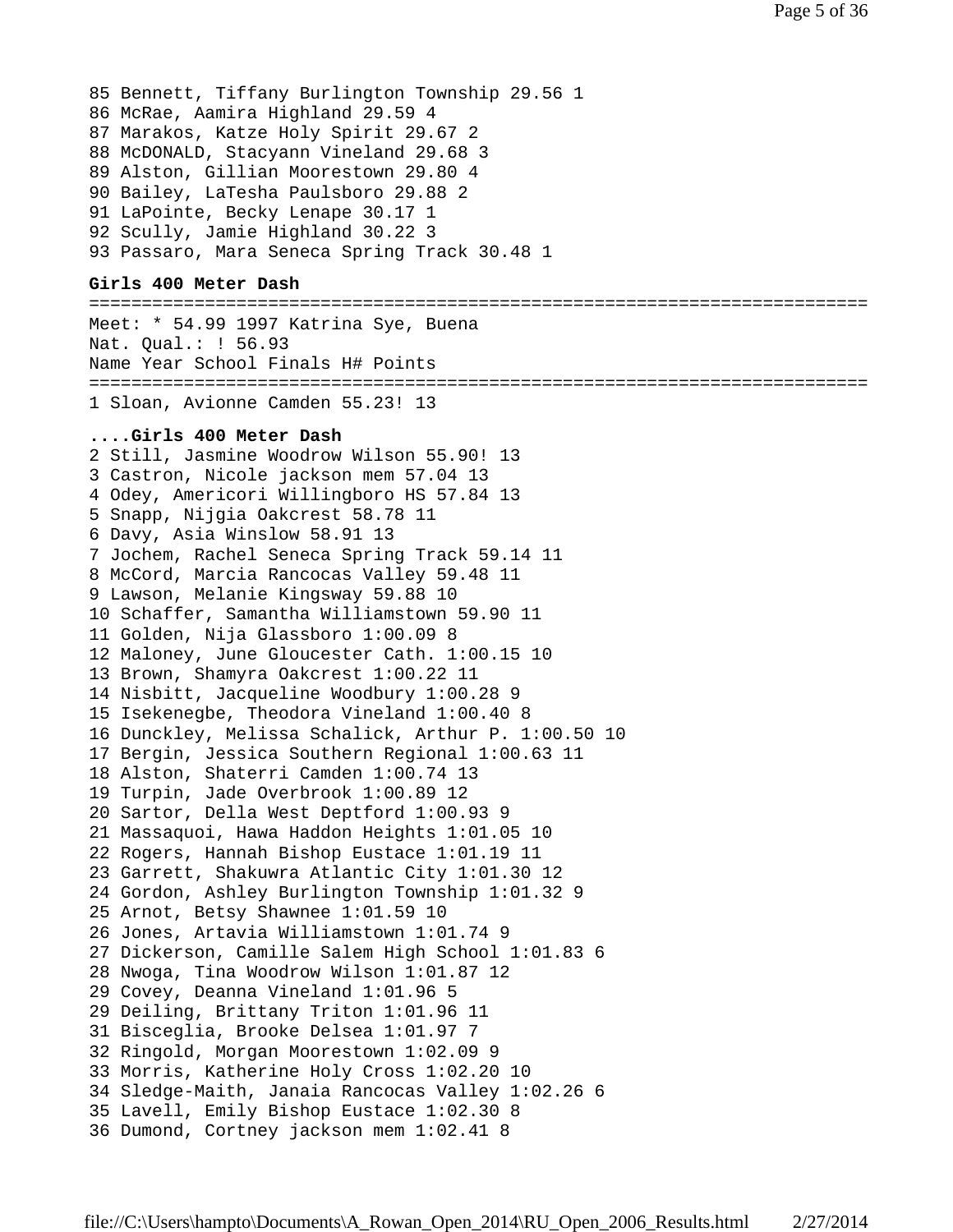37 Wilson, Cherie Camden Catholic HS 1:02.66 9 38 Garcia, Monique Atlantic City 1:02.77 6 39 McKelvey, Kim Overbrook 1:02.82 5 40 Caratola, Jen Atlantic City 1:02.85 10 41 Nardello, Dana Paul Vi-Haddonfield 1:02.93 9 42 Crowley, Megan Cherokee HS 1:03.05 7 43 Makowski, Kasey Cherokee HS 1:03.06 5 44 Keane, Emily Paul Vi-Haddonfield 1:03.11 8 45 Parker, Cheri Hammonton 1:03.13 6 46 Henry, Chantel Willingboro HS 1:03.18 9 47 Durso, Kasey Cherokee HS 1:03.25 8 48 Greene, Kelsey Ocean City HS 1:03.34 5 49 Cunegin, Laura Paulsboro 1:03.75 5 50 Allison, Michelle Timber Creek Girls 1:03.76 7 51 Reid, Niesha Atlantic City 1:03.80 6 52 Birchmeier, Katie Ocean City HS 1:04.12 6 53 Allen, Marlayna Salem High School 1:04.32 3 54 Page, Erika Gloucester Cath. 1:04.42 5 55 Martin, Chatoia Kingsway 1:04.48 4 56 Pignatello, Dana Shawnee 1:04.50 8

#### **....Girls 400 Meter Dash**

57 Blount, Asiah Rancocas Valley 1:04.55 6 57 Moody, Kayla Seneca Spring Track 1:04.55 7 57 Narmah, Zoe Willingboro HS 1:04.55 10 60 Gaupp, April Absegami 1:04.69 3 61 Graham, Charlysse Williamstown 1:04.87 8 62 Hanafy, Hadeer Raritan High School 1:04.89 2 63 Rosas, Jen Absegami 1:04.98 4 64 Gardenhire, Cassie Delsea 1:05.00 6 65 Poole, Chaurne Timber Creek Girls 1:05.03 7 66 Rollins, Molly Cinnaminson 1:05.32 3 67 Ramirez, Xochil Vineland 1:05.40 4 68 Tama, Erika Shawnee 1:05.46 7 69 Harris, Nicole Riverside 1:05.77 2 70 Milburn, Ahdaisha Delsea 1:05.83 4 71 Rhoads, Katie Moorestown 1:05.84 7 72 Huth, Nicole Holy Cross 1:05.90 5 73 Vega, Candace Paulsboro 1:06.02 1 74 Stratton, Nikki Sterling HS 1:06.07 4 75 Vines, Ciara Cherry Hill HS West 1:06.21 7 76 Edwards, Emily Lenape 1:06.26 4 77 Shaw, Leah Bordentown 1:06.33 2 78 Holmes, Brandy Camden Catholic HS 1:06.50 3 79 Dolan, Kathleen Clearview 1:06.69 4 80 Gabriel, Mara Lenape 1:06.83 2 80 Santos, Michelle Riverside 1:06.83 3 82 Ochman, Erika Holy Cross 1:07.12 2 83 Jamrogowicz, Jessica Bishop Eustace 1:07.26 3 84 Didonato, Jackie Holy Spirit 1:07.50 2 85 Dole, Amanda Clearview 1:07.90 3 86 Thomas, Tierra Camden 1:07.98 4 87 Rugge, Katherine Sterling HS 1:08.62 3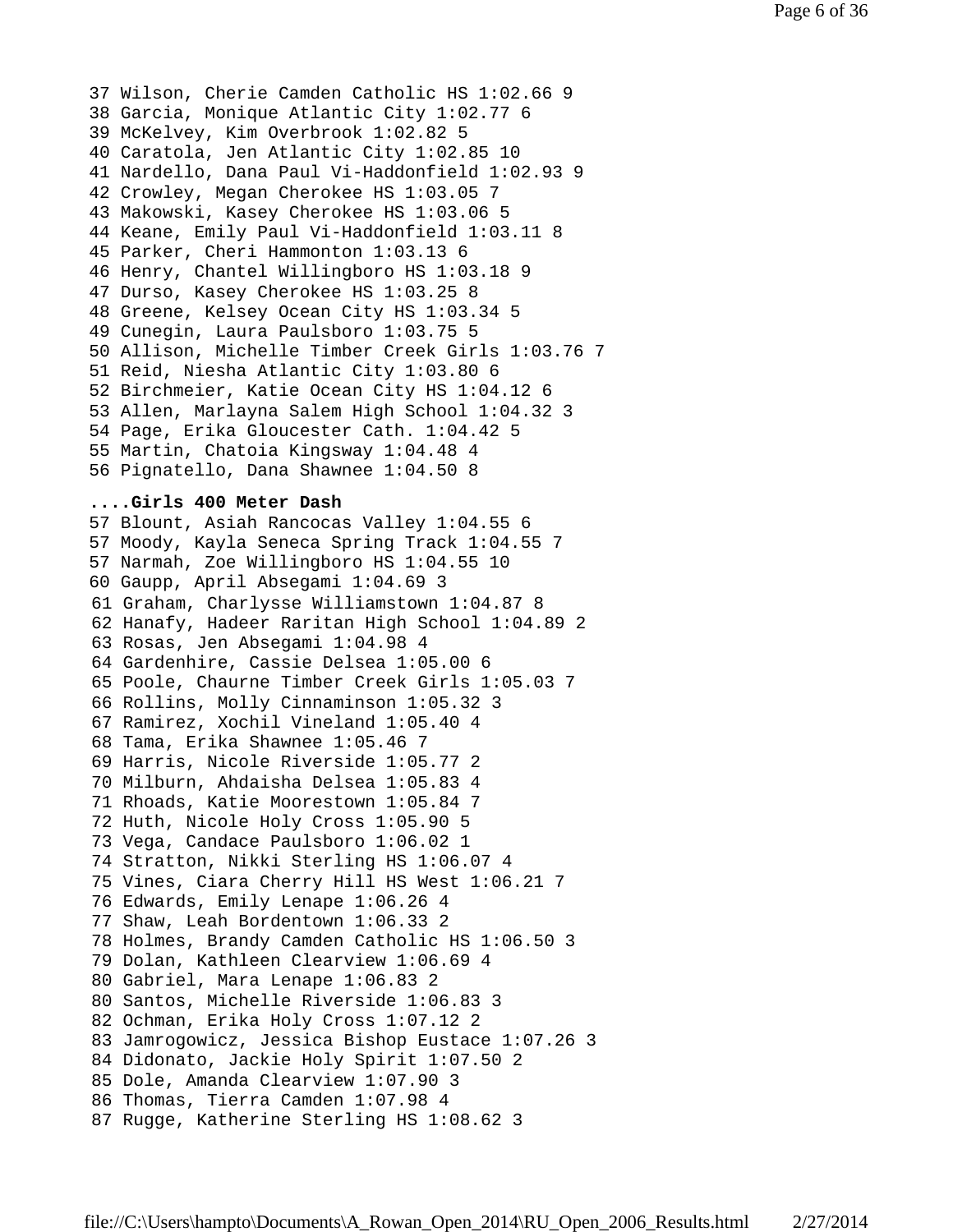```
88 Boyles, Erica Bordentown 1:08.95 1
88 Passaro, Mara Seneca Spring Track 1:08.95 12
90 O'Connell, Samantha Moorestown 1:09.93 1
91 McRae, Aamira Highland 1:10.21 2
92 Powell, Xananisha Lakewood 1:10.28 1
93 Scully, Jamie Highland 1:11.07 1
94 Oduwole, Adeola Highland 1:11.51 2
95 Danels, Geleesa jackson mem 1:14.35 1
96 Wirth, Amanda Schalick, Arthur P. 1:17.08 1
97 Williams, Karen Schalick, Arthur P. 1:21.49 1
```
### **Girls 2 Mile Run**

======================================================================= Nat. Qual.: ! 11:02.00 Name Year School Finals Points ======================================================================= 1 Marino, Amanda jackson mem 10:57.52! 2 Goetschius, Amanda Delsea 11:11.00 3 Avilleira, Ashley jackson mem 11:39.34 4 White, Melissa Shawnee 11:45.96 5 Bynoe, Brittnee Willingboro HS 11:46.35 6 Hitczenko, Kasia Cherry Hill East 11:47.91 7 Gobel, Jackie Cherry Hill East 11:55.70 8 Weeks, Alison Cherokee HS 11:57.19 **....Girls 2 Mile Run** 9 Petrik, Laura Paul Vi-Haddonfield 12:02.69 10 Peacock, Jena Olma Villagers 12:06.24 11 Dougherty, Kiley Bordentown 12:07.10 12 Goldstein, Heather Clearview 12:30.94 13 Morris, Hillary Ocean City HS 12:31.71 14 Jackson, Kendall Moorestown 12:33.11 15 Sarver, Danielle Timber Creek Girls 12:36.21 16 Wojciechowski, Karen Paul Vi-Haddonfield 12:51.84 17 Stavetski, Derby Haddonfield 12:56.20 18 Maccarone, Gina Paulsboro 12:58.77 19 Ntumba, Nadine Triton 13:02.68 20 Casares, Alex Absegami 13:03.58 21 Gerke, Samantha Seneca Spring Track 13:07.63 22 Penza, Megan Glassboro 13:09.54 23 Gettings, Sarah Paul Vi-Haddonfield 13:10.00 24 Veroline, Katie Seneca Spring Track 13:12.68 25 DiCrescenzo, Heather Triton 13:14.72 26 Bruce, Meghan Cherry Hill HS West 13:15.55 27 Josephson, Molly Moorestown 13:17.43 28 Cantatore, Christina Absegami 13:18.11 29 Peralia, Rachelle Haddon Heights 13:22.60 30 Hellman, Lora Bishop Eustace 13:23.85 31 Scheuerman, Jacqueline Holy Cross 13:28.53 32 Crites, Aja Collingswood 13:30.18 33 Bossi, Amanda Haddon Township 13:32.85 34 Baumann, Marisa Haddon Township 13:34.74 35 Carden, Jessica Sterling HS 13:36.64 36 Flemming, Sami Cherokee HS 13:40.43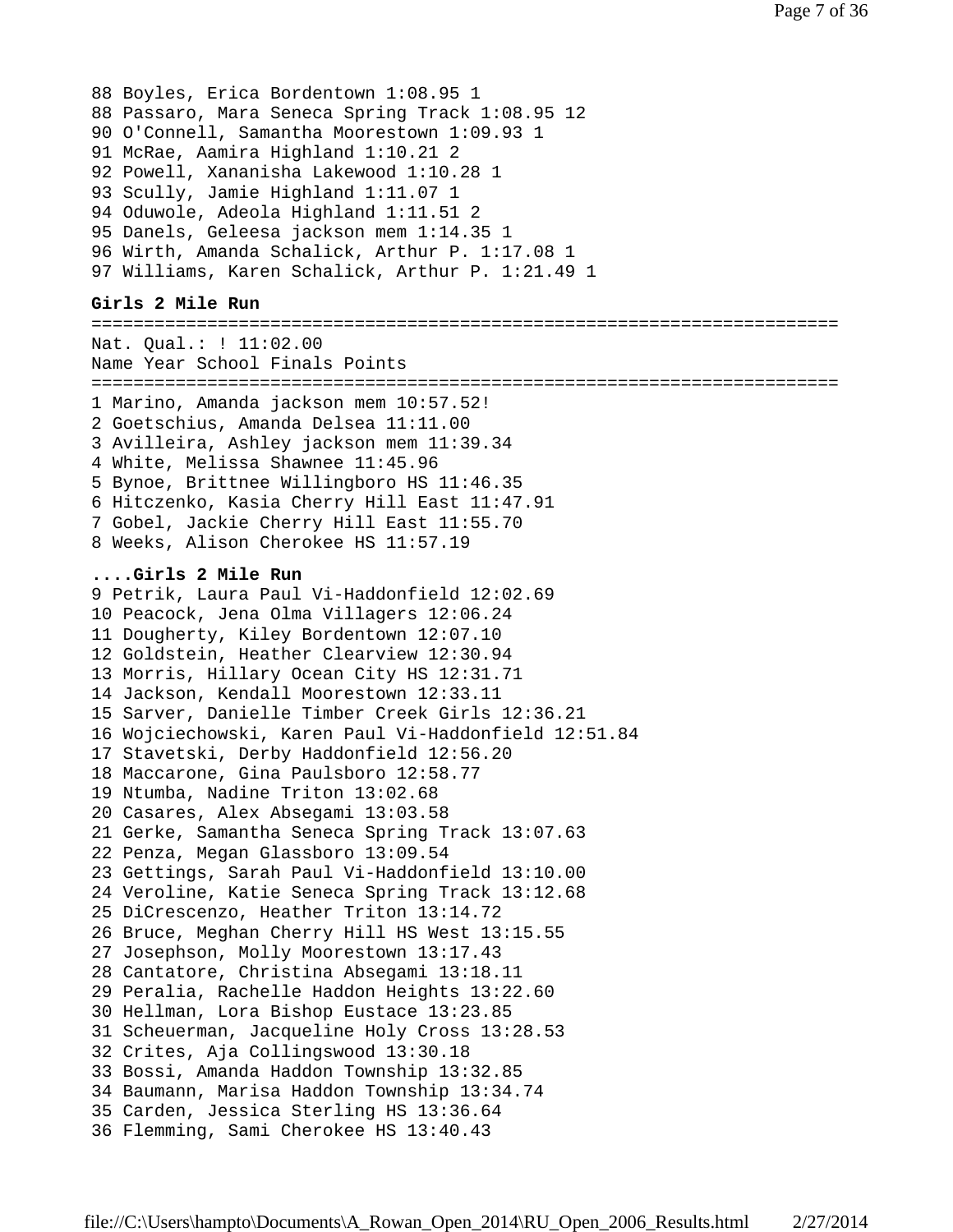37 Zhuang, Jasmine Moorestown 13:41.23 38 Hill, Erin Ocean City HS 13:49.36 39 Gallagher, Stefanie Cherry Hill HS West 13:52.70 40 Markegene, Katie Camden Catholic HS 13:57.14 41 Laverty, Patricia Ocean City HS 13:58.05 42 Colligan, Lyndsey Cherokee HS 14:01.24 43 Little, Nicole Schalick, Arthur P. 14:02.13 44 DiMenna, Laura Glassboro 14:05.46 45 Wright, Jaime Holy Cross 14:23.05 46 Woodington, Sam Holy Cross 14:32.67 47 Coulter, Allsion Bishop Eustace 14:38.67 **Girls 800 Meter Run** ======================================================================= Meet: \* 2:08.87 2001 Erin Donohue, Haddonfield Nat. Qual.: ! 2:14.20 Name Year School Finals Points =======================================================================

1 Tauro, Danielle Southern Regional 2:16.50 2 Tomlin, Renee Ocean City HS 2:17.91 3 Smith, Jillian Southern Regional 2:19.07 4 Tetreault, Allison Cinnaminson 2:20.01 5 Brown, Keri Seneca Spring Track 2:21.94 6 Sierra, Linda Cherokee HS 2:22.65 7 Johnson, Erin Camden 2:22.90 8 Hawkey, Allison Rancocas Valley 2:23.08 9 Hess, Caitlin Olma Villagers 2:23.28

#### **....Girls 800 Meter Run**

10 Olsen, Madeline Oakcrest 2:24.24 11 Royds, Alivia Lenape 2:24.77 12 Johnson, Miya Lenape 2:24.78 13 Showers, Ashley Cherry Hill East 2:25.19 14 Gordon, Ashley Burlington Township 2:25.75 15 Seymore, Kayla Glassboro 2:25.81 16 Arfuso, Michele Shawnee 2:26.27 17 Geisler, Leah Haddon Heights 2:26.38 18 LaPointe, Victoria Lenape 2:26.73 19 Canderan, Rebecca Ocean City HS 2:26.93 20 Rodgers, Kathryn Bishop Eustace 2:27.17 21 Gainey, Shaquanda Camden 2:27.32 22 Dallman, Chelsie Riverside 2:27.65 23 Bisceglia, Brittney Delsea 2:27.73 24 Byrne, Rachel Holy Cross 2:28.31 25 Bakeman, Brittany Bordentown 2:28.69 26 Dalton, Linda Hammonton 2:29.07 27 Carlson, Rachel Oakcrest 2:29.74 28 Woolman, Jessica Salem High School 2:29.79 29 Mosley, Ashley Williamstown 2:30.26 30 Amira, Abdullah Timber Creek Girls 2:30.44 30 McGowan, Shannon Gloucester Cath. 2:30.44 32 Usher, Kathleen Gloucester Cath. 2:30.63 33 Czuba, Lindsay Cherokee HS 2:31.01 34 Huth, Stephanie Holy Cross 2:31.30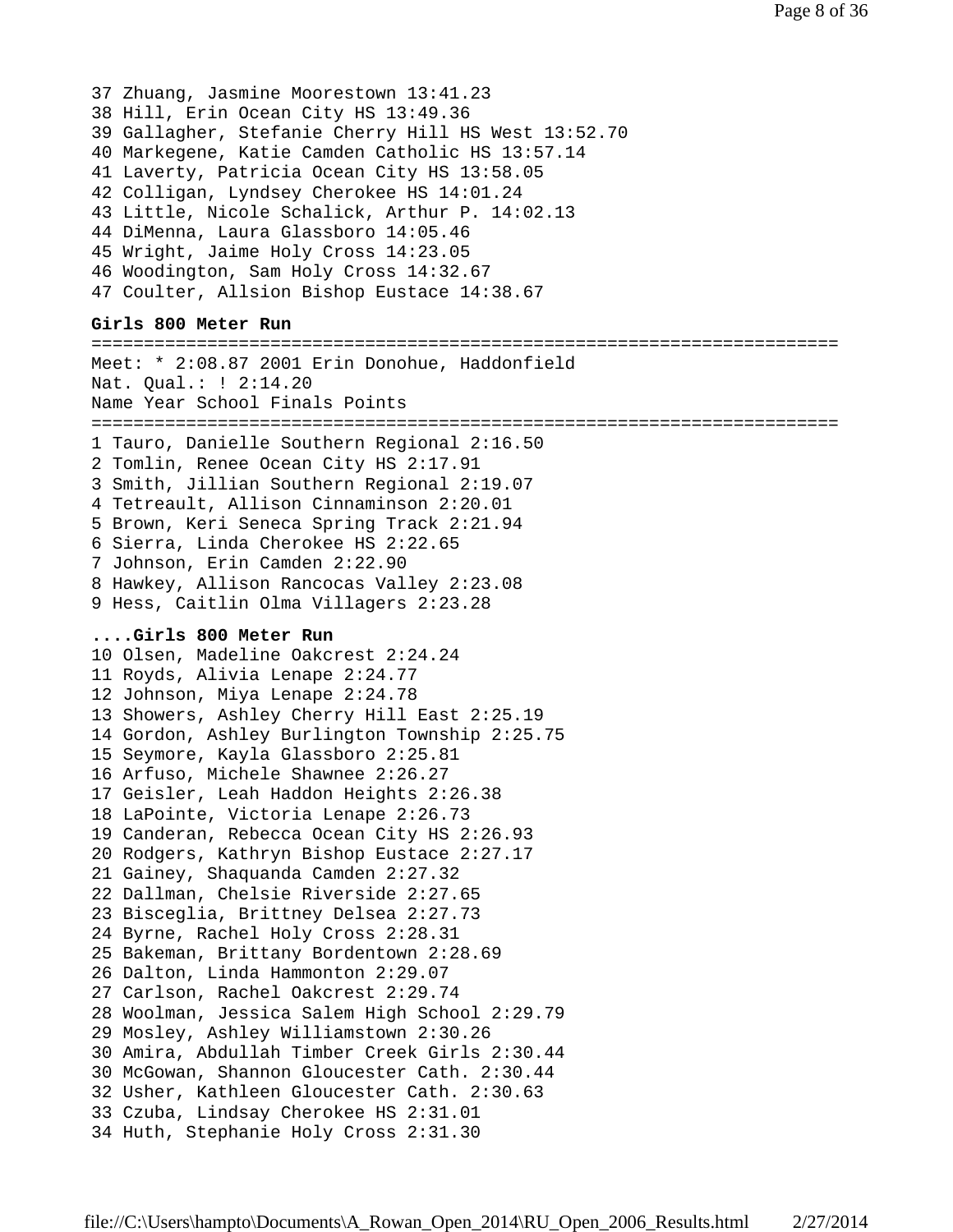35 Allen, Dana jackson mem 2:32.09 36 Pedrick, Mary Timber Creek Girls 2:32.53 37 Ceniccola, Anna Ocean City HS 2:33.01 38 King, Alexis Woodrow Wilson 2:34.16 39 Koehler, Grace Bishop Eustace 2:34.86 40 Huenke, Emily Absegami 2:36.06 41 Goldstein, Lauren Moorestown 2:36.46 42 Callahan, Ashley Paul Vi-Haddonfield 2:36.68 43 Rau, Emily Haddon Township 2:37.01 44 Gorczynski, Meghan Highland 2:37.37 45 Chila, Christina Paulsboro 2:37.42 46 Alexander, Jane Holy Cross 2:37.88 47 Buckley, Kate Rancocas Valley 2:38.14 48 Hanafy, Hadeer Raritan High School 2:38.43 49 Harris, Christian Moorestown 2:39.36 50 Prell, Brittany jackson mem 2:39.62 51 Murtha, Brytt Sterling HS 2:39.90 52 Hurd, Sandra Atlantic City 2:41.04 53 Stockl, Amy Glassboro 2:41.19 54 Dowling, Tina Rancocas Valley 2:41.77 55 Radlinger, Stephanie Sterling HS 2:42.97 56 Hernandez, Sharena Schalick, Arthur P. 2:43.24 57 Flanagan, Lyndsay Raritan High School 2:48.01 58 Ou, Tracy Cherokee HS 2:48.83 59 Tait, Erica Clearview 2:49.30 60 Stevens, Kia Sterling HS 2:49.87 61 Yanessa, Deb Paul Vi-Haddonfield 2:49.91 62 Orzechowicz, Sarah Moorestown 2:50.67 63 Yannessa, Angela Paul Vi-Haddonfield 2:50.94 64 Evangelista, Gabbi Highland 2:51.11

### **....Girls 800 Meter Run**

65 Freeman, Kristen Vineland 2:53.28 66 Gonzales, Lisa Camden 2:57.76 67 Eichman, Lauren Highland 2:59.61 68 McGranaghan, Kelly Seneca Spring Track 3:01.35 69 Redel, Rebecca Vineland 3:10.98

### **Girls 1500 Meter Run Mountainland**

======================================================================= Nat. Qual.: ! 4:36.00 Name Year School Finals Points ======================================================================= 1 Tauro, Danielle Southern Regional 4:45.70 2 Smith, Jillian Southern Regional 4:47.40 3 Burkholder, Lisa Cherokee HS 4:49.10 4 Matteson, Jennifer Cinnaminson 4:53.10 5 Kokser, Courtney Lenape 4:58.40 6 Ruiz, Maria Williamstown 5:00.30 7 Griffith, Erika Lenape 5:00.80 8 Copeland, Shannon Holy Cross 5:01.30 9 Massey, Gwen West Deptford 5:01.90 10 Rogers, Brianna Moorestown 5:04.30 11 Arnold, Megan Timber Creek Girls 5:07.40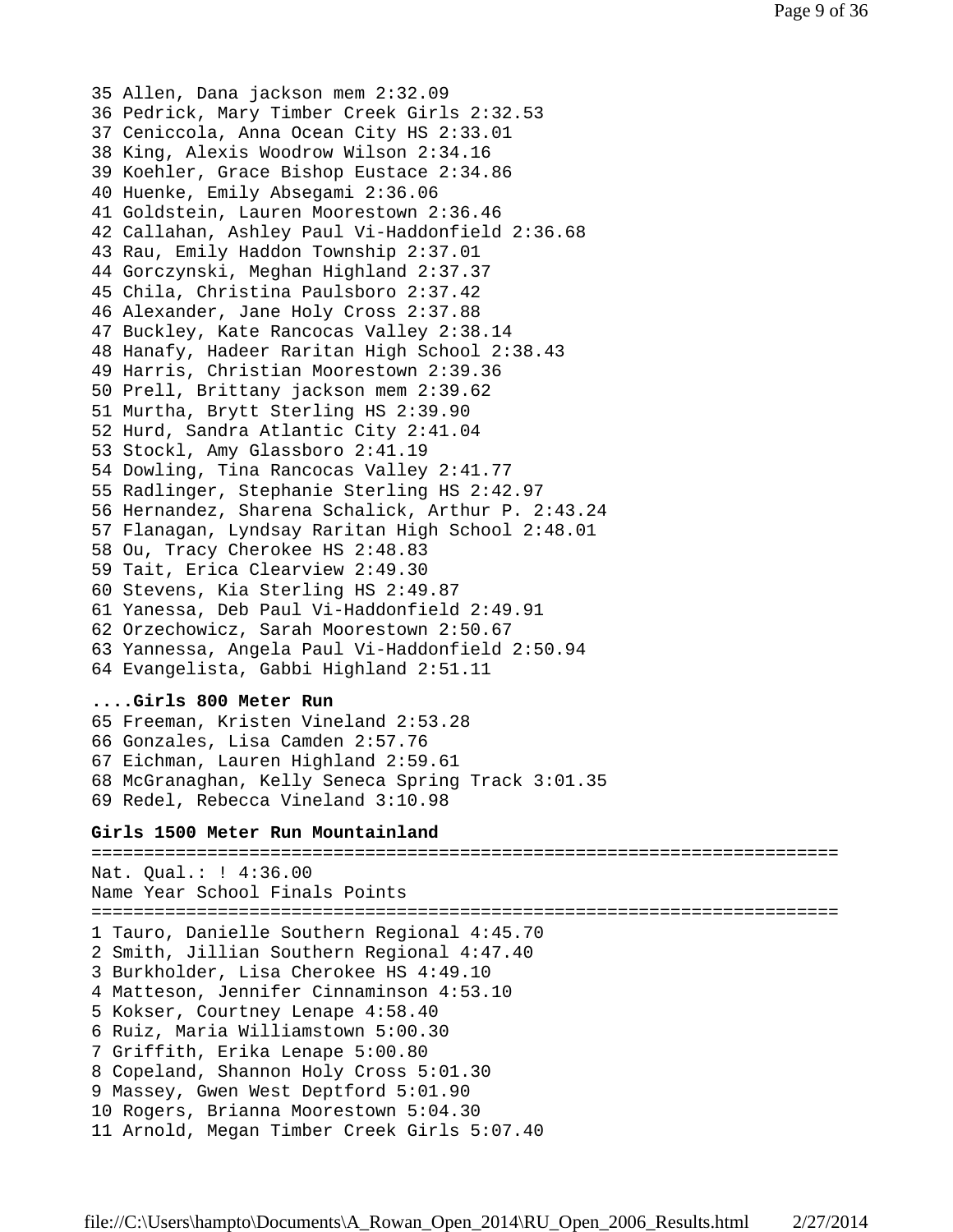12 Levin, Jessica Moorestown 5:08.50 13 O'Mara, Eileen Haddon Township 5:09.10 14 Donatone, Stephanie Moorestown 5:09.50 15 Reber, Ashley Cherry Hill East 5:13.30 16 Dutra, Barbara Oakcrest 5:14.20 17 Leibrand, Katherine Holy Cross 5:16.30 18 Rella, Kaitlin Lenape 5:16.80 19 Short, Megan Timber Creek Girls 5:18.00 20 Hanuszczyk, Katie Clearview 5:18.30 21 Smith, Caitlin Bishop Eustace 5:19.50 22 King, Samantha Ocean City HS 5:21.80 23 Brown, Tricia Cherokee HS 5:23.00 23 Mumford, Caitlin Haddon Heights 5:23.00 25 Fortier, Bridget Raritan High School 5:25.40 26 Maccarone, Gina Paulsboro 5:26.50 27 Weeks, Angela Cherokee HS 5:26.90 28 Chila, Christina Paulsboro 5:27.30 29 Neely, Colleen Bishop Eustace 5:27.40 30 Kocela, Amber Rancocas Valley 5:27.50 31 Bannister, Brittany Williamstown 5:29.00 32 Reagan, Kristen Shawnee 5:29.10 33 England, Robin Haddon Township 5:29.50 34 Busarello, Rachel Gloucester Cath. 5:30.00 35 Ault, Amanda Shawnee 5:30.90 36 Byrne, Meghan Clearview 5:31.20 37 Jenkins, Kristen Triton 5:32.10 38 Murtha, Brytt Sterling HS 5:32.80 39 Zeuner, Laura Ocean City HS 5:33.30 40 Stockl, Rebecca Glassboro 5:33.90 41 Rawls, Jennifer Triton 5:35.10 42 Fink, Brittni Rancocas Valley 5:37.00 43 Filippello, Lauren Highland 5:38.00 43 Pullion, Chelsea Holy Cross 5:38.00 **....Girls 1500 Meter Run Mountainland** 45 Taylor, Alexandra Haddon Heights 5:39.00 45 Nsenga, Esperante Highland 5:39.00 47 Casares, Alex Absegami 5:40.00 48 Devereaux, Paige Seneca Spring Track 5:41.00 48 Canderan, Elizabeth Ocean City HS 5:41.00 48 Ling, Kelli Highland 5:41.00 48 Kiely, Becky Camden Catholic HS 5:41.00 52 Hoyt, Christine Rancocas Valley 5:45.00 53 Owens, Danielle Vineland 5:45.40 54 O'Boyle, Danielle Bishop Eustace 5:45.70 55 Carroll, Brianna Raritan High School 5:46.00 56 French, Christine Raritan High School 5:46.70 57 Lloyd, Jessica Delsea 5:47.60 58 Polhemus, Ashley Shawnee 5:47.90 59 Carden, Jessica Sterling HS 5:54.10 59 Gardner, Jen Atlantic City 5:54.10 61 Carroll, Rita Paul Vi-Haddonfield 6:01.50

62 Guglielmi, Lauren Vineland 6:22.80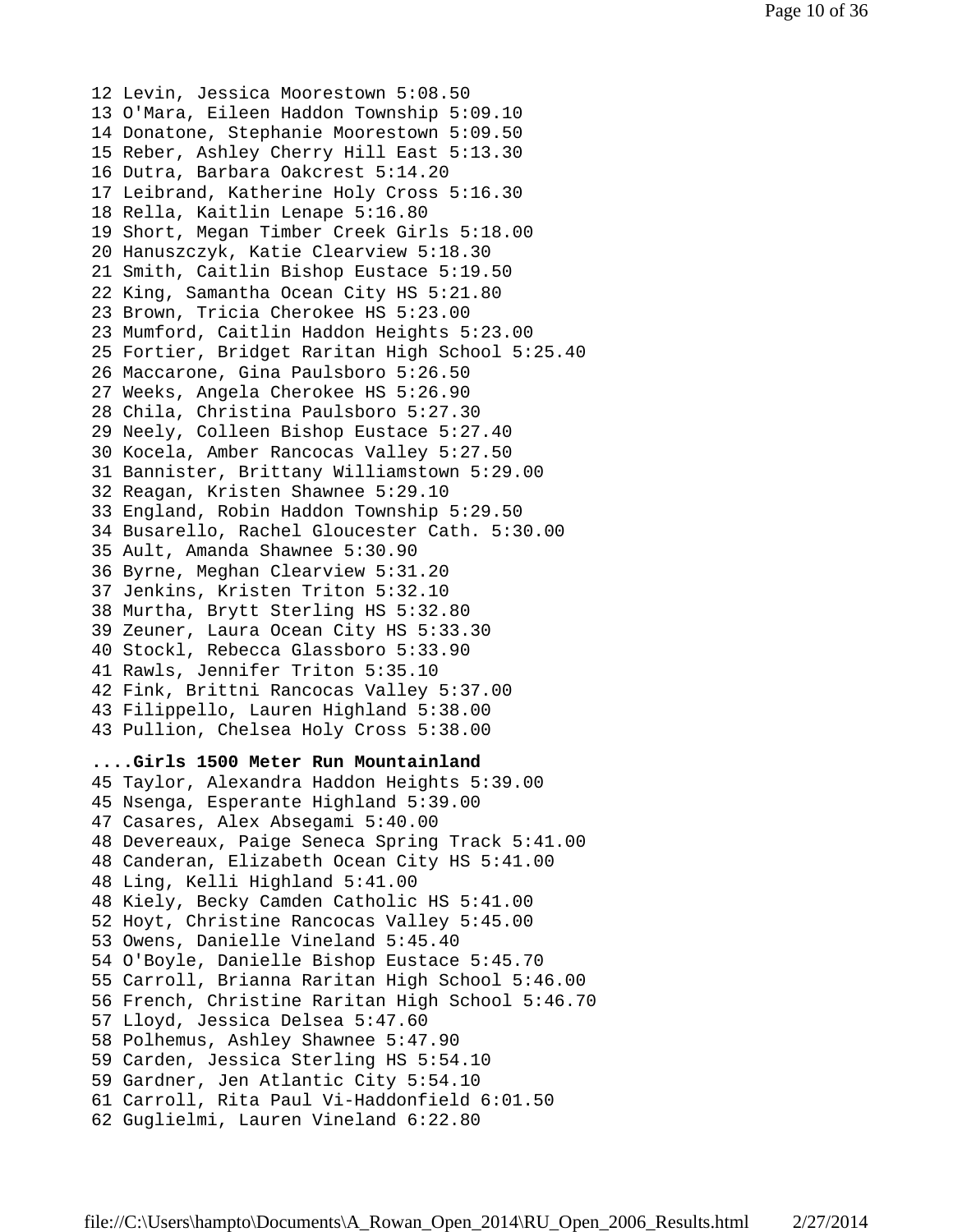- 63 Giaccio, Aimee Vineland 6:23.90
- -- Hamilton, Leah Seneca Spring Track NT
- -- Mourey, Brooke Riverside NT
- -- Coleman, Chelsea Sterling HS NT
- -- Chezik, Cathy Paul Vi-Haddonfield NT
- -- Mckeffery, Andrea Camden Catholic HS NT

### **Girls 5000 Meter Run**

======================================================================= Meet: \* 17:51.53 2005 Jennifer Clausen, Jackson Nat. Qual.: ! 18:30.00 Name Year School Finals Points ======================================================================= 1 Clauen, Jennifer jackson mem 17:39.40\* 2 Briggs, Nicole Haddon Heights 18:54.20 3 Ruggiano, Rachel Southern Regional 19:13.70 4 Hommel, Kendl Southern Regional 19:56.40 5 Bickel, Allison Moorestown 19:57.20 6 Anderson, Abbey Cherokee HS 20:32.50 7 Gamble, Kerry Moorestown 20:43.20 8 O'Leary, Kaitlin Cherokee HS 20:48.20 9 Michalak, Gabrielle Bishop Eustace 21:22.60 10 Redman, Elizabeth Cherry Hill HS West 21:23.80 11 Fulton, Hannah Raritan High School 21:57.20 12 D'Ambrosio, Alex Cherokee HS 22:13.60 13 Cantatore, Christina Absegami 22:47.40 14 DeMareo, Julie Bishop Eustace 22:51.50 15 Rodriguez, Keishla Schalick, Arthur P. 22:58.90

### **Girls 100 Meter Hurdles**

=================================================================== Meet: \* 13.30 1980 Carol Lewis, Willingboro Nat. Qual.: ! 14.73 Name Year School Prelims H# =================================================================== Preliminaries 1 Cantey, Krystal Winslow ! 14.50q 5

### **....Girls 100 Meter Hurdles**

2 Sharper, Janee Woodrow Wilson 14.80q 7 3 Quigley, Kayla West Deptford 15.10q 4 4 Fortune, Kelly jackson mem 15.20q 6 5 Sirbu, Mara jackson mem 15.30q 2 6 Davis, Ayana Holy Cross 15.50q 2 7 Shafto, Ashley MonDon 15.70q 1 8 Johnson, Rosalee Holy Cross 16.00q 3 9 DeVaughn, Jennifer Moorestown 16.20 3 9 DiBiase, Jenna Lenape 16.20 1 11 Palmer, Jackie Haddon Heights 16.30 7 12 Hunter, Rachel Ocean City HS 16.40 6 13 Murawski, Christina Holy Cross 16.50 4 14 Reynolds, Christol Absegami 16.60 5 15 Cintron, Maria Glassboro 16.80 5 16 Terwilliger, Melissa Ocean City HS 17.00 2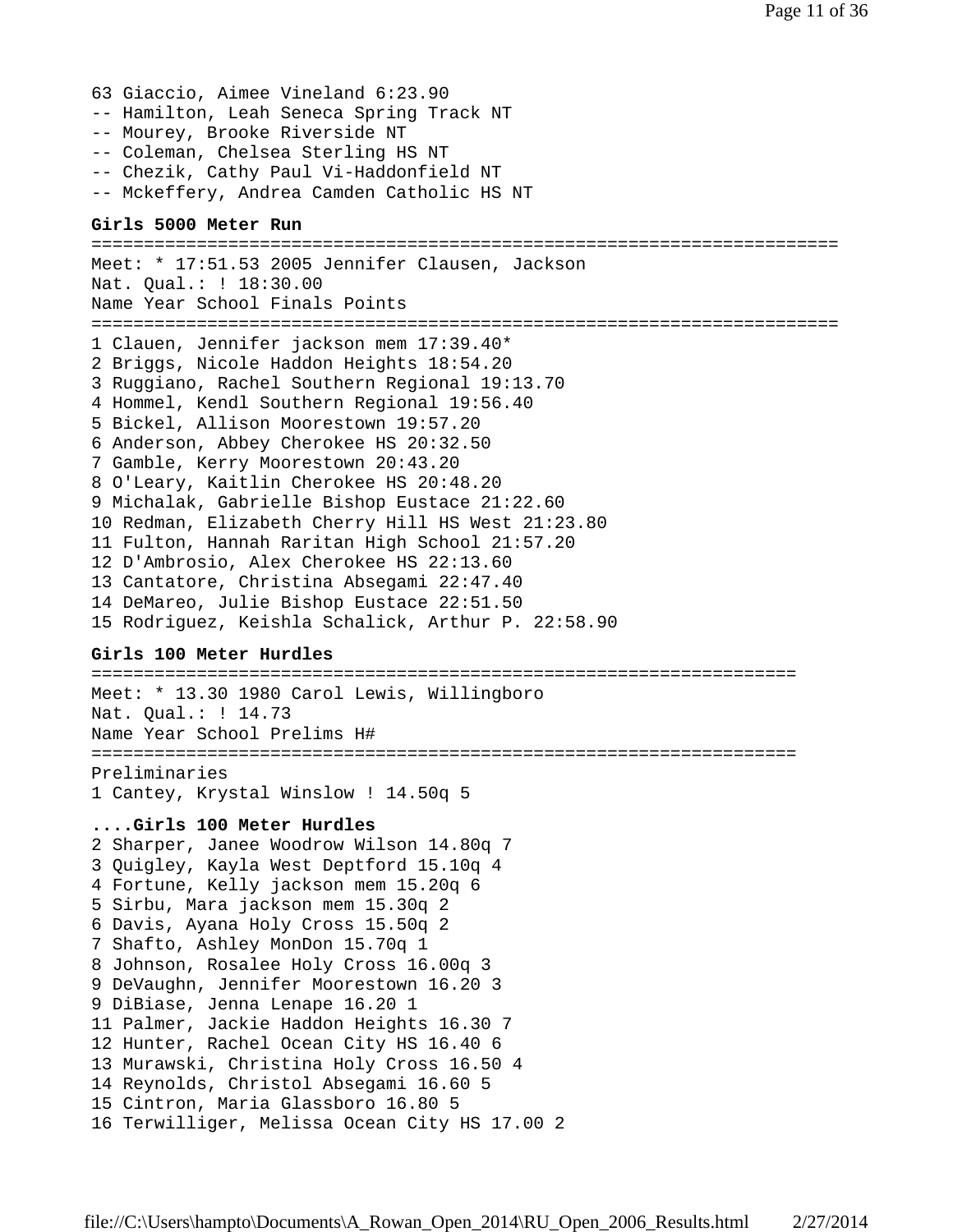16 Collazo, Alyssa Burlington Township 17.00 1 18 Recchiuti, Courtney Shawnee 17.10 1 19 Bowe, Keight Lenape 17.20 4 19 Macekura, Vanessa Cherokee HS 17.20 2 21 Wengert, Jeana Delsea 17.30 2 22 Adams, Erica Ocean City HS 17.40 1 22 Kilson, Lauren Clearview 17.40 2 24 Niedermayer, Jenna Cinnaminson 17.60 6 24 Tolliver, Angela Oakcrest 17.60 7 26 Williams, Linda Schalick, Arthur P. 17.70 4 26 Fulmore, Ashley Burlington Township 17.70 3 26 Girard, Suzanne Vineland 17.70 3 29 Hancock, Sara Lenape 17.80 3 29 Donaldson, Emily Glassboro 17.80 4 31 Pszwaro, Kristen Schalick, Arthur P. 17.90 4 32 Donoghue, Jessica Seneca Spring Track 18.00 2 33 Burns, Sara Burlington Township 18.10 1 34 Gibney, Shelly Seneca Spring Track 18.20 1 34 Scott, Sakinah Williamstown 18.20 6 34 D'Angelo, Francesca Holy Spirit 18.20 6 34 Graham, Charlysse Williamstown 18.20 5 38 Mazzoni, Christina Delsea 18.30 1 38 Palatucci, Deanna Williamstown 18.30 6 40 Bell, Erica Haddon Heights 18.50 5 40 Beebe, Caitlin Seneca Spring Track 18.50 3 42 Higgins, Caitlin Kingsway 18.60 5 43 Classick, Laura Bishop Eustace 18.70 5 43 DeMarco, Kristen Moorestown 18.70 4 45 Watford, Shakira Willingboro HS 18.80 7 45 Gore, Maryellen Bordentown 18.80 7 47 Folks, Chassity Haddon Heights 19.10 2 48 Raney, Katlyn jackson mem 19.30 4 49 Beamer, Loretta Delsea 19.40 3 50 Marro, Courtney Cherry Hill East 19.80 7 51 Murray, Chelsey Bishop Eustace 19.90 3 52 Rooney, Megan Cinnaminson 20.50 7 53 Cook, Ericka Willingboro HS 22.10 6 **Girls 100 Meter Hurdles Final** ======================================================================= Name Year School Finals Points ======================================================================= 1 Cantey, Krystal Winslow 14.17 2 Sharper, Janee Woodrow Wilson 14.46

3 Fortune, Kelly jackson mem 15.30

- 4 Quigley, Kayla West Deptford 15.32
- 5 Davis, Ayana Holy Cross 15.53
- 6 Sirbu, Mara jackson mem 15.60
- 7 Shafto, Ashley MonDon 15.97
- 8 Johnson, Rosalee Holy Cross 16.20

## **Girls 100 Meter Hurdles Pentathlon**

========================================================================== Name Year School Finals H# Points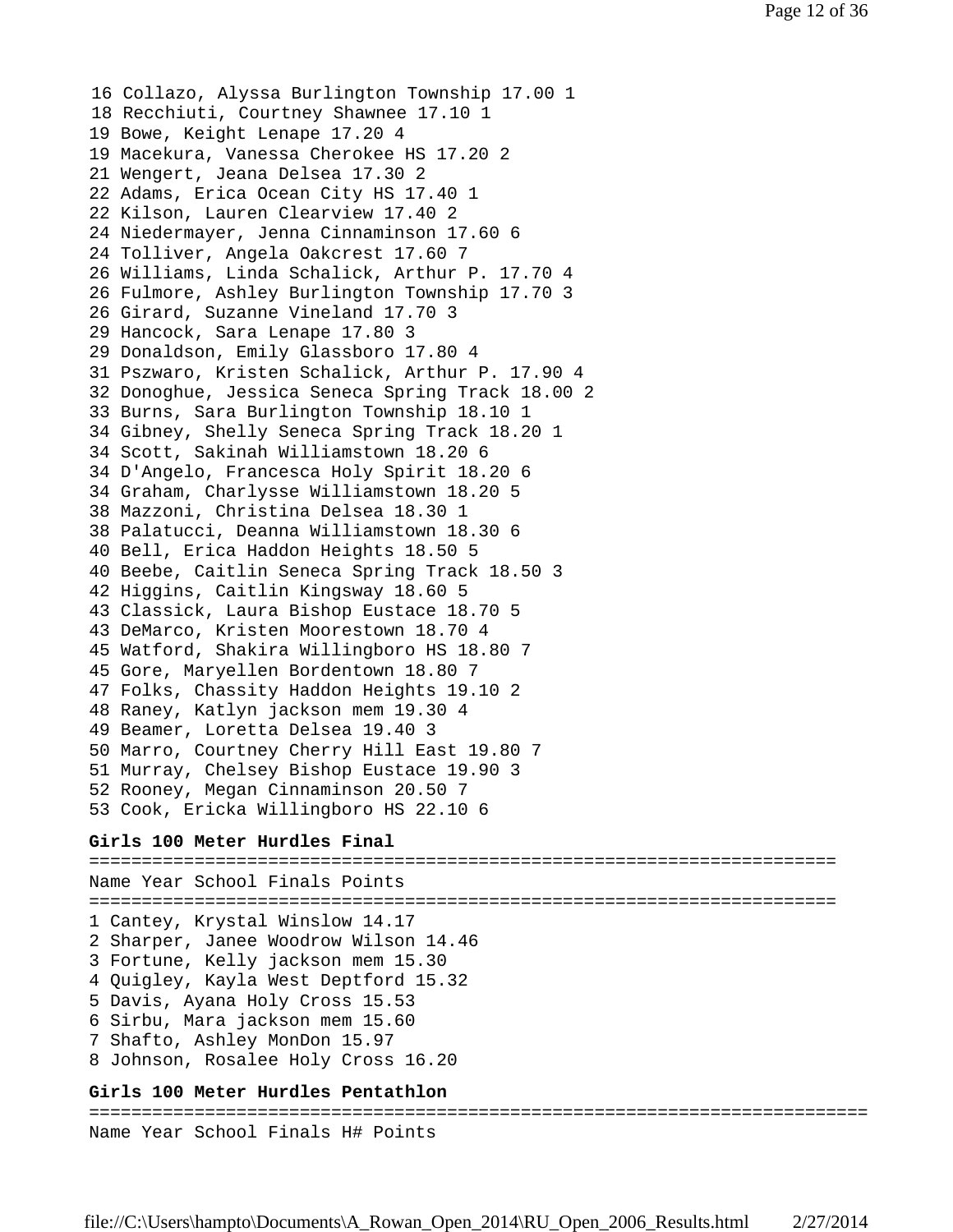```
==========================================================================
1 Jackson, Jan-noi Lakewood 14.60 1
2 Clybourn, Brittany Oakcrest 15.50 2
3 Heim, Anna Moorestown 17.60 1
4 Della Fave, Christina Bordentown 18.00 2
5 Frederick, Priscilla Paul Vi-Haddonfield 18.10 1
6 McDonnell, Caitlin Cherokee HS 18.20 2
7 McCord, Allison Bishop Eustace 18.70 1
7 Koller, Amber Cherokee HS 18.70 2
9 Kearns, Maggie Cherokee HS 19.30 2
10 Shinn, Joanna MonDon 21.80 1
Girls 400 Meter Hurdles
==========================================================================
Meet: * 1:01.11 1980 Mandie Dulan, Shawnee
Nat. Qual.: ! 1:03.60
Name Year School Finals H# Points
==========================================================================
1 Meylor, Shaquanda Woodrow Wilson 1:00.55* 6
2 Jochem, Rachel Seneca Spring Track 1:04.65 6
3 Walsh, Lindsey Lenape 1:05.40 6
4 Gibney, Shelly Seneca Spring Track 1:06.02 6
5 Menafra, kimberly jackson mem 1:06.78 6
6 Smalls, Kamice Camden 1:07.42 4
7 Daly, Caitlin Clearview 1:07.65 6
8 Collazo, Alyssa Burlington Township 1:08.28 4
9 DeVaughn, Jennifer Moorestown 1:08.47 5
10 Palmer, Jackie Haddon Heights 1:08.62 5
11 Nisbitt, Jacqueline Woodbury 1:08.72 6
12 Johnson, Rosalee Holy Cross 1:09.02 5
13 Cunegin, Laura Paulsboro 1:09.40 4
14 Justice, Amanda Cherokee HS 1:09.57 4
15 Cheatham, Christine Oakcrest 1:10.21 5
16 Beebe, Caitlin Seneca Spring Track 1:10.55 3
17 Montague, Rachel Cherokee HS 1:11.98 1
18 Peak, Elizabeth Holy Cross 1:12.50 5
19 Tolliver, Angela Oakcrest 1:12.83 2
20 Blahut, Jessica Absegami 1:12.97 4
21 Okparae, Ebere jackson mem 1:13.25 5
22 McCue, Megan Holy Cross 1:13.31 4
....Girls 400 Meter Hurdles
23 Thatcher, Rachel Williamstown 1:13.93 3
24 Asper, Bobbi Rancocas Valley 1:14.00 2
25 Hazlett, Stephanie Bordentown 1:14.10 2
26 Dumond, Cortney jackson mem 1:14.40 5
27 Lipscomb, Leathia Rancocas Valley 1:14.48 3
28 Salecki, Karen Moorestown 1:15.00 2
29 Hogan, Kelsey Lenape 1:15.03 4
30 Palatucci, Deanna Williamstown 1:15.43 2
31 Bell, Erica Haddon Heights 1:15.80 3
32 DeMarco, Kristen Moorestown 1:15.87 2
33 Macekura, Vanessa Cherokee HS 1:16.00 1
34 Lavell, Victoria Bishop Eustace 1:16.20 1
```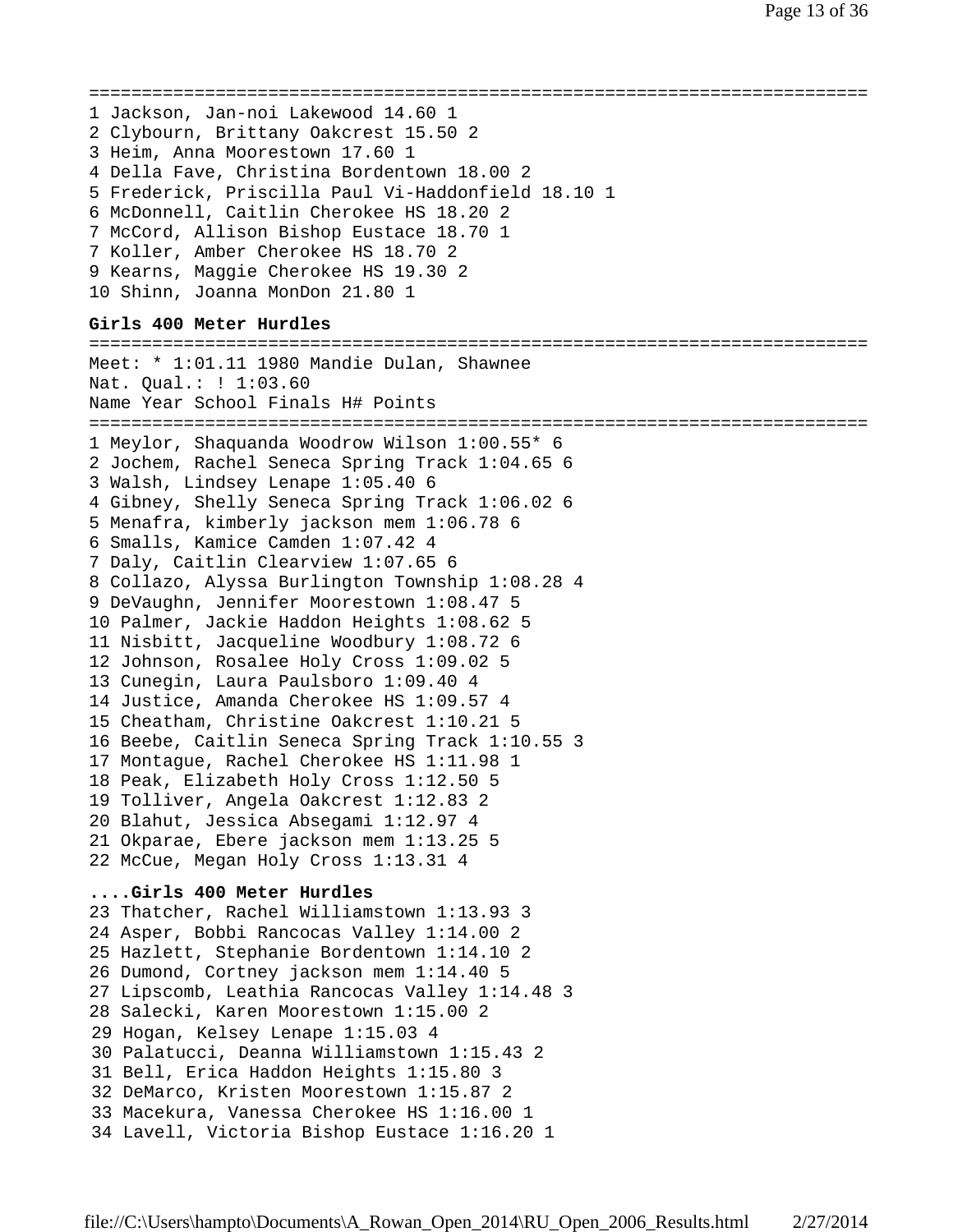35 O'Malley, Rebecca Bishop Eustace 1:16.31 3 36 Chamberlain, Tiffany Burlington Township 1:16.40 3 37 Fey, Leslie Delsea 1:17.12 2 38 Watford, Shakira Willingboro HS 1:17.81 5 39 Gabster, Laura Bishop Eustace 1:18.07 2 40 Cuile, Caroline Lenape 1:19.48 4 41 Kane, Meghan Clearview 1:20.10 1 42 McIntrye, Danielle Willingboro HS 1:20.40 1

# **Girls 2000 Meter Steeplechase B. Ross**

======================================================================= Meet: \* 7:18.30 2004 Danielle Tauro, Southern Nat. Qual.: ! 7:30.00 Name Year School Finals Points ======================================================================= 1 Jones, Lisa Oakcrest 7:42.80 2 Curran, Jennifer Raritan High School 8:02.90 3 Dutra, Barbara Oakcrest 8:06.60 4 Carbone, Heather MonDon 8:10.10 5 Romaniak, Katie Paul Vi-Haddonfield 8:11.50 6 Simms, Rachel MonDon 8:19.00 7 Carlson, Rachel Oakcrest 8:35.80 8 Taylor, Megan Clearview 8:38.70 9 Garrettson, Justina Hammonton 8:41.40 10 Rankin, Diana Paul Vi-Haddonfield 8:41.90 11 MacFarland, Deirdre Paul Vi-Haddonfield 8:42.40 12 O'Connell, Devin Moorestown 8:45.20 13 Pellechio, Maria Cherokee HS 8:47.00 14 Davis, Megan Bordentown 8:48.30 15 Bonfiglio, Kristina SO Bruns 8:53.30 16 Murphy, Allison Raritan High School 8:54.70 17 Scarpato, Brittany Cherry Hill East 8:55.50 18 Levinson, Kate Moorestown 8:55.90 19 O'Mara, Laura Haddon Township 8:58.20 20 Ramirez, Xochil Vineland 8:59.80 21 Kennedy, Jamie Williamstown 9:00.60 22 Minch, Marie Bordentown 9:10.60 23 Owens, Danielle Vineland 9:11.00 24 Siler, Megan Cherokee HS 9:15.00 25 Scholz, Sarah Haddon Township 9:19.00 26 Bryski, Sarah Riverside 9:20.80 27 Bossi, Amanda Haddon Township 9:23.50 28 Dallman, Chelsie Riverside 9:23.90 **....Girls 2000 Meter Steeplechase B. Ross** 29 Santos, Michelle Riverside 9:24.50 30 Maldonado, Ayla Williamstown 9:25.10 31 Dahl, Kristin Williamstown 9:45.60 32 Dolan, Kathleen Clearview 9:46.10 33 Mumford, Caitlin Haddon Heights 9:50.10 34 Peralia, Rachelle Haddon Heights 9:59.50 35 Buckalew, Theresa Absegami 10:03.40 36 Cantell, Katie Absegami 10:18.20 37 Kain, Keirstin Gloucester Cath. 10:27.30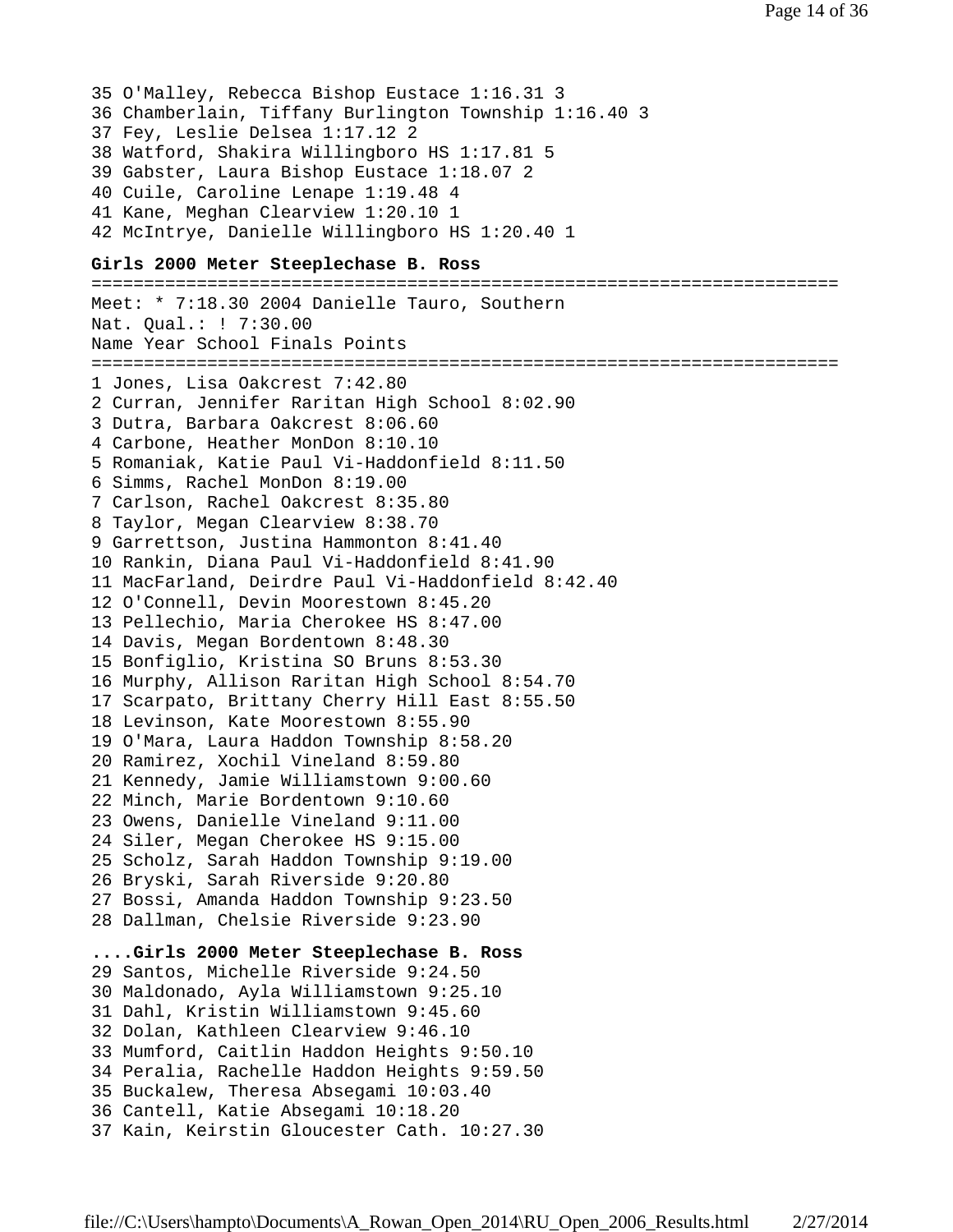38 Cantatore, Christina Absegami 10:50.40 **Girls 4x100 Meter Relay** =================================================================== Meet: \* 48.14 1997 , Camden Nat. Qual.: ! 49.33 School Prelims H# =================================================================== Preliminaries 1 South Brunswick H.S. ! 48.80q 3 1) Mc Intyre, Stephanie 2) Boynton, Yesenia 3) Hill, Simone 4) Mizerak, Eve 2 Washington Township ! 49.20q 1 1) Smith, Shontae 2) March, Andrea 3) Dim, Jackie 4) Fasolino, Maria 3 Haddon Heights 50.10q 4 1) Adams, Crystal 2) Massaquoi, Hawa 3) Weems, Raven 4) Walker, Jamie 4 Holy Cross High School 50.50q 3 1) Canon, Carson 2) Morris, Katherine 3) Davis, Ayana 4) Dennis, Morgan 4 Deptford 50.50q 4 1) Bennett, Cara 2) Lyons, Brandy 3) Cox, Kristina 4) Wilson, Audrey 6 West Deptford 51.20q 4 1) Quigley, Kayla 2) Romaine, Dana 3) Brooks, Cree 4) Brown, Nikiemma 7 Toms River North 51.70q 1 1) Fattah, Marwa 2) Horhn, Candice 3) Mutter, Sarah 4) Risby, Dakeisha 7 Cherokee HS 51.70q 1 1) Lowe, Caitlin 2) Crowley, Katelyn 3) Clyde, Kelly 4) Montague, Rachel 9 Ocean City HS 51.80 3 1) Adams, Erica 2) Hunter, Rachel 3) Greene, Kelsey 4) Hunter, Melissa 10 Shawnee 52.50 1 1) Pignatello, Dana 2) Welsey, Kaitlin 3) Tama, Erika 4) Green, Erica 11 Cherry Hill HS West 52.60 2 1) Vines, Ciara 2) Lee, Heather 3) Masud, Zuri 4) O'Neil, Maureen 12 Camden 52.70 2 1) Boyd, Miriam 2) Boyles, Nefretiri 3) Thomas, Tierra 4) Jones, Jamie 13 Bishop Eustace 52.90 2 **....Girls 4x100 Meter Relay** 1) Livecchi, Megan 2) Rogers, Hannah 3) Bollard, Meagan 4) Taft, Caroline 14 Sterling HS 53.30 3 1) Fredericks, Laura 2) Mersiowsky, Helen 3) Hunger, Samantha 4) Wilson, Chastity

15 Timber Creek Girls 53.40 2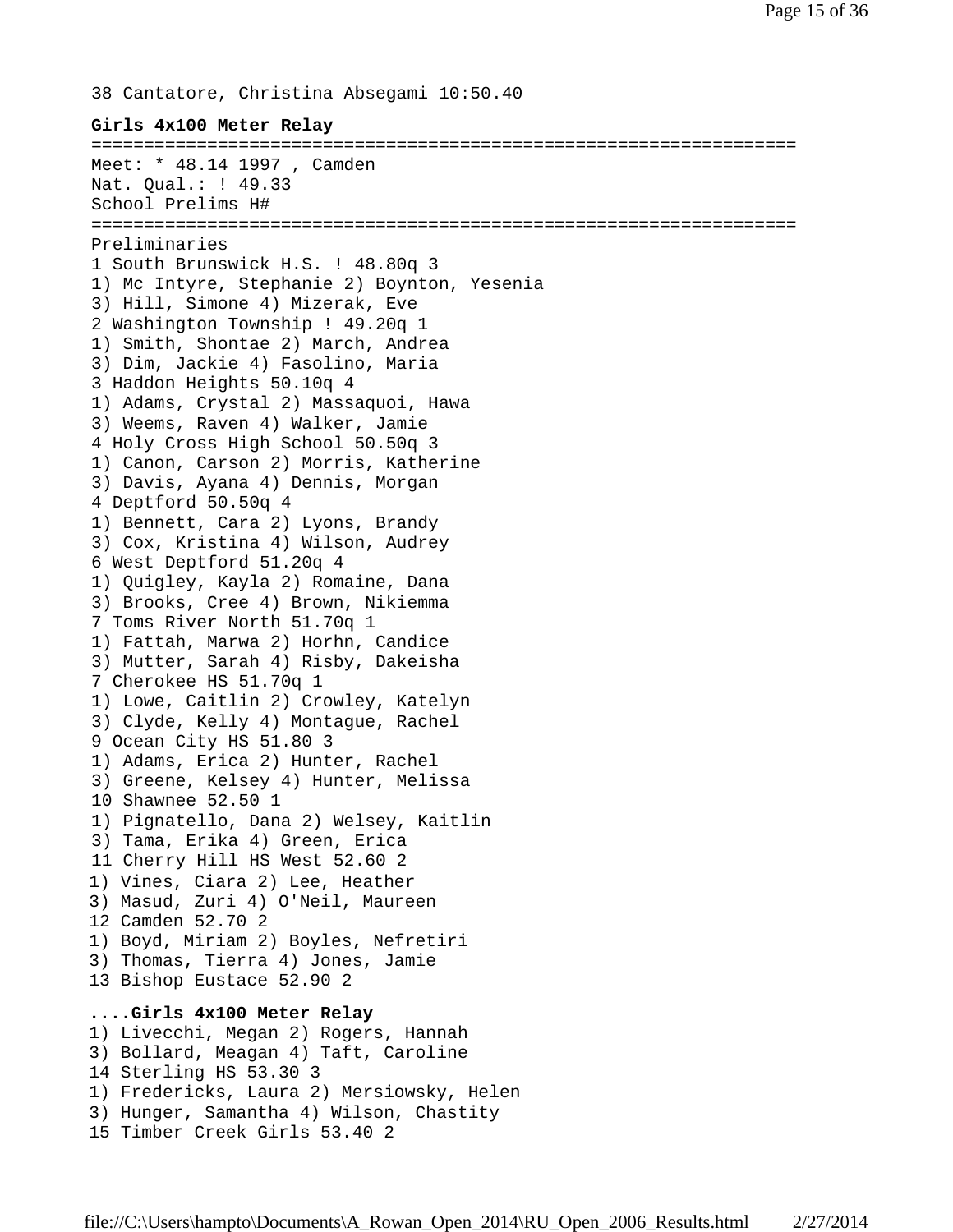```
1) Beer, Noelle 2) Joyner, Jalaya
3) Allison, Michelle 4) Vizoco, Randi
16 Cherry Hill East 53.60 4
1) Prescott, Jocelyn 2) Martinez, Jessica
3) Cattuna, Madeleine 4) Rossi, Torri
17 Paul Vi-Haddonfield 54.10 3
1) Kilpatrick, Eileen 2) Nardello, Erica
3) Taylor, Katlyn 4) Ambrogi, Lindsay
18 Moorestown 54.20 4
1) Rhoads, Katie 2) Alston, Gillian
3) Outlaw, Alicia 4) Burrus, Danielle
18 Vineland 54.20 2
1) Ridolfo, Gina 2) Harden, Tiera
3) McDONALD, Stacyann 4) Girard, Suzanne
20 St. Joseph High School Hammont 54.60 1
1) Bariglio, Lauren 2) Garvey, Sam
3) Errera, Megan 4) Nelson, Aliyah
21 Woodstown High School 55.10 4
1) Stanford, Takia 2) Sayer, Jackie
3) Richard, Elizabeth 4) Allen, Lucia
22 Collingswood High School 55.20 2
1) McNeely, Aliyah 2) Hannah, Lakesha
3) Carter, Fantasya 4) Destin, Libna
22 Winslow Township H.S. 55.20 1
1) Abraham, Tanaysia 2) Dunlap, Kia
3) Scott, Kia 4) Dinkins, Sharonn
24 Clearview 55.40 3
1) Kennedy, Lauren 2) Dole, Amanda
3) Ambrose, Kristin 4) Dear, Alison
25 Gloucester Catholic H.S, 55.50 3
1) Carrero, Brooke 2) Collins, Jaime
3) Stec, Jessica 4) Unger, Elaina
26 Burlington Township 56.30 4
1) Jenkins, Janell 2) Vargas, Asia
3) Wright, Chanel 4) Bennett, Tiffany
27 Triton 56.50 2
1) Deblaker, Kierstin 2) Bages, Leigh
3) Grey, Sarah 4) Mikos, Lindsey
28 Haddon Township 56.70 3
1) Hart, Erin 2) Venella, Casey
3) Studiavant, Loren 4) Rohrman, Amanda
29 Millville 57.20 4
1) Watlins, Jaleesa 2) Murray, Shamqua
3) Harris, Charmaine 4) Gale, MelissA
-- Marlboro High School DQ 1
-- Lenape 'B' DQ 2
Girls 4x100 Meter Relay
=======================================================================
Meet: * 48.14 1997 , Camden
Nat. Qual.: ! 49.33
School Finals Points
=======================================================================
```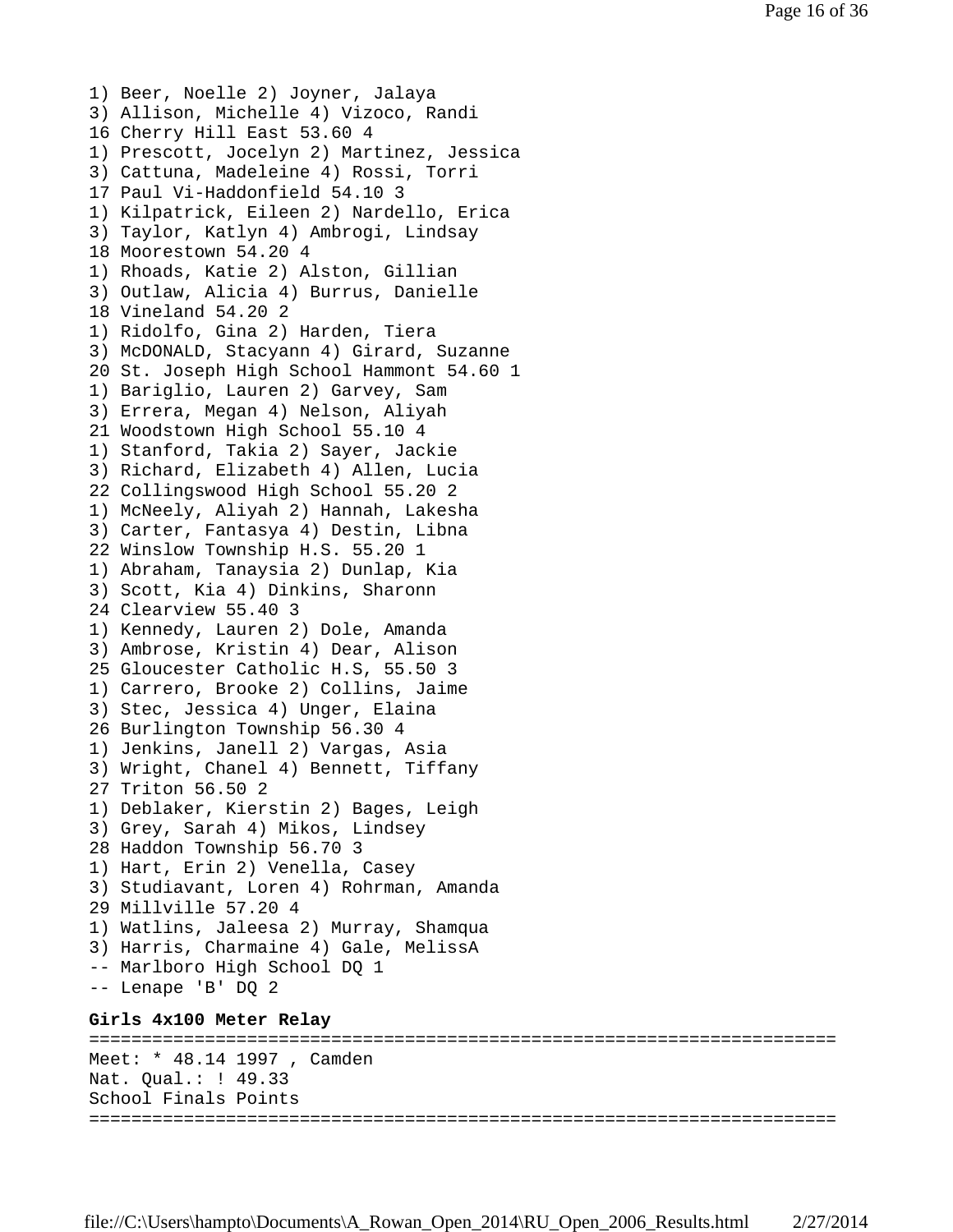```
Finals
1 Washington Township 48.70!
2 South Brunswick H.S. 49.70
3 Holy Cross High School 50.20
3 Haddon Heights 50.20
5 Deptford 50.30
6 West Deptford 51.00
7 Toms River North 51.30
8 Cherokee HS 51.32
```
### **Girls 4x200 Meter Relay**

========================================================================== Meet: \* 1:41.50 2005 , Woodrow Wilson S. Loper, S. Alston, S. Sharper, C. Blue Nat. Qual.: ! 1:43.00 School Finals H# Points ========================================================================== 1 Woodrow Wilson 1:40.50\* 5 1) Jones, Tamara 2) Still, Jasmine 3) Meylor, Shaquanda 4) Sharper, Samantha 2 Hempstead High School, NY 1:45.10 5 1) Anderson, Racquel 2) Moodie, Maxine 3) Cousins, Rene 4) Wilks, Fallon 3 Oakcrest High School 1:46.00 5 1) Snapp, Nijgia 2) Brown, Shamyra 3) Gutierrez, Camila 4) Grimes, Niah 4 Lenape 1:46.10 5 1) Cataldo, Dana 2) Johnson, Kendra 3) Ferguson, Imani 4) Johnson, Kahmil 5 Cherokee HS 1:46.20 5 1) Lowe, Caitlin 2) Crowley, Katelyn 3) Clyde, Kelly 4) Montague, Rachel 6 Ocean City HS 1:46.80 5 1) Ghanavati, Kayla 2) Greene, Kelsey 3) Hill, Erin 4) Hunter, Melissa 7 Haddon Heights 1:47.80 3 1) Adams, Crystal 2) McGinley, Lynn 3) Weems, Raven 4) Walker, Jamie 8 Deptford 1:49.00 4 1) Bennett, Cara 2) Lyons, Brandy 3) Cox, Kristina 4) Wilson, Audrey 9 Washington Township 1:49.50 5 1) Smith, Shontae 2) Martin, Michelle 3) Dim, Jackie 4) Fasolino, Maria 10 Burlington Township 1:50.30 4 1) Fulmore, Ashley 2) Chamberlain, Tiffany 3) Currie, Jazmyn 4) Telewoda, Theizu 11 Toms River North 1:50.60 4 1) Mutter, Sarah 2) Horhn, Candice 3) Fattah, Marwa 4) Picaro, Emily **....Girls 4x200 Meter Relay** 12 Cherry Hill East 1:51.50 2 1) Cattuna, Madeleine 2) O'Marra, Amanda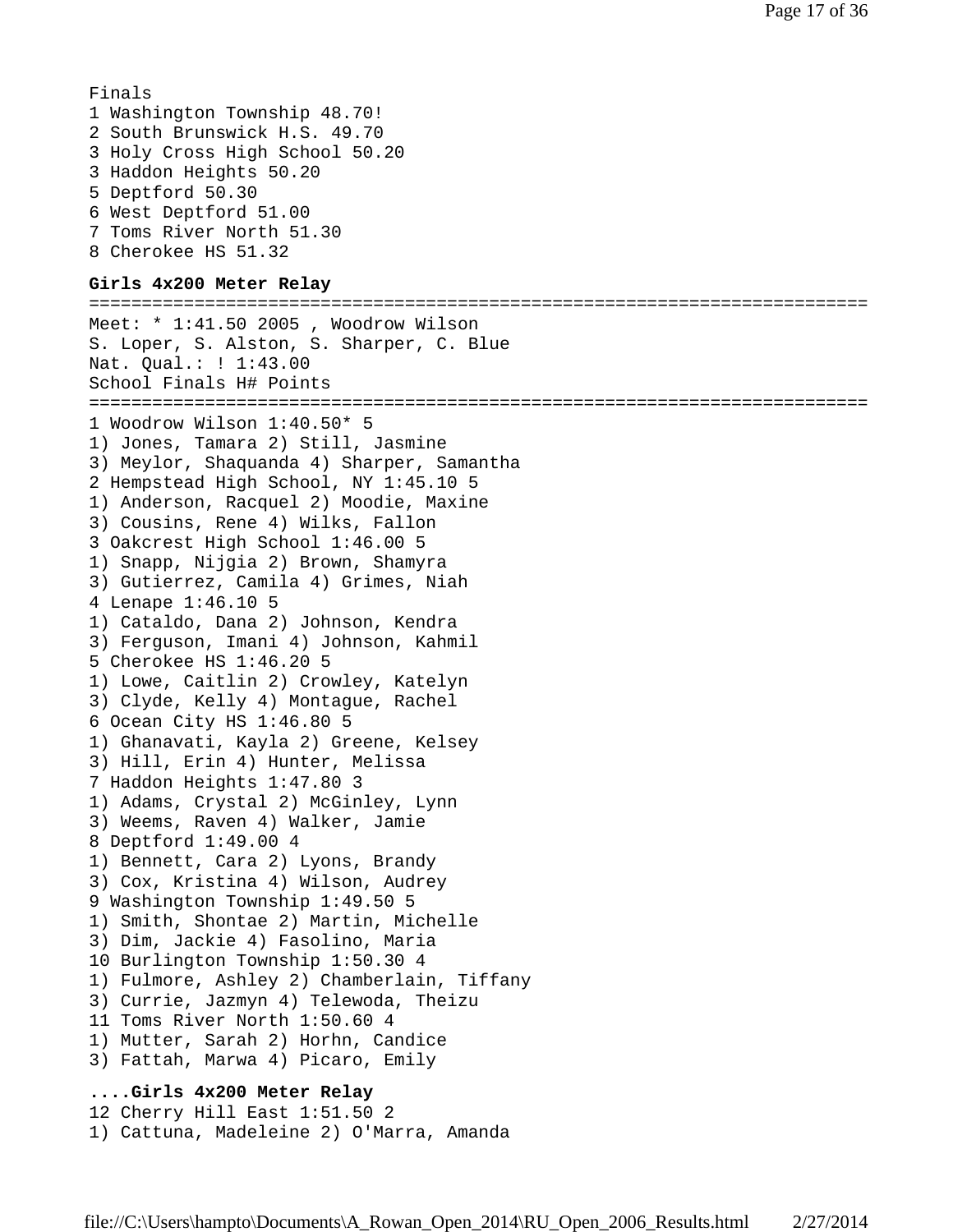3) Rossi, Torri 4) Marro, Meghan 13 Camden 1:51.80 1 1) Boyd, Miriam 2) Boyles, Nefretiri 3) Thomas, Tierra 4) Jones, Jamie 14 Cherry Hill HS West 1:52.70 4 1) Lee, Heather 2) Vines, Ciara 3) Masud, Zuri 4) O'Neil, Maureen 14 South Brunswick H.S. 1:52.70 1 16 Camden Catholic HS 1:53.10 4 1) Ruffin, Tia 2) Wilson, Cherie 3) Irons, Dejunae 4) Holmes, Brandy 17 Holy Spirit High School 1:53.40 4 18 Marlboro High School 1:53.60 4 1) Unachukwu, Adaobi 2) Goldstein, Harli 3) Rubel, Carly 4) Pecora, Nicole 19 Vineland 1:54.10 3 1) McDONALD, Stacyann 2) Roberts, Ashley 3) Chavez, Sasha 4) Harden, Tiera 20 Eastern Regional High School 1:54.30 2 1) Whartenby, Lauren 2) Zinski, Allison 3) Viloria, Jessica 4) Favat, Jeana 21 Clearview 1:54.50 1 1) Mahoney, Molly 2) Dole, Amanda 3) Dolan, Kathleen 4) Meimbreese, Melissa 22 St. Joseph High School Hammont 1:54.70 1 1) Bariglio, Lauren 2) Capozzi, Cate 3) Errera, Megan 4) Nelson, Aliyah 23 Paul Vi-Haddonfield 1:55.00 1 1) Kilpatrick, Eileen 2) Ambrogi, Kelly 3) Strow, Carolyn 4) Nardello, Dana 24 Woodstown High School 1:56.20 3 1) Stanford, Takia 2) Sayer, Jackie 3) Richard, Elizabeth 4) Allen, Lucia 25 Salem High School 1:57.30 3 1) Allen, Marlayna 2) Kimble, Brittany 3) Woolman, Jessica 4) Douglas, Phoebe 25 Timber Creek Girls 1:57.30 5 1) Beer, Noelle 2) Poole, Chaurne 3) Allison, Michelle 4) Vizoco, Randi 27 Sterling HS 1:57.70 3 1) Fredericks, Laura 2) Mersiowsky, Helen 3) Rugge, Katherine 4) Stratton, Nikki 28 Winslow Township H.S. 1:58.00 2 1) Scott, Kia 2) Chambers, Angeleitha 3) Dunlap, Kia 4) Fisher, Judith 29 Haddonfield High School 1:58.20 2 1) Ferguson, Kelsey 2) Mc Gettigan, Erin 3) DiMatteo, Oliva 4) Feldman, Greta 29 Rancocas Valley 1:58.20 3 1) Asper, Bobbi 2) Lipscomb, Leathia 3) Ofori-Atta, Lisa 4) White, Whitney 31 Holy Cross High School 1:58.40 3 1) Belsh, Lauren 2) Shepard-Cave, Diana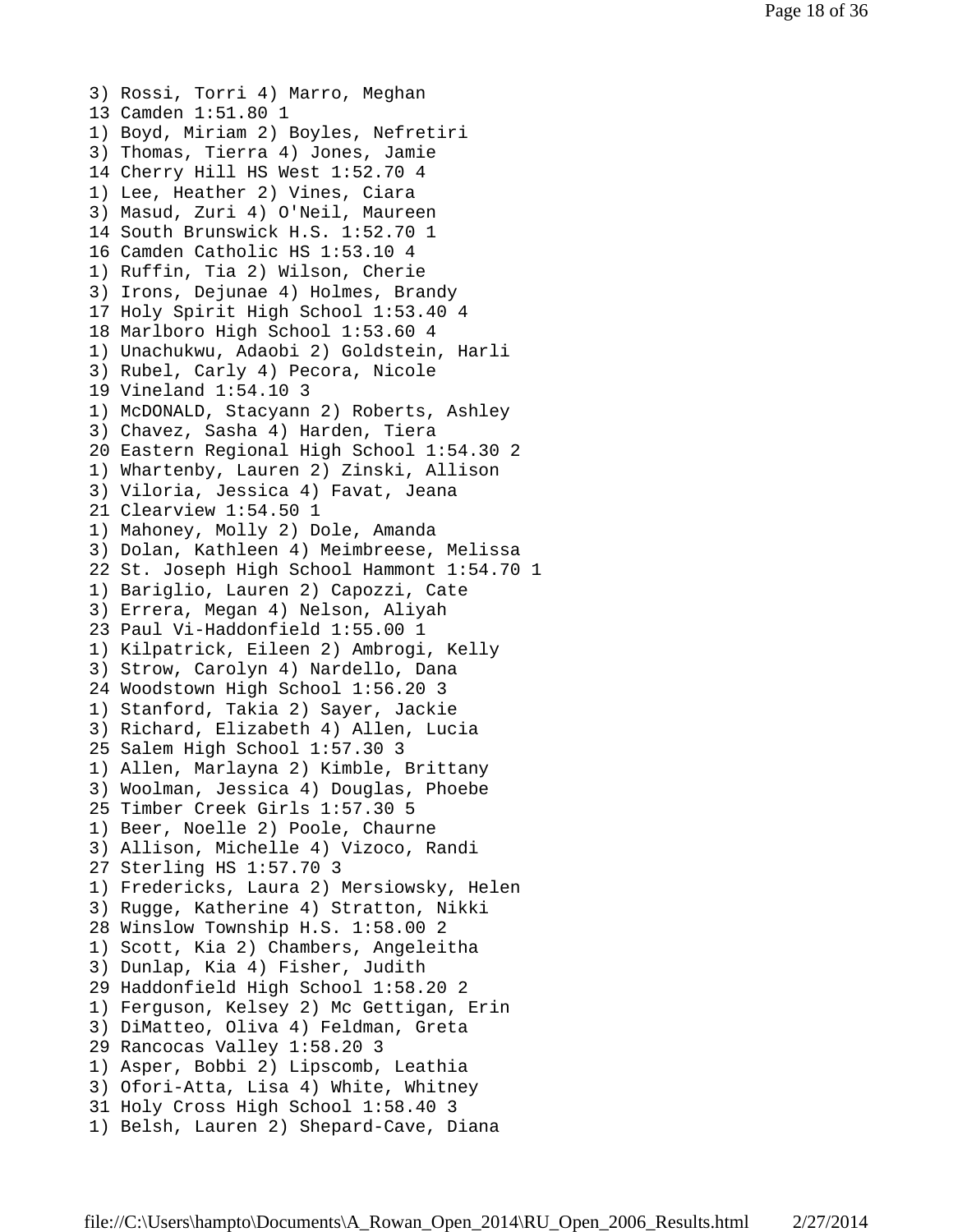**....Girls 4x200 Meter Relay** 3) Charles, Leigh Ann 4) Fedee, Sharissa 32 Triton 1:59.90 1 1) Bages, Leigh 2) Deblaker, Kierstin 3) Grey, Sarah 4) Mikos, Lindsey 33 Bishop Eustace 2:04.80 1 1) Classick, Laura 2) Lammers, Lauren 3) Barger, Jordan 4) Kasputis, Melissa 34 Haddon Township 2:05.40 2 1) Hart, Erin 2) Zavala, Ashley 3) Kobsar, Eliza 4) Murray, Allison 35 Millville 2:07.60 2 1) Harris, Charmaine 2) Murray, Shamqua 3) Williams, Shaquana 4) McCracken, Jerri **Girls 3x400 Meter Relay IH** ========================================================================== Meet: \* 3:15.20 2001 , Edgewood P. Richardson, T. Payne, S. Saleem School Finals H# Points ========================================================================== 1 Washington Township 3:26.00 10 2 Toms River North 3:31.60 10 1) Hehn, Alexandra 2) DiGiore, Amber 3) DiGiore, Tara 4) 3 Winslow Township H.S. 3:34.40 8 4 Oakcrest High School 3:38.40 7 1) Cheatham, Christine 2) Small, Raelle 3) Tolliver, Angela 4) 5 Schalick, Arthur P. 3:39.00 6 1) Dunckley, Melissa 2) Nieves, Robyn 3) Williams, Linda 4) 6 Haddon Heights 3:39.60 8 1) Palmer, Jackie 2) Bell, Erica 3) Peacock, Keri 4) 7 Red Bank Catholic 3:40.10 9 1) D'Angelillio, Cara 2) Dorgan, Caitlin 3) Balog, Katie 4) 8 Holy Cross High School 3:41.70 1 1) Johnson, Rosalee 2) Peak, Elizabeth 3) Hagarty, Lauren 4) 9 Cherokee HS 3:42.30 7 1) Justice, Amanda 2) Macekura, Vanessa 3) Montague, Rachel 4) 10 Rancocas Valley 3:42.80 6 1) Asper, Bobbi 2) Popielis, Jenn 3) Lipscomb, Leathia 4) 11 Millville 3:43.80 5 1) Barrow, Alyssa 2) Pierce, Je'keirah 3) McCracken, Jerri 4) 12 Bishop Eustace 3:44.50 4 1) O'Malley, Rebecca 2) Licata, Rachel 3) Gabster, Laura 4)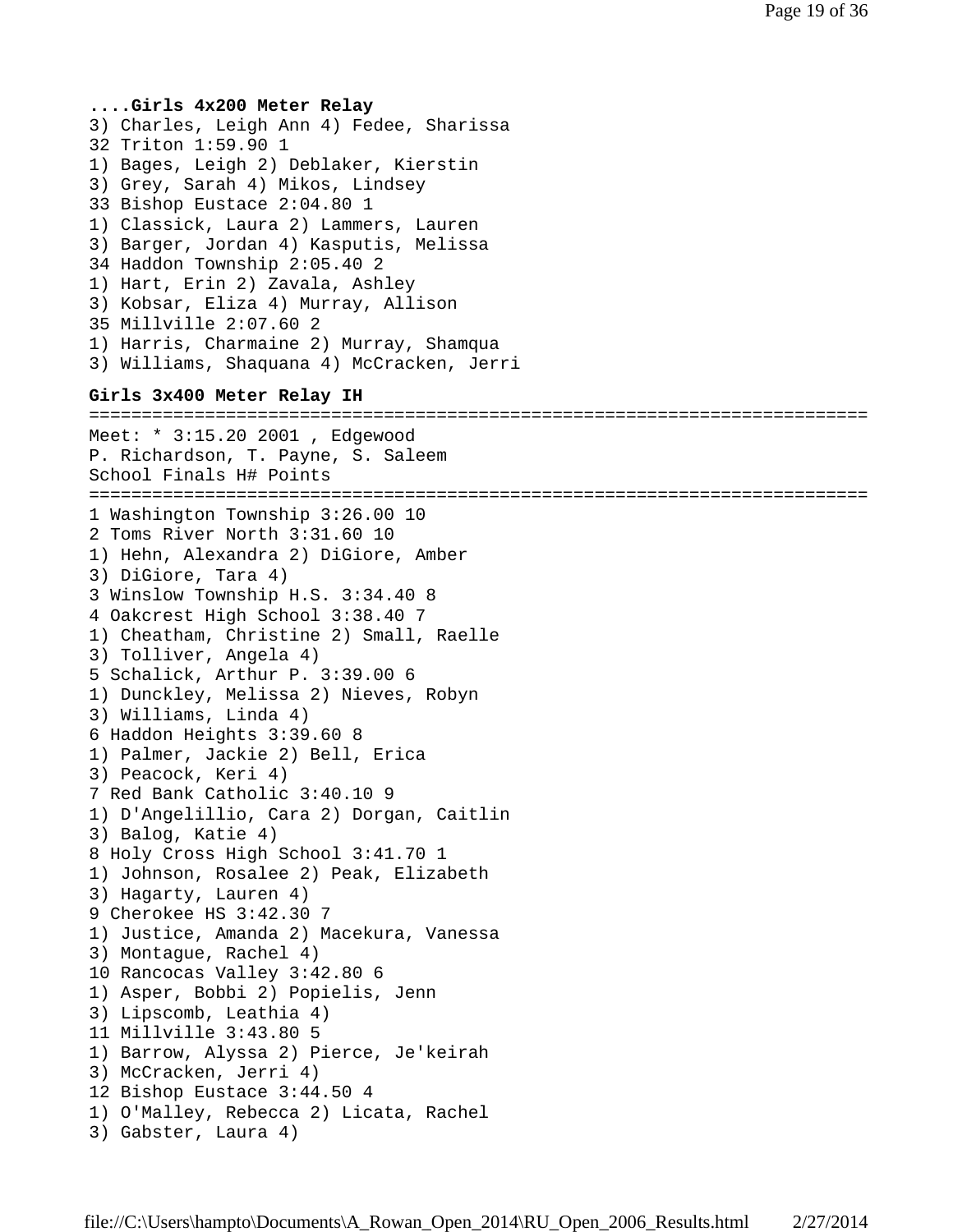13 Cherry Hill East 3:46.00 4 1) Scarpato, Brittany 2) Watson, Jamie 3) Marro, Meghan 4)

# **....Girls 3x400 Meter Relay IH**

```
14 Lenape 3:48.70 9
1) DiBiase, Jenna 2) Hogan, Kelsey
3) Hancock, Sara 4)
15 Moorestown 3:50.90 5
16 Riverside 3:52.40 3
1) Harris, Nicole 2) Bryski, Sarah
3) Santos, Michelle 4)
17 Clearview 3:54.70 2
1) Gansert, Jenna 2) Kane, Meghan
3) Taylor, Megan 4)
18 Haddon Township 3:56.20 3
19 Shawnee 3:56.70 2
1) Lundvik, Fanny 2) Noseworthy, Cara
3) Perocho, Shannon 4)
```
### **Girls 4x400 Meter Relay**

========================================================================== Meet: \* 3:53.90 1976 , Camden Nat. Qual.: ! 4:00.00 School Finals H# Points ========================================================================== 1 Oakcrest High School 4:03.10 3 1) Grimes, Niah 2) Brown, Shamyra 3) Okoth, Jessica 4) Snapp, Nijgia 2 Lenape 4:07.90 3 1) Johnson, Kahmil 2) Walsh, Lindsey 3) LaPointe, Victoria 4) Johnson, Miya 3 Eastern Regional High School 4:16.50 2 1) Favat, Jeana 2) West, Lee 3) Whartenby, Lauren 4) Viloria, Jessica 4 Vineland 4:16.90 3 1) Ramirez, Xochil 2) Hart, Amber 3) Covey, Deanna 4) Isekenegbe, Theodora 5 Hammonton High School 4:18.40 2 1) Dalton, Linda 2) Lista, Annette 3) Tzaferos, Alexa 4) Parker, Cheri 6 Ocean City HS 4:19.90 3 1) Walsh, Erin 2) Minehan, Kaitlyn 3) Corson, Katie 4) Canderan, Rebecca 7 St. Joseph High School Hammont 4:21.30 1 1) Eme, Jessica 2) Capozzi, Cate 3) Nelson, Aliyah 4) Errera, Megan 8 Cherokee HS 4:21.50 2 1) Miller, Becki 2) Czuba, Lindsay 3) Justice, Amanda 4) Lewis, Kristen 9 Holy Spirit High School 4:23.10 2 10 Glassboro High School 4:24.70 3 1) Seymore, Kayla 2) Kirchner, Kayte 11 Bishop Eustace 4:24.80 3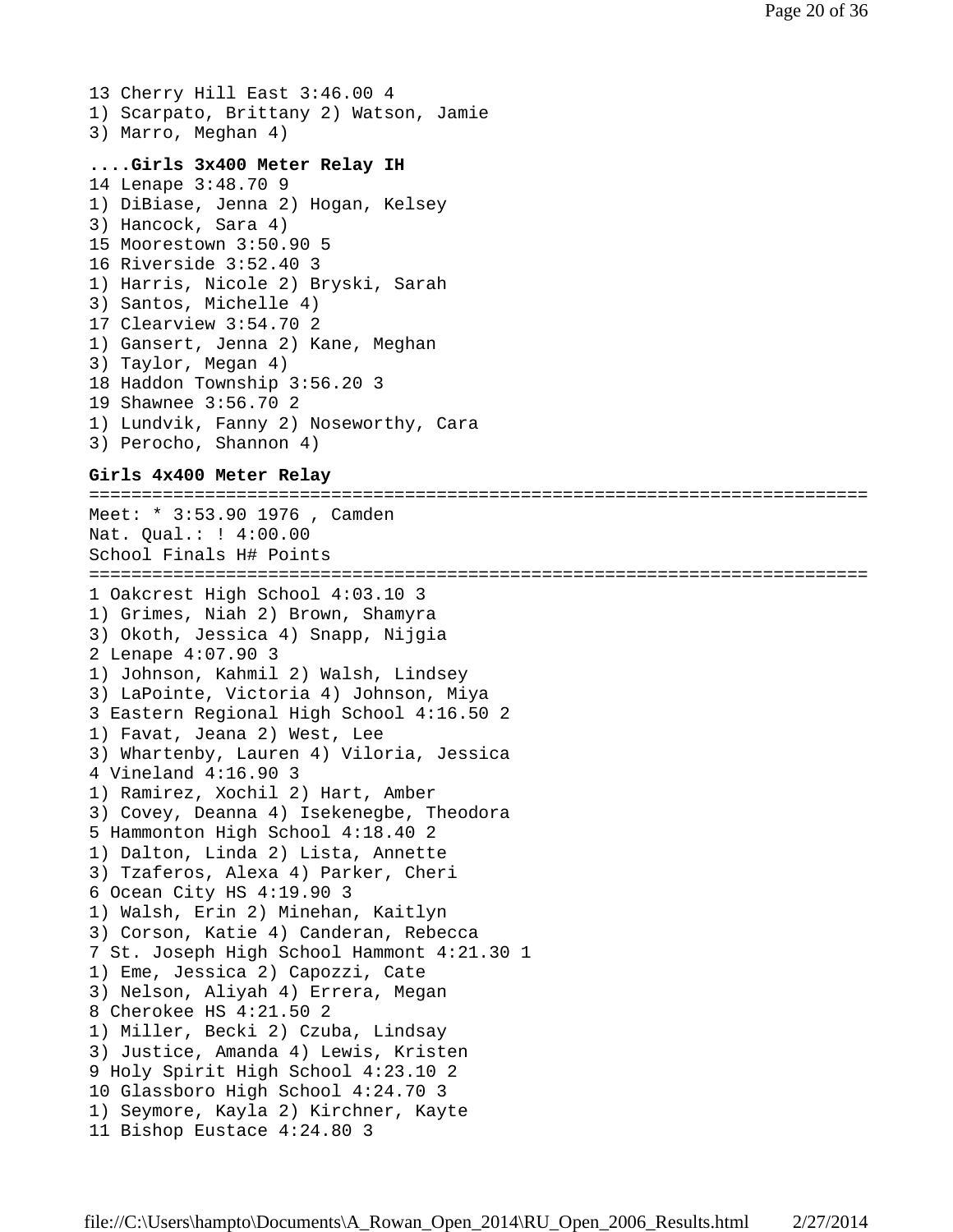1) Lavell, Emily 2) Bollard, Meagan 3) Sokolowski, Megan 4) Bernetich, Alexandra 12 Washington Township 4:26.40 3 1) Wilcox, Lauren 2) Bittner, Ally 3) Brasco, Danielle 4) Elliott, Erin 13 Sterling HS 4:26.50 2

### **....Girls 4x400 Meter Relay**

1) Stratton, Nikki 2) Wilson, Chastity 3) Rugge, Katherine 4) Hunger, Samantha 13 Salem High School 4:26.50 1 1) Allen, Marlayna 2) Douglas, Phoebe 3) Woolman, Jessica 4) Dickerson, Camille 15 Camden 4:31.30 1 1) Jones, Jamie 2) Gonzales, Lisa 3) McFadden, Sharee 4) Gainey, Shaquanda 16 Riverside 4:36.60 1 1) Bryski, Sarah 2) Harris, Nicole 3) Santos, Michelle 4) Dallman, Chelsie

### **Girls 4x800 Meter Relay**

======================================================================= Meet: \* 9:35.00 2005 , Ocean City E. Walsh, A. Moreland, K. Minehan, R. Tomlin Nat. Qual.: ! 9:32.00 School Finals Points ======================================================================= 1 Lenape 9:43.60 1) Royds, Alivia 2) Johnson, Miya 3) Kokser, Courtney 4) LaPointe, Victoria 2 Ocean City HS 9:48.50 1) Walsh, Erin 2) Canderan, Rebecca 3) Minehan, Kaitlyn 4) Tomlin, Renee 3 Washington Township 9:54.30 1) Paulson, Cait 2) Elliott, Erin 3) McCarthy, Shannon 4) Cundey, Laura 4 Oakcrest High School 10:06.80 1) Olsen, Madeline 2) Cheatham, Christine 3) Carlson, Rachel 4) Jones, Lisa 5 Haddonfield High School 10:08.40 1) Bonnette, Brooke 2) Ramstad, Monica 3) Cosnett, Kalie 4) LaMaina, Tori 6 Toms River North 10:15.80 1) Giuliano, Michele 2) Busciglio, Juliann 3) DiGiore, Amber 4) Kennelly, Jacqueline 7 Holy Cross High School 10:21.40 1) Huth, Stephanie 2) Alexander, Jane 3) Huth, Nicole 4) Byrne, Rachel 8 Timber Creek Girls 10:21.90 1) Amira, Abdullah 2) Short, Megan 3) Pedrick, Mary 4) Arnold, Megan 9 Glassboro High School 10:29.90 1) Seymore, Kayla 2) Penza, Megan 3) Rose, Latrice 4) Stockl, Amy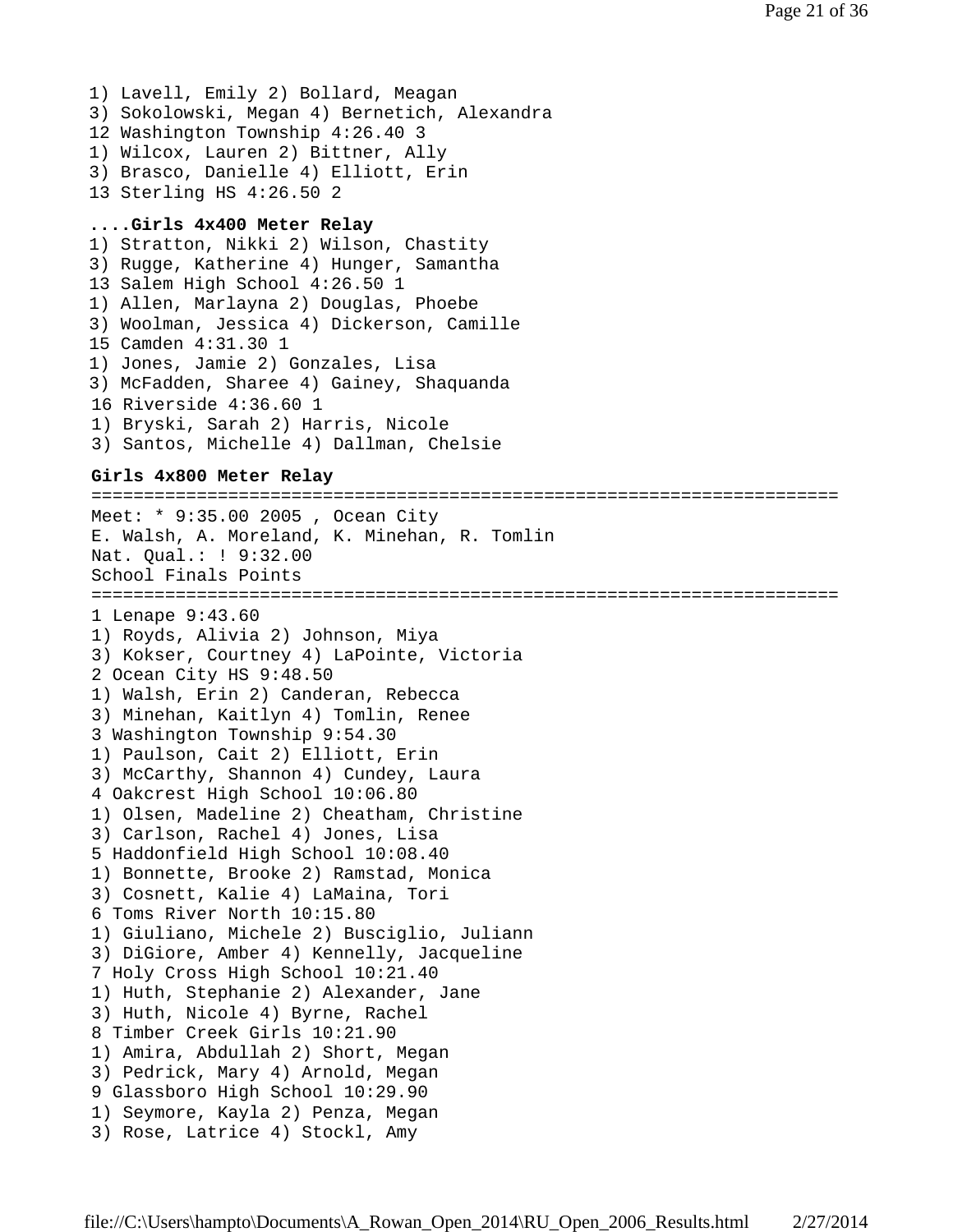10 Haddon Township 10:30.30 1) England, Robin 2) Rau, Emily 3) O'Mara, Eileen 4) White, Julie 11 Eastern Regional High School 10:33.70 1) Fox, Dara 2) Carney, Stephanie 3) Wood, Alisa 4) Cohen, Barrie 12 Marlboro High School 10:48.60 13 Bishop Eustace 10:56.80 1) Sieck, Katie 2) Cappuccio, Michelle **....Girls 4x800 Meter Relay** 3) Koehler, Grace 4) Margraf, Kaitlin 14 Sterling HS 11:24.00 1) Radlinger, Stephanie 2) Carden, Jessica 3) Stevens, Kia 4) Murtha, Brytt 15 St. Joseph High School Hammont 11:52.60 1) Eme, Jessica 2) Rodio, Jessica 3) Bariglio, Lauren 4) Hiester, Maria 16 Moorestown 12:01.20 1) Levinson, Kate 2) Robertson, Allie 3) McQuilken, Maureen 4) Coffee, Lindsay **Girls 4x1600 Meter Relay** ======================================================================= Meet: \* 20:48.70 2000 , Haddonfield V. Wright, A. Booker, J. Sobolewski,C.Duffy Nat. Qual.: ! 21:30.00 School Finals Points ======================================================================= 1 Cherry Hill East 21:44.70 1) Johnson, Claire 2) Showers, Melissa 3) Chodoff, Alaina 4) Cattuna, Theresa 2 Haddonfield High School 22:13.20 1) D'Orazio, Alyssa 2) Sikkema, Lizzy 3) Gosnay, Kaitlin 4) Sikkema, Jackie 3 Red Bank Catholic 22:23.60 1) Forgach, Tina 2) Laskowski, Marta 3) Lunny, Erin 4) Louie, Janine 4 Raritan High School 22:42.50 1) Curran, Jennifer 2) Callan, Chelsea 3) Fortier, Bridget 4) Altland, Christine 5 Moorestown 22:54.70 1) Rogers, Brianna 2) Bickel, Allison 3) Gamble, Kerry 4) Donatone, Stephanie 6 Buena 23:23.00 1) Seelman, Devon 2) Oglesby, Lori 3) Morozzi, Katrina 4) Lillie, Lauren 7 Shawnee 23:40.40 1) Bier, Kim 2) Polhemus, Ashley 3) Reagan, Kristen 4) Panzenhagen, Morgan 8 Lenape 23:42.90 1) Rella, Kaitlin 2) Gabriel, Mara 3) Griffith, Erika 4) Steele, Lauren 9 Cherokee HS 23:50.20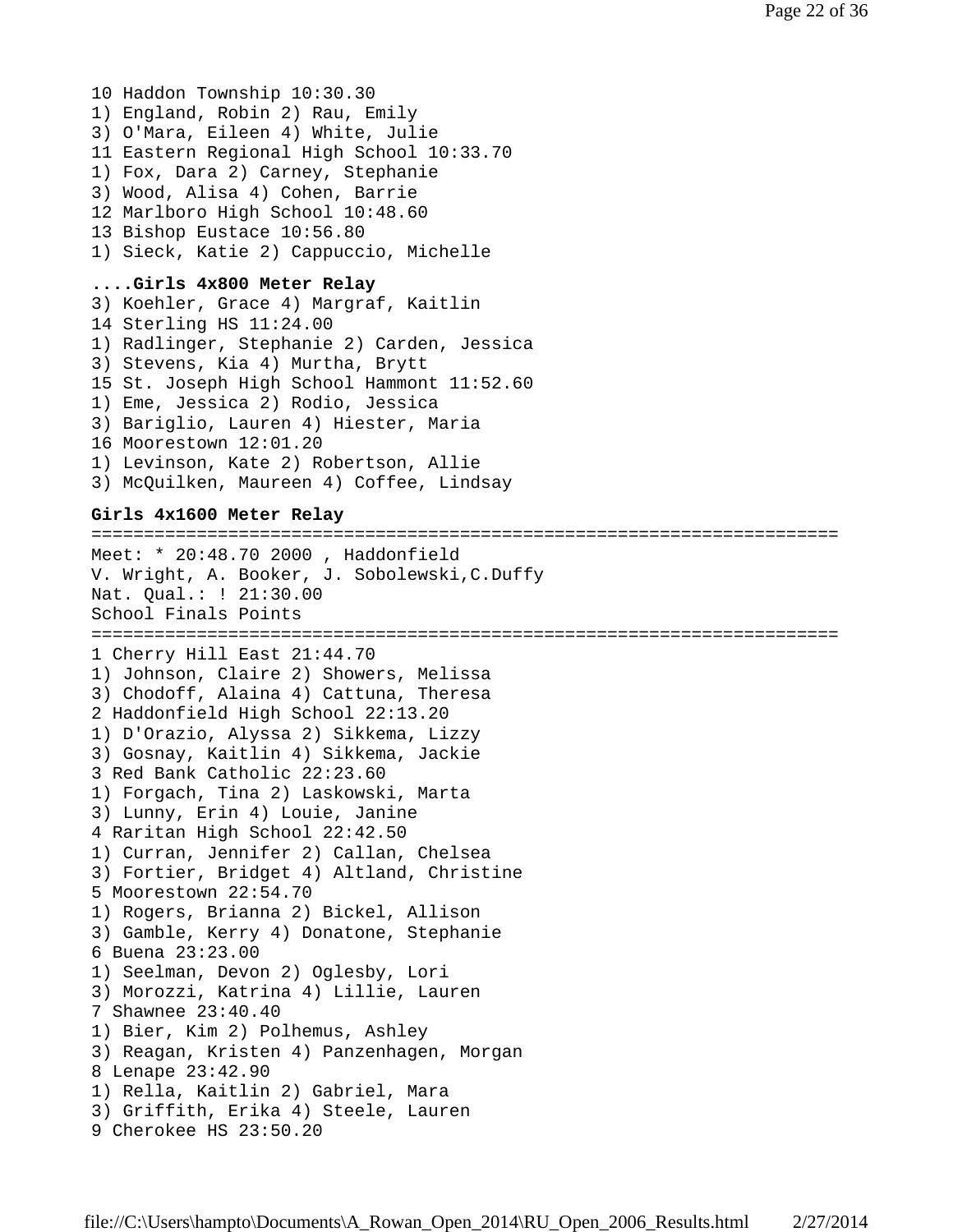1) Weeks, Alison 2) Weeks, Angela 3) Brown, Tricia 4) O'Leary, Kaitlin 10 Bishop Eustace 23:59.00 1) Rodgers, Kathryn 2) Neely, Colleen 3) O'Boyle, Danielle 4) Smith, Caitlin 11 Woodrow Wilson 25:09.70 1) Riddick, Eisha 2) King, Alexis 3) Peoples, Iman 4) Nwoga, Tina 12 Ocean City HS 25:11.60 1) Zeuner, Laura 2) Laverty, Patricia 3) Canderan, Elizabeth 4) Bird, Alisha 13 Washington Township 25:15.20 **....Girls 4x1600 Meter Relay** 1) Holmdal, Alexis 2) Robertson, Megan 3) Dugandzic, Meredith 4) Hannigan, Brittany 14 Paul Vi-Haddonfield 25:29.60 1) Rankin, Diana 2) Yannessa, Angela 3) Chezik, Cathy 4) Yanessa, Deb 15 Haddon Township 25:44.50 1) Anderson, Ellen 2) Bossi, Amanda 3) O'Mara, Sarah 4) O'Mara, Laura 16 Holy Cross High School 25:54.50 1) Pullion, Chelsea 2) Woodington, Sam 3) Iwanicki, Jamie 4) Scheuerman, Jacqueline 17 Glassboro High School 26:20.20 1) DiMenna, Laura 2) Kuebler, Tori 3) Benevento, Lianne 4) Stockl, Rebecca

# **Girls 800 Sprint Medley**

========================================================================== Meet: \* 1:45.68 2003 , Eastern S. Helig, B. Wright, J. Wilson, J.Jackson Nat. Qual.: ! 1:50.00 School Finals H# Points ========================================================================== 1 Camden 1:45.00\* 4 1) Alston, Shaterri 2) Sewell, Brandi 3) Smalls, Kamice 4) Sloan, Avionne 2 Woodrow Wilson 1:47.10! 4 1) Sharper, Samantha 2) Jones, Tamara 3) Sharper, Janee 4) Still, Jasmine 3 South Brunswick H.S. 1:47.80! 4 1) Mc Intyre, Stephanie 2) Mizerak, Eve 3) Hill, Simone 4) Boynton, Yesenia 4 Washington Township 1:49.40! 4 1) Smith, Shontae 2) Dim, Jackie 3) Wilcox, Lauren 4) Fasolino, Maria 5 Hempstead High School, NY 1:51.80 2 1) Anderson, Racquel 2) Moodie, Maxine 3) Cousins, Rene 4) Wilks, Fallon 6 Burlington Township 1:54.50 3 1) Fulmore, Ashley 2) Telewoda, Theizu 3) Currie, Jazmyn 4) Gordon, Ashley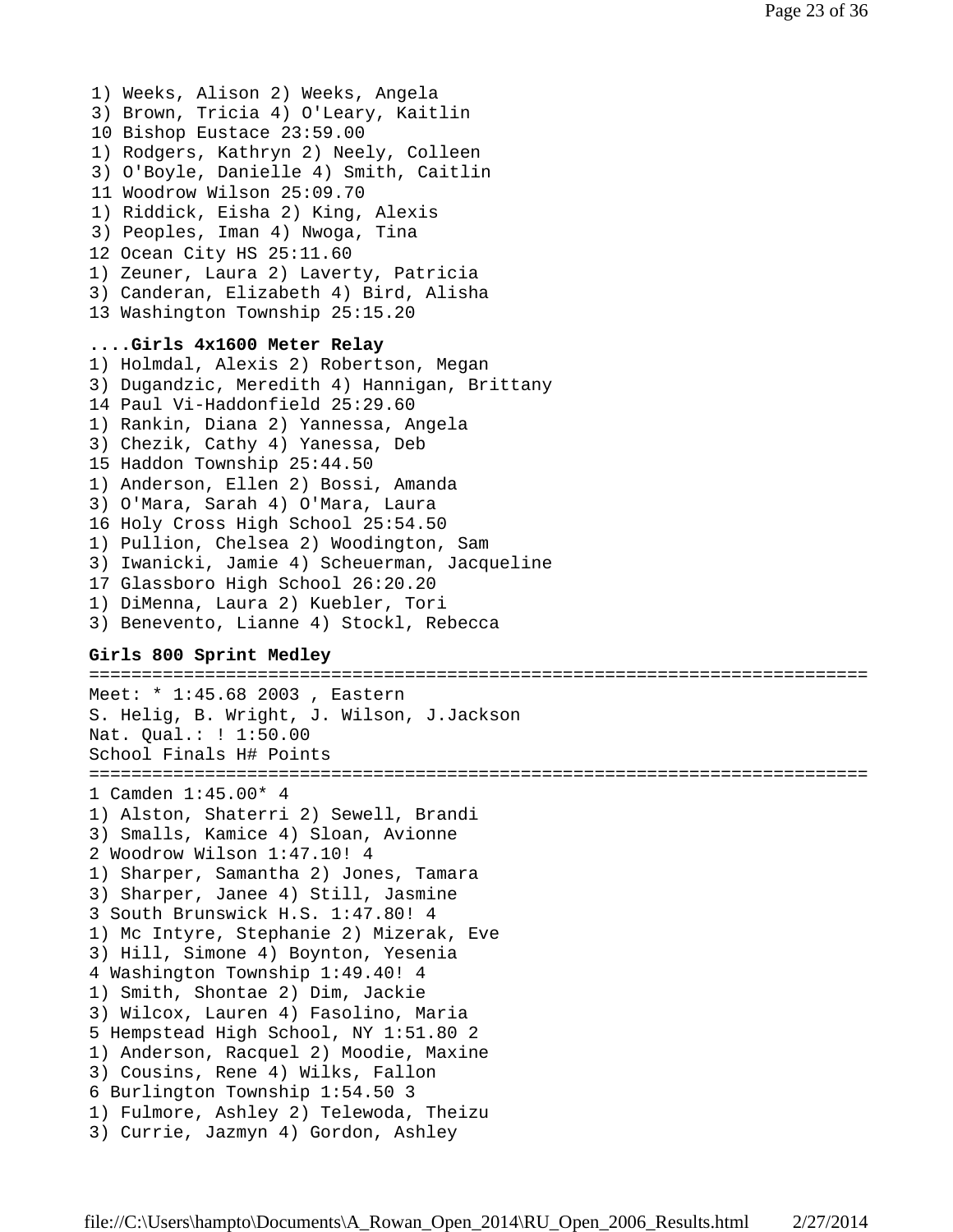7 Rancocas Valley 1:54.90 4 1) Sledge-Maith, Janaia 2) McCord, Marcia 3) Varnadore, Aisha 4) Hawkey, Allison 7 Vineland 1:54.90 2 1) Hart, Amber 2) Covey, Deanna 3) Ridolfo, Gina 4) Isekenegbe, Theodora 9 Glassboro High School 1:55.40 3 1) Cintron, Maria 2) Hutchinson, Kemah 3) Graves, Shannon 4) Golden, Nija 10 Winslow Township H.S. 1:55.60 3 1) Fisher, Judith 2) Chambers, Angeleitha 3) Wallace, Jasmin 4) Dunlap, Kia 11 Woodbury High School 1:55.80 2 1) Dennen, Molly 2) Walsh, Mary-Kate 3) Doran, Michele 4) Nisbitt, Jacqueline **....Girls 800 Sprint Medley** 12 Ocean City HS 1:56.80 4 1) Adams, Erica 2) Ghanavati, Kayla 3) Greene, Kelsey 4) Corson, Katie 13 Bishop Eustace 1:57.70 4 1) Livecchi, Megan 2) Taft, Caroline 3) Bollard, Meagan 4) Rogers, Hannah 13 Toms River North 1:57.70 2 1) Mutter, Sarah 2) Fattah, Marwa 3) Risby, Dakeisha 4) Hehn, Alexandra 15 Delsea 1:58.60 3 1) Beamer, Shawna 2) Beamer, Loretta 3) Lewis, Famatta 4) Bisceglia, Brooke 16 Cherokee HS 1:58.70 3 1) Baker, Janay 2) McKenna, Danielle 3) Danser, Tori 4) Crowley, Megan 17 Woodstown High School 2:00.90 2 1) Stanford, Takia 2) Engel, Ashley 3) Allen, Lucia 4) Shute, Veronica 18 Marlboro High School 2:01.00 3 19 Shawnee 2:03.00 1 1) Difiore, Bianca 2) Tronco, Becky 3) DiFiore, Sabrina 4) Arfuso, Michele 20 Lenape 2:04.90 1 1) LaPointe, Becky 2) Lewis, Andrea 3) Cybulski, Leala 4) Edwards, Emily 21 Paul Vi-Haddonfield 2:05.00 2 1) Taylor, Katlyn 2) Nardello, Dana 3) Strow, Carolyn 4) Ambrogi, Kelly 22 Millville 2:09.40 1 1) Watlins, Jaleesa 2) Padilla, Natasha 3) Gale, MelissA 4) Bowles, Amanda 23 Moorestown 2:14.30 1 1) Outlaw, Alicia 2) Williams, Channyn 3) Akrout, Sonya 4) Schute, Elizabeth 24 Triton 2:24.60 1 1) Deblaker, Kierstin 2) Usher, Christine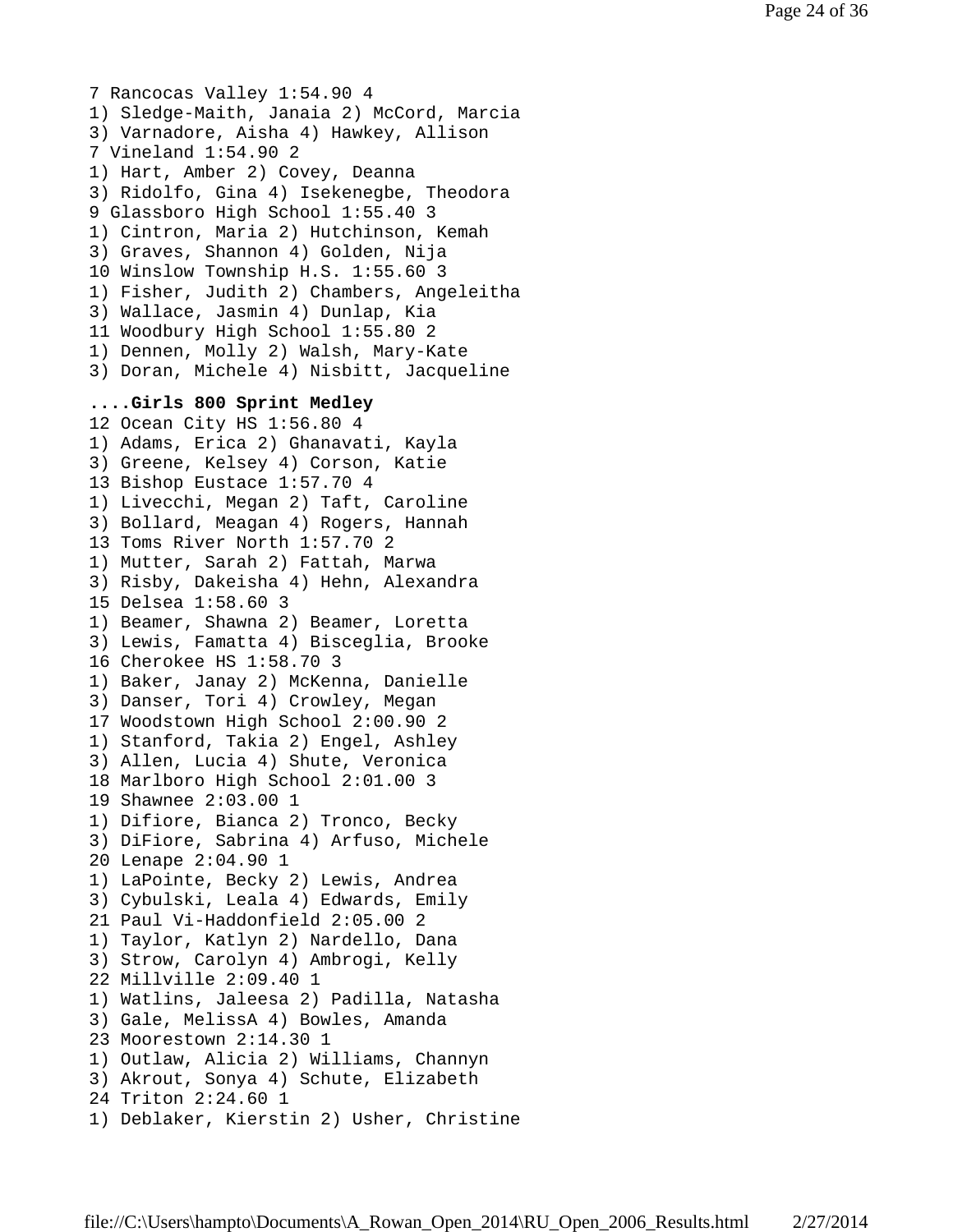3) Grey, Sarah 4) Bages, Leigh -- Holy Cross High School DNF 4 1) Canon, Carson 2) Dennis, Morgan 3) Hagarty, Lauren 4) Morris, Katherine

### **Girls 1600 Sprint Medley**

```
==========================================================================
Meet: * 4:05.10 2003 , Southern
E. Tegeder, C. Gray, C. Gray, L.Lewis
Nat. Qual.: ! 4:15.00
School Finals H# Points
==========================================================================
1 Southern Regional 4:07.00! 3
1) Bergin, Jessica 2) Smith, Jillian
3) Furlong, Ashley 4) Tauro, Danielle
2 Haddonfield High School 4:15.10 3
1) King, Kirsten 2) Wright, Athena
3) Speake, Ellen 4) Lupinski, Maggie
3 West Deptford 4:17.20 3
....Girls 1600 Sprint Medley
1) Brooks, Cree 2) Quigley, Kayla
3) Brown, Nikiemma 4) Massey, Gwen
4 Cherokee HS 4:22.80 3
1) Lowe, Caitlin 2) Clyde, Kelly
3) Crowley, Katelyn 4) Burkholder, Lisa
5 Rancocas Valley 4:27.20 3
1) McCord, Marcia 2) Blount, Asiah
3) Sledge-Maith, Janaia 4) Hawkey, Allison
6 Millville 4:28.40 2
1) Pierce, Je'keirah 2) Barrow, Alyssa
3) Willis, Lashanda 4) Bertulis, Lindsay
7 Ocean City HS 4:32.00 2
1) Hunter, Rachel 2) Birchmeier, Katie
3) Hunter, Melissa 4) Ceniccola, Anna
7 Lenape 4:32.00 3
1) Ferguson, Imani 2) Hogan, Kelsey
3) DiBiase, Jenna 4) Beddall, Brianna
9 Paul Vi-Haddonfield 4:37.10 2
1) Carroll, Rita 2) Callahan, Ashley
3) Keane, Emily 4) MacFarland, Deirdre
10 Oakcrest High School 4:37.50 3
1) Gutierrez, Camila 2) Carlson, Rachel
3) Diaz, Brittany 4) Dutra, Barbara
11 Timber Creek Girls 4:42.00 1
1) Vizoco, Randi 2) Allison, Michelle
3) Kolbe, Candice 4)
12 Washington Township 4:43.70 2
1) Bowers, Giana 2) Marriott, Sabrei
3) Beatty, Cathy 4) Holmdal, Alexis
13 Haddon Township 4:47.50 2
14 Clearview 4:48.60 1
1) Kennedy, Lauren 2) Dear, Alison
3) Noland, Cyrstal 4) Byrne, Meghan
```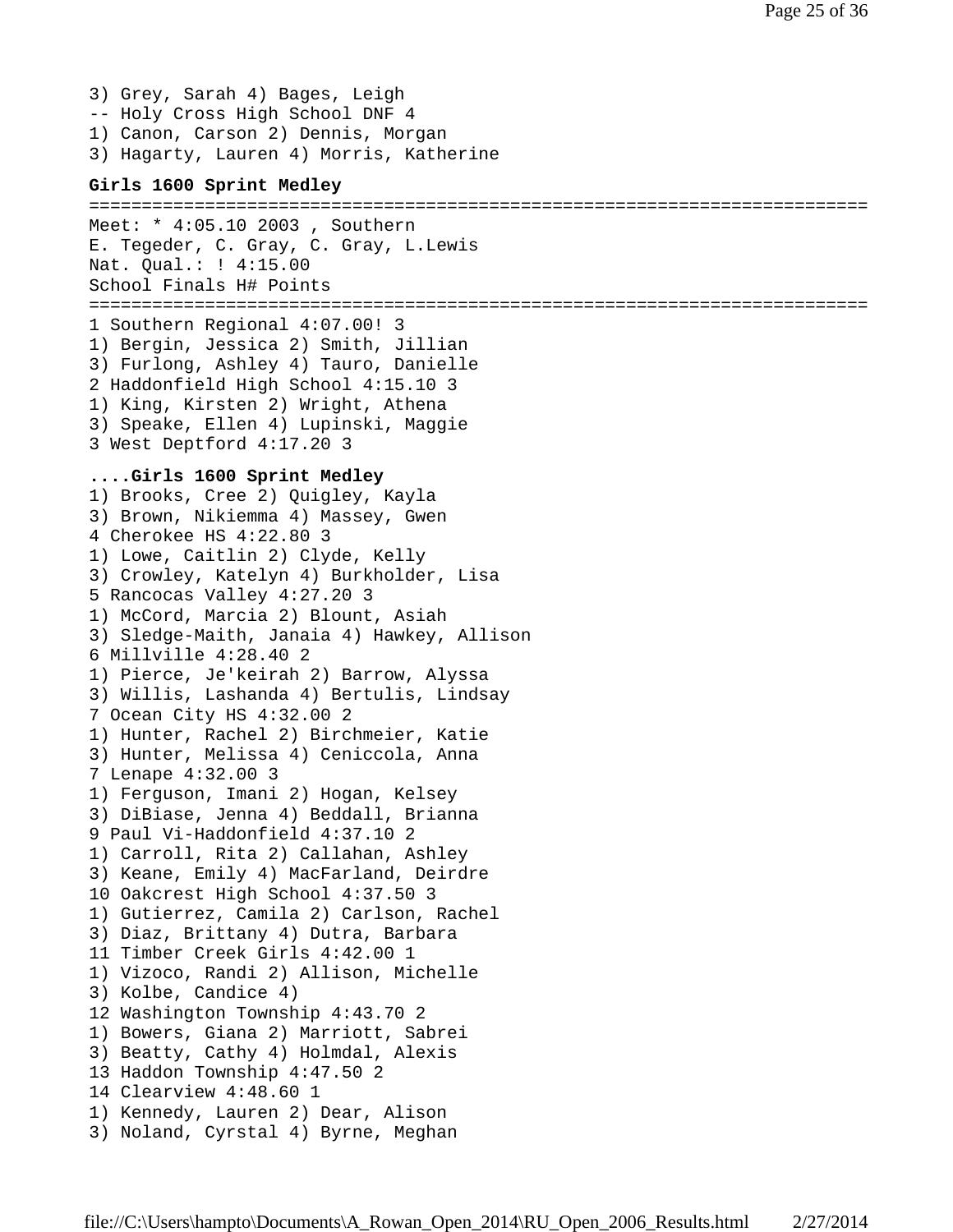15 Bishop Eustace 4:48.80 2 1) Kasputis, Melissa 2) Lavell, Victoria 3) Gabster, Laura 4) O'Malley, Rebecca 16 Eastern Regional High School 4:55.00 1 1) Zinski, Allison 2) Chin, Lauren 3) Fayer, Eliza 4) Carney, Stephanie 17 Vineland 5:00.80 1 18 St. Joseph High School Hammont 5:30.40 1 1) Garvey, Sam 2) Davis, Karen 3) Davis, Kim 4) Murphy-Stout, Adrienne

# **Girls Distance Medley**

======================================================================= Meet: \* 12:07.09 2004 , Ocean City Nat. Qual.: ! 12:30.00 School Finals Points ======================================================================= 1 Southern Regional 12:25.60! 1) Ruggiano, Rachel 2) Smith, Jillian 3) Bergin, Jessica 4) Tauro, Danielle 2 Washington Township 12:45.00 1) Paulson, Cait 2) McCarthy, Shannon **....Girls Distance Medley** 3) Wilcox, Lauren 4) Cundey, Laura 3 Lenape 12:47.60 1) Griffith, Erika 2) Johnson, Miya 3) Beddall, Brianna 4) Kokser, Courtney 4 Cherokee HS 12:59.80 1) Weeks, Alison 2) Sierra, Linda 3) Crowley, Megan 4) Burkholder, Lisa 5 Oakcrest High School 13:04.00 1) Dutra, Barbara 2) Okoth, Jessica 3) Olsen, Madeline 4) Jones, Lisa 6 Holy Cross High School 13:12.60 1) Leibrand, Katherine 2) Huth, Stephanie 3) Byrne, Rachel 4) Copeland, Shannon 7 Shawnee 13:13.60 1) Panzenhagen, Morgan 2) Arfuso, Michele 3) White, Melissa 4) Bier, Kim 8 Eastern Regional High School 13:15.60 1) Cohen, Barrie 2) Wood, Alisa 3) Favat, Jeana 4) Fox, Dara 9 Cherry Hill East 13:17.30 1) Hitczenko, Kasia 2) Marro, Meghan 3) Reber, Ashley 4) Showers, Ashley 10 Haddon Heights 13:20.60 1) Mumford, Caitlin 2) Massaquoi, Hawa 3) Geisler, Leah 4) Briggs, Nicole 11 Bishop Eustace 13:26.70 1) Neely, Colleen 2) Rodgers, Kathryn 3) Lavell, Emily 4) Smith, Caitlin 12 Audubon High School 13:31.20 1) Francolino, Anna 2) Jakubowski, Emma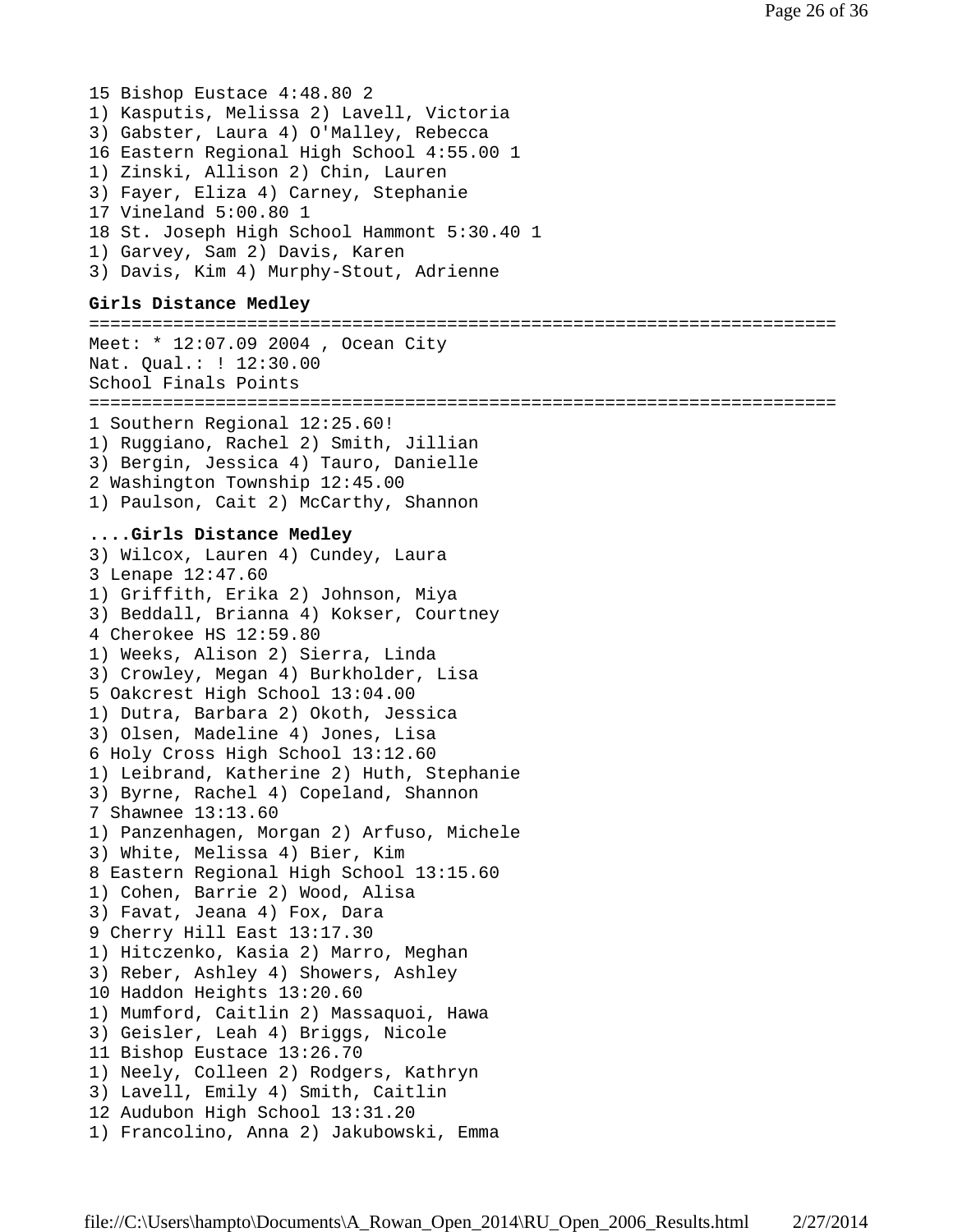3) Hill, Sara 4) Campbell, Katelyn 13 Haddon Township 13:33.70 1) England, Robin 2) White, Julie 3) Munz, Ashley 4) O'Mara, Eileen 14 Haddonfield High School 13:34.00 1) Pease, Becky 2) Dickson, Natalie 3) Ferguson, Kelsey 4) Gangemi, Kelsey 15 Paul Vi-Haddonfield 13:36.00 1) Romaniak, Katie 2) Keane, Emily 3) Carroll, Rita 4) Petrik, Laura 16 Toms River North 13:37.20 1) Bingham, Genevieve 2) Horhn, Candice 3) Giuliano, Michele 4) Busciglio, Juliann 17 Ocean City HS 13:37.30 1) King, Samantha 2) Ceniccola, Anna 3) Birchmeier, Katie 4) Morris, Hillary 18 Winslow Township H.S. 13:45.20 1) Prevard, Rochelle 2) Henry, Kayla 3) Eke-Okoro, Chizorom 4) Morgan, Chelsea 19 Timber Creek Girls 13:45.40 1) Arnold, Megan 2) Poole, Chaurne 3) Amira, Abdullah 4) Sarver, Danielle 20 Bordentown Regional Track 13:46.00 1) Bakeman, Brittany 2) Minch, Marie 3) Shaw, Leah 4) Dougherty, Kiley **....Girls Distance Medley** 21 Clearview 13:47.10 1) Hanuszczyk, Katie 2) Kilson, Lauren 3) Daly, Caitlin 4) Goldstein, Heather 22 Moorestown 13:47.50 23 Gloucester Catholic H.S, 13:57.80 1) Usher, Kathleen 2) Page, Erika 3) Maloney, June 4) McGowan, Shannon 24 Marlboro High School 14:03.00 1) Scarlino, Lisa 2) Karlovich, Jackie 3) Brunner, Erin 4) Raspa, Suzanne 25 Hammonton High School 14:05.50 1) Dalton, Linda 2) Amendolia, Alexandra 3) Parker, Cheri 4) Garrettson, Justina 26 Triton 14:22.30 1) Rawls, Jennifer 2) DiCrescenzo, Heather 27 Sterling HS 14:43.10 1) Radlinger, Stephanie 2) Stevens, Kia 3) Carden, Jessica 4) Murtha, Brytt 28 Millville 14:44.40 1) Hopp, Lindsay 2) Perry, Susan 3) Padilla, Natasha 4) Bertulis, Lindsay 29 Vineland 14:47.10 1) Owens, Danielle 2) Ramirez, Xochil 3) Hart, Amber 4) Tasker, Carly 30 Schalick, Arthur P. 15:30.30 1) Baird-Gyory, Iona 2) Hernandez, Sharena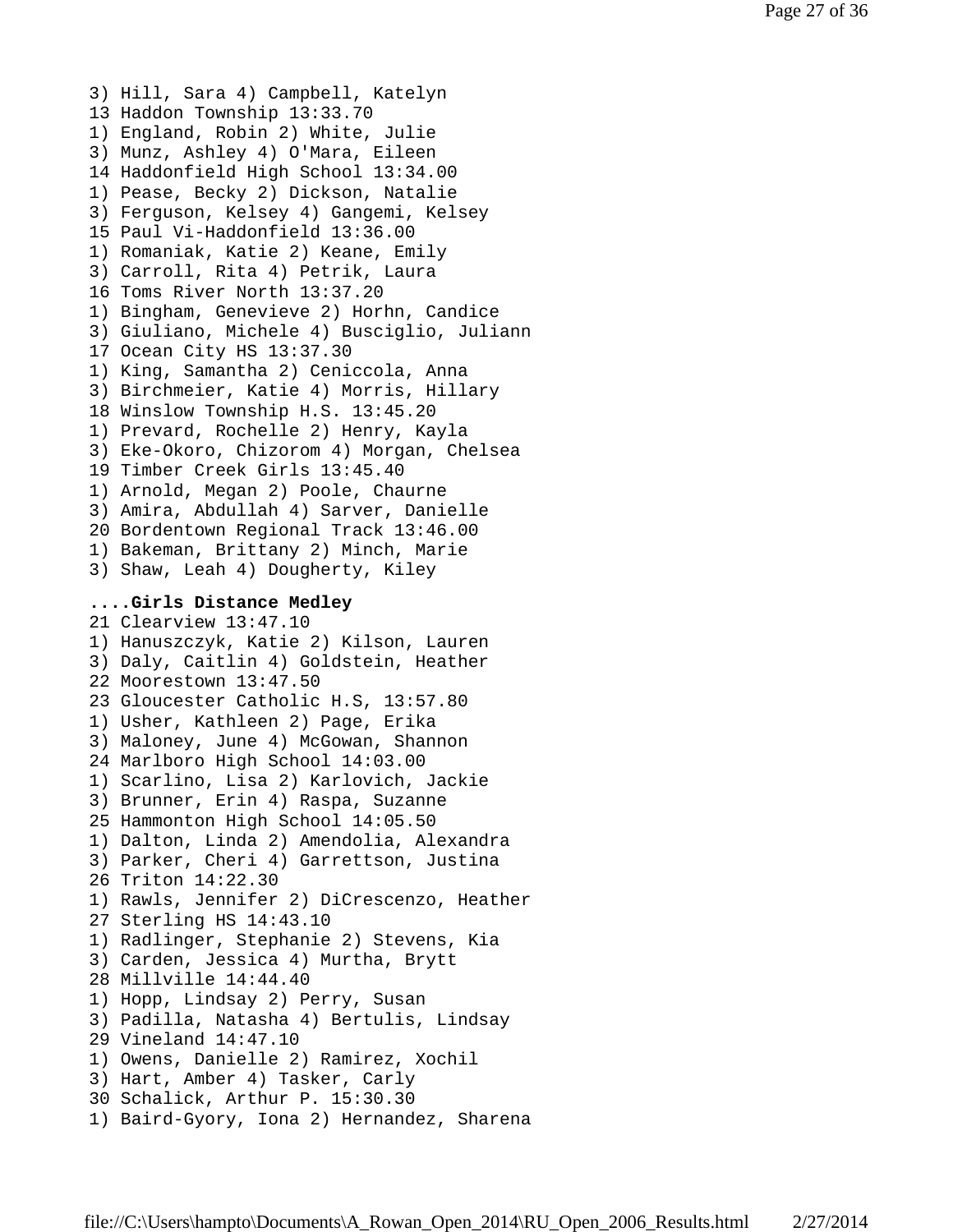3) Rodriguez, Keishla 4) Little, Nicole

#### **Girls 4x100 Meter Shuttle Hurdle**

========================================================================== Meet: \* 1:02.60 2003 , Jackson B. Johnson, N. Montegary, K. Chin, J. Furtune School Finals H# Points ========================================================================== 1 Southern Regional 1:04.10 2 2 Washington Twp 1:04.70 2 3 Holy Cross 1:05.40 2 4 Lenape 1:05.70 2 5 Ocean City 1:08.80 2 6 Clearview 1:09.80 2 7 Toms River North 1:12.10 2 8 Millville 1:13.10 2 9 Schalick, Arthur P. 1:13.40 2 10 Haddonfield High School 1:14.90 2 **Girls High Jump** ======================================================================= Meet: \* 5-08 1985 Erin Haplin, C.H. East Nat. Qual.: ! 5-06 Name Year School Finals Points ======================================================================= 1 Gray, Brianna Haddon Heights 5-02.00 1 Meimbreese, Melissa Clearview 5-02.00 **....Girls High Jump** 1 Shepherd, Lisa Oakcrest 5-02.00 4 Murawski, Christina Holy Cross 5-00.00 4 Eke-Okoro, Chizorom Winslow 5-00.00 4 McCann, Caitlin Toms River North 5-00.00 7 Powell, Xananisha Lakewood 4-10.00 7 Maier, Kira Shawnee 4-10.00 7 Policastro, Emily Southern Regional 4-10.00 7 Rau, Emily Haddon Township 4-10.00 7 Callahan, Ashley Paul Vi-Haddonfield 4-10.00 7 Watford, Shakira Willingboro HS 4-10.00 7 Waller, Jazmin Winslow 4-10.00 7 Livecchi, Megan Bishop Eustace 4-10.00 7 Bisceglia, Brooke Delsea 4-10.00 7 Kushner, Brynn Lenape 4-10.00 7 Harrison, Jessica Timber Creek Girls 4-10.00 7 Davis, Denita Burlington Township 4-10.00 7 Wirth, Kathryn Shawnee 4-10.00 20 Belick, Krista SO Bruns 4-08.00 20 Seymore, Kayla Glassboro 4-08.00 20 Prescott, Jocelyn Cherry Hill East 4-08.00 20 Roginski, Melissa Eastern 4-08.00 20 Bynoe, Brittnee Willingboro HS 4-08.00 20 Walsh, Lindsey Lenape 4-08.00 20 Karamessinis, Liza Haddonfield 4-08.00 20 March, Andrea Washington Township 4-08.00 20 Bell, Erica Haddon Heights 4-08.00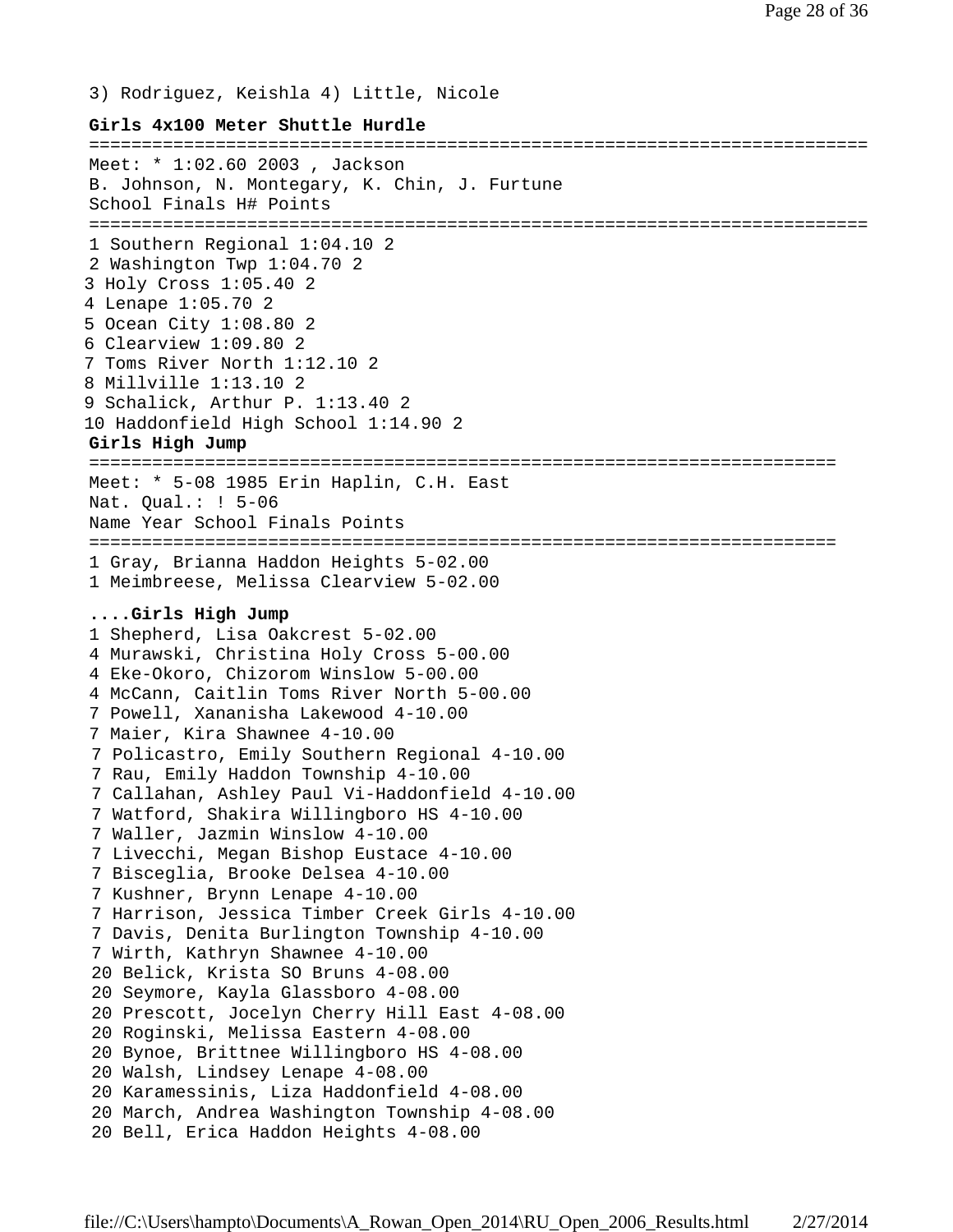```
20 Martin, Dionna Burlington Township 4-08.00
30 Huth, Stephanie Holy Cross 4-06.00
30 Sledge-Maith, Janaia Rancocas Valley 4-06.00
30 Padilla, Natasha Millville 4-06.00
30 Carper, Marcquia Schalick, Arthur P. 4-06.00
30 Bernetich, Alexandra Bishop Eustace 4-06.00
30 LaPann, Kathryn Woodstown 4-06.00
36 McGlinchey, Meghan West Deptford 4-04.00
36 Hlmes, Stacey West Deptford 4-04.00
36 Destin, Libna Collingswood 4-04.00
36 Studiavant, Loren Haddon Township 4-04.00
36 Rossi, Torri Cherry Hill East 4-04.00
36 Gorman, Danielle Moorestown 4-04.00
42 Varnadore, Aisha Rancocas Valley 4-02.00
42 Engel, Ashley Woodstown 4-02.00
42 Ware, Jessica Vineland 4-02.00
42 Pilla, Julie Gloucester Cath. 4-02.00
42 Manson, Michelle Vineland 4-02.00
42 Rose, Latrice Glassboro 4-02.00
48 Koehler, Morgan Eastern 4-00.00
-- Spinelli, Samantha Schalick, Arthur P. NH
Girls Long Jump
=======================================================================
Meet: * 19-06.75 1981 Carol Lewis, Willingboro
Nat. Qual.: ! 18-06.50
Name Year School Finals Points
=======================================================================
1 Nisbitt, Jacqueline Woodbury 17-03.25
....Girls Long Jump
2 Brown, Shamyra Oakcrest 16-09.75
3 Rich, Jasmine Willingboro HS 16-09.00
4 Morton, Indira SO Bruns 16-06.25
5 Taft, Caroline Bishop Eustace 16-04.50
6 Mclean, Stephanie Willingboro HS 16-03.25
7 O'Neil, Maureen Cherry Hill HS West 15-11.00
8 Scott, Kia Winslow 15-07.00
9 Radon, Olivia Delsea 15-05.50
10 Hazlett, Stephanie Bordentown 15-04.50
10 Willis, Lashanda Millville 15-04.50
12 Tasker, Carly Vineland 15-01.25
13 Dickerson, Camille Salem High School 15-00.00
14 Green, Laura Cherry Hill East 14-11.25
15 Hutchinson, Kelly Haddonfield 14-10.50
16 Bennett, Cara Deptford 14-09.75
17 Marriott, Sabrei Washington Township 14-09.25
18 McKenna, Danielle Cherokee HS 14-08.25
19 Munz, Ashley Haddon Township 14-08.00
20 Watson, Falen SO Bruns 14-07.50
21 Heindel, Jill Haddonfield 14-07.25
22 Bayou, Jenneh Burlington Township 14-06.25
23 Noseworthy, Cara Shawnee 14-06.00
```

```
23 Borrelli, Emily Shawnee 14-06.00
```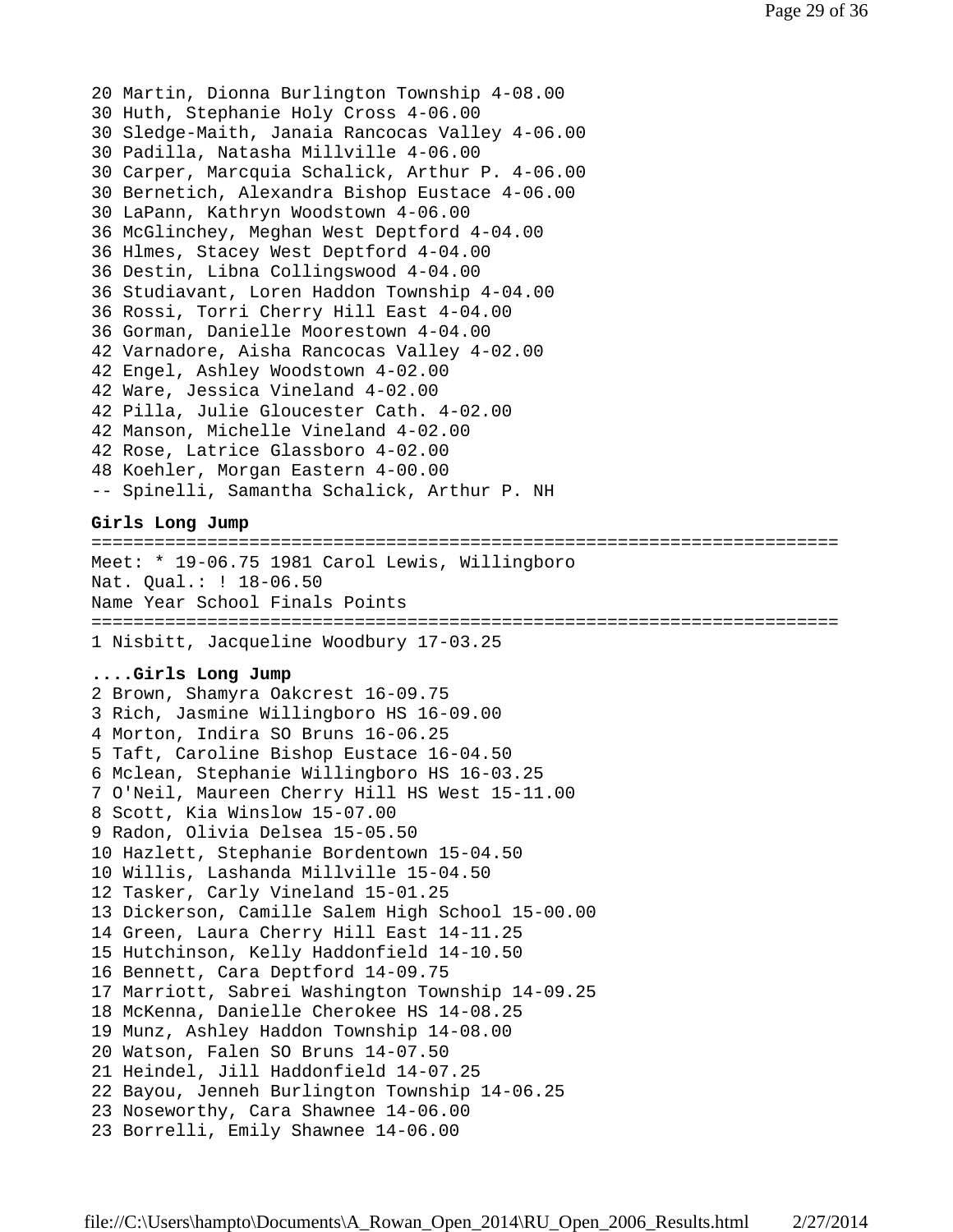25 Stratton, Nikki Sterling HS 14-05.50 26 Sayer, Jackie Woodstown 14-04.50 27 Destin, Libna Collingswood 14-04.00 28 Allen, Lucia Woodstown 14-02.00 29 Abraham, Tanaysia Winslow 14-01.50 30 Keane, Emily Paul Vi-Haddonfield 14-00.75 31 Prescott, Jocelyn Cherry Hill East 14-00.00 32 Capecci, Kelsey Delsea 13-10.50 33 Chin, Lauren Eastern 13-10.25 34 Baker, Janay Cherokee HS 13-09.00 35 Nardello, Erica Paul Vi-Haddonfield 13-08.75 36 Rugge, Katherine Sterling HS 13-08.25 37 Johnson, Erin Camden 13-07.50 38 Rizzo, Nina Haddon Township 13-06.00 39 Padilla, Natasha Millville 13-03.50 40 Seda, Teondra Penns Grove 13-01.00 41 Hardcastle, Lindsay Lenape 12-11.75 42 Manson, Michelle Vineland 12-03.00 43 Ward, Danielle Lenape 12-02.25 43 Foschini, Brianne Gloucester Cath. 12-02.25 45 Sistrunk, Shakia Penns Grove 11-11.50 46 Carrero, Brooke Gloucester Cath. 11-09.50 **Girls Triple Jump** ======================================================================= Meet: \* 36-09 2005 Jessica Mills, West Deptford

Nat. Qual.: ! 37-05 Name Year School Finals Points ======================================================================= 1 Kilson, Lauren Clearview 35-09.25 2 Mc Intyre, Stephanie SO Bruns 35-01.25

3 Knowles, Brittany Southern Regional 34-11.50

### **....Girls Triple Jump**

4 Johnson, Erin Camden 34-06.25 5 Walsh, Mary-Kate Woodbury 34-04.75 6 Hancock, Sara Lenape 34-01.25 7 McKenney, Shakea Camden 34-00.75 8 McCann, Caitlin Toms River North 33-04.00 8 Hunger, Samantha Sterling HS 33-04.00 10 Radon, Olivia Delsea 33-03.75 11 Rogers, Hannah Bishop Eustace 33-03.00 12 Lavell, Emily Bishop Eustace 33-02.50 13 Thomas, Shakeba Glassboro 32-10.50 13 Mclean, Stephanie Willingboro HS 32-10.50 15 Sayer, Jackie Woodstown 32-06.00 16 Rich, Jasmine Willingboro HS 32-05.50 17 Sartor, Della West Deptford 32-03.00 18 Martin, Michelle Washington Township 32-00.50 18 Carper, Marcquia Schalick, Arthur P. 32-00.50 20 Schwartzman, Christie Toms River North 31-11.00 20 Scott, Kia Winslow 31-11.00 22 Willis, Lashanda Millville 31-05.50 23 Golden, Nija Glassboro 31-04.50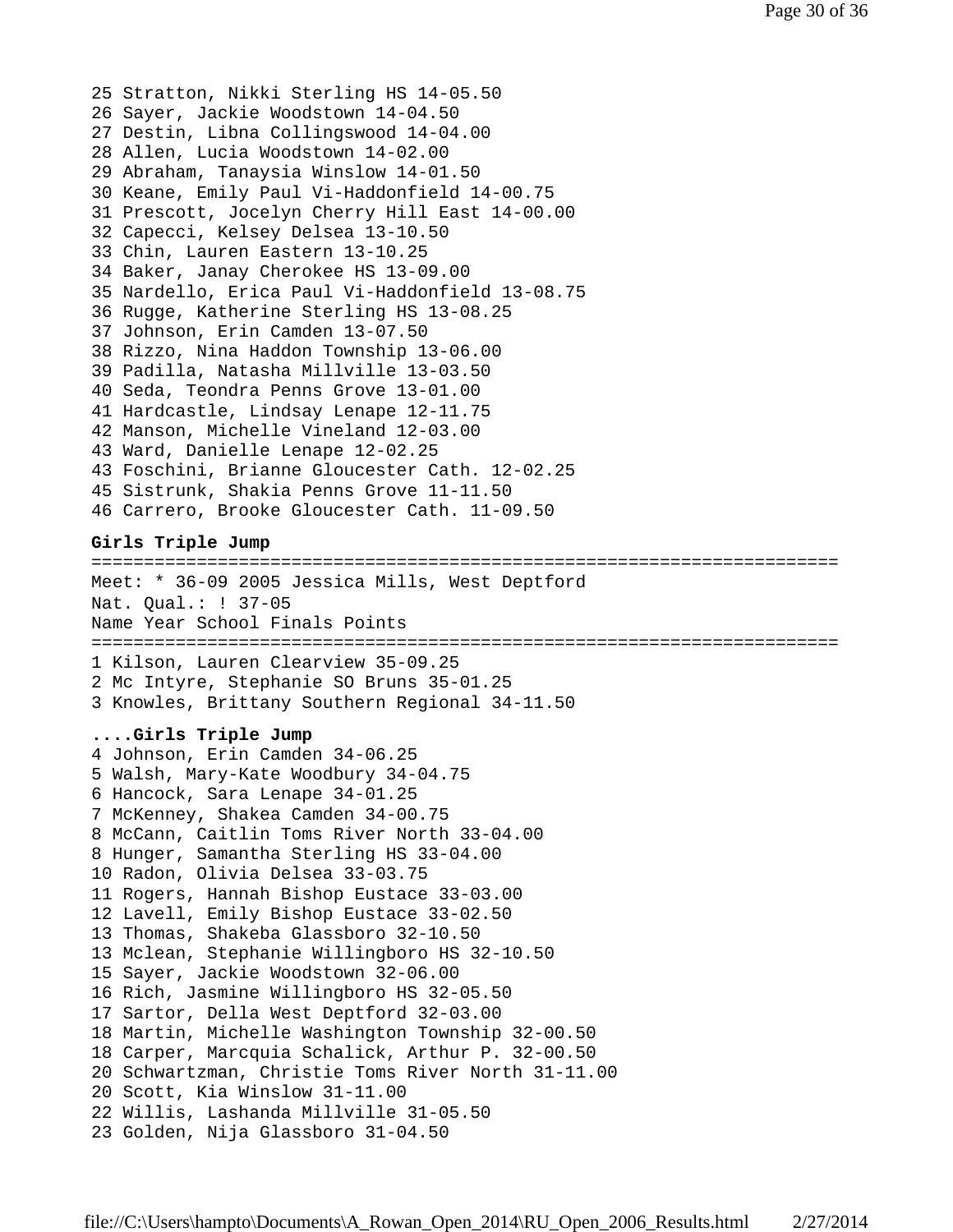24 Hutchinson, Kelly Haddonfield 31-02.00 25 Lang, Katherine Paul Vi-Haddonfield 31-01.50 26 Heindel, Jill Haddonfield 31-00.00 26 Unachukwu, Adaobi Marlboro 31-00.00 28 Marriott, Sabrei Washington Township 30-07.50 29 Milburn, Ahdaisha Delsea 30-07.00 30 Ambrogi, Lindsay Paul Vi-Haddonfield 30-06.00 31 Recchiuti, Courtney Shawnee 30-03.50 31 Masud, Zuri Cherry Hill HS West 30-03.50 33 Johnson, Kendra Lenape 30-02.00 34 McKenna, Danielle Cherokee HS 29-10.00 35 Rau, Emily Haddon Township 29-07.00 36 Harris, Brandi Schalick, Arthur P. 29-05.50 37 Rich, Krystle Winslow 29-02.50 38 Taylor, Lauren Cherokee HS 29-00.00 39 McFerren, Stephanie Hammonton 28-11.00 39 Ware, Jessica Vineland 28-11.00 41 Rubel, Carly Marlboro 28-09.50 42 Filiche, Svetlana Moorestown 28-09.00 43 O'Riley, Shannon Cherry Hill East 27-09.75

### **Girls Shot Put**

======================================================================= Meet: \* 42-07.25 1999 Nicole Moore, Bridgeton Nat. Qual.: ! 41-00.25 Name Year School Finals Points ======================================================================= 1 Hicks, Mercedes Atlantic City 43-06.50\* 2 Rothmiller, Shamira Glassboro 41-08.25! 3 Warren, Kimberly Atlantic City 41-03.25! 4 Hahn, Deanne Lakewood 40-10.25 5 Scaramella, Stephanie Bishop Eustace 40-00.25 6 Anderson, Sarah Seneca Spring Track 39-06.25 7 Tarpley, Patrice Paulsboro 38-11.75 8 Campbell, Shanna Pemberton 38-06.50

# **....Girls Shot Put**

9 Baine, Vicki Triton 37-10.50 10 DiPaolo, Annamarie Howell High School 37-05.00 11 Price, Alicia Eastern 37-04.00 12 Gallo, Ashley Raritan High School 37-03.50 13 Aikens, Eddna Delsea 36-10.25 14 Keyes, Whitney Moorestown 36-05.50 15 Coleburn, Sophia Haddon Heights 35-10.00 16 Allan, Tessie Kingsway 35-09.50 17 Davis, Turquoise Paulsboro 35-05.50 18 Monro, Ossiera Woodrow Wilson 35-01.50 19 Enarusai, Stephanie Burlington Township 34-11.00 20 Joyner, Jalaya Timber Creek Girls 34-09.00 21 Mitchell, Kiersten Clearview 34-02.25 22 Stephenson, Melissa Vineland 34-01.50 23 Maggioncalda, Rachel Cherry Hill East 33-05.25 24 Hillaird, Dawn Camden 33-03.50 24 Montgomery, Kate Washington Township 33-03.50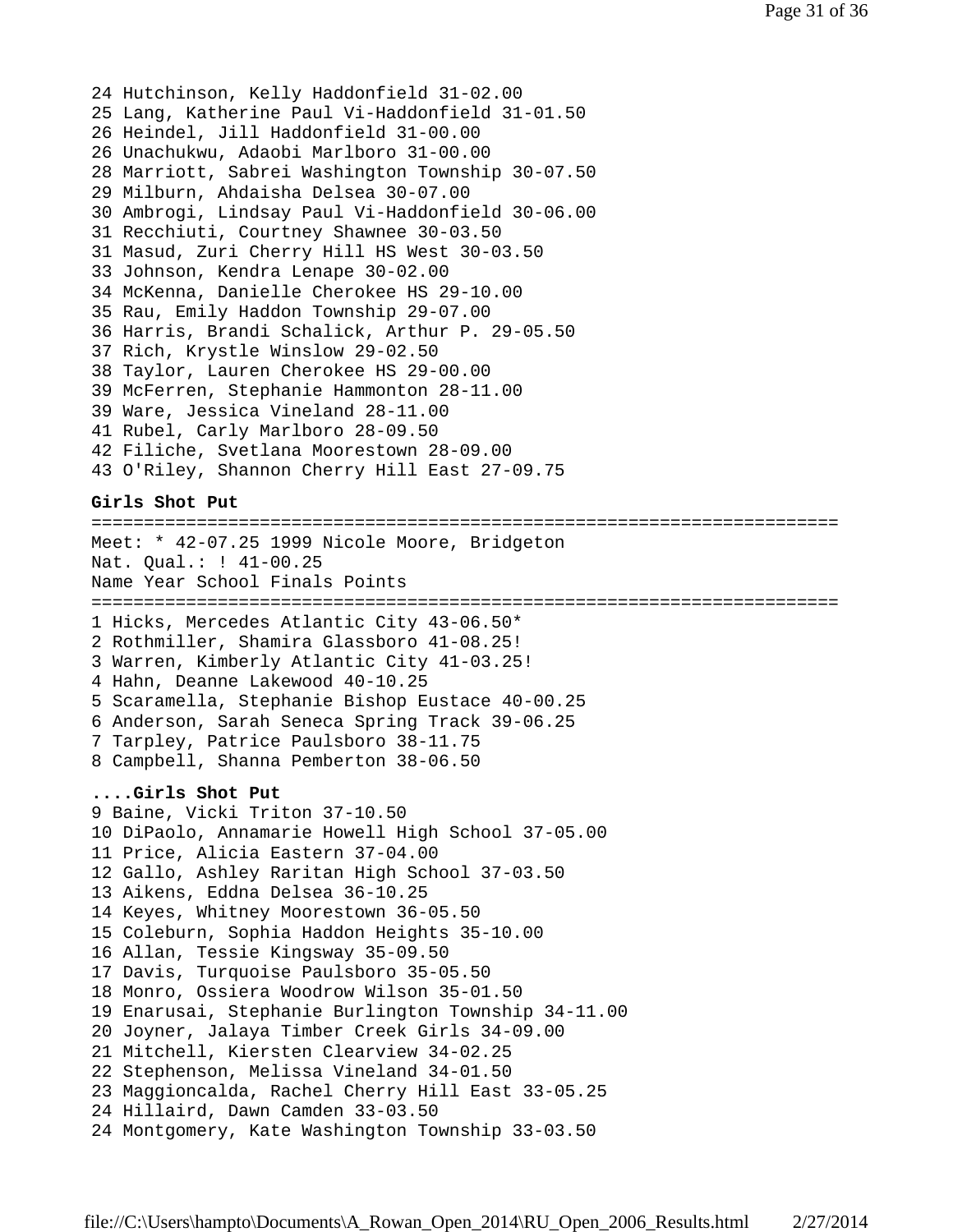26 Pancrazio, Tiffany Highland 33-01.50 27 Johnson, Janell Pemberton 32-09.50 28 Houghton, Jennifer Lenape 32-05.50 29 Horbury, Nicole Timber Creek Girls 32-04.00 30 Walton, Christina Burlington Township 32-01.50 31 Miller, Simohn Glassboro 31-10.50 32 Abbott, Heather Delsea 31-05.00 33 Bornemann, Erin Holy Cross 31-00.50 34 O'Riley, Shannon Cherry Hill East 30-09.00 35 Parker, Iavana Howell High School 30-08.00 36 Jenkins, Alexia Sterling HS 30-07.50 37 Maressa, Josie Hammonton 30-05.75 38 Powell, Lydia Moorestown 30-05.00 39 Unger, Elaina Gloucester Cath. 30-01.25 40 Collins, Jenna Haddon Heights 30-00.00 41 Sykes, Margaret Buena 29-11.75 42 King, Kirsten Haddonfield 29-10.25 43 Boyce, Shannon Raritan High School 29-09.00 44 Ward, Gracie Oakcrest 29-06.25 45 Leach, Haliema Oakcrest 29-04.00 46 Liston, Alex Seneca Spring Track 29-02.00 47 Fountain, Kiara Williamstown 28-09.00 48 Batten, Eileen Absegami 28-08.50 49 Zarnosky, Danielle Highland 28-06.50 50 Byrd, Destiny Highland 28-06.00 51 May, Brittany Triton 28-05.50 52 Abiona, Wonu Williamstown 28-03.50 53 Sawyer, Lauren West Deptford 27-10.75 54 Kirk, Diana Washington Township 27-08.00 55 King, Amanda Haddonfield 27-01.75 56 Spieker, Emily Cherokee HS 27-01.50 57 Iwanicki, Mikaela Holy Cross 27-00.00 58 Cotton, Erika Cherokee HS 26-11.75 59 Blascyzk, Brittany Shawnee 26-11.00 59 Boose, Kattie Schalick, Arthur P. 26-11.00 61 Gans, Shannon Paul Vi-Haddonfield 26-03.50 62 Young, Siobahn Clearview 25-08.50 63 Bell, Ashley Schalick, Arthur P. 25-01.25 **....Girls Shot Put** 64 Dolinar, Erica Deptford 25-00.00 65 Tobias, Paris Ann Ocean City HS 24-07.25 66 Kain, Keirstin Gloucester Cath. 24-06.00 67 Doles, Devon Absegami 24-05.00 68 Price, Susannah Paul Vi-Haddonfield 24-00.00 69 Johnson, Ryan Camden 23-07.00 70 Furbush, JaLisa Salem High School 23-04.00 71 Borucki, Alyssa Shawnee 23-02.50 72 Coronado, Vanesa Vineland 23-01.00

#### **Girls Discus Throw**

======================================================================= Meet: \* 164-07 2004 Jocelyn White, Delsea Nat. Qual.: ! 134-06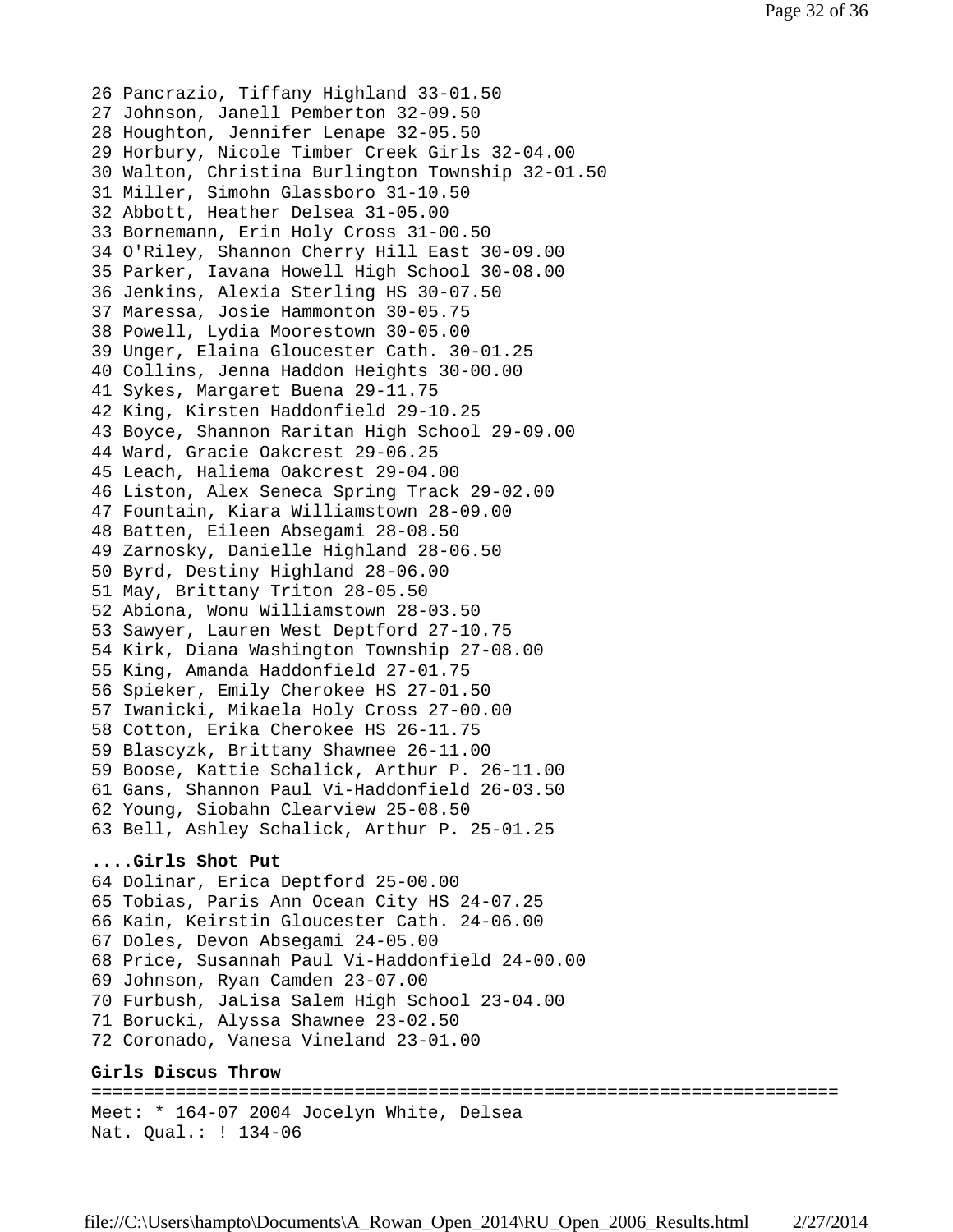```
Name Year School Finals Points
=======================================================================
1 Warren, Kimberly Atlantic City 135-07!
2 Hahn, Deanne Lakewood 125-02
3 Aikens, Eddna Delsea 121-05
4 Frank, Jen Delsea 119-04
5 Hicks, Mercedes Atlantic City 113-09
6 Scaramella, Stephanie Bishop Eustace 110-10
7 Hickman, Mesha Audubon High School 107-10
8 Anderson, Sarah Seneca Spring Track 105-10
9 Cotton, Erika Cherokee HS 104-11
10 Allan, Tessie Kingsway 103-03
11 Wolenter, Maggie Audubon High School 103-01
12 Enarusai, Stephanie Burlington Township 102-11
13 Silvestro, Suzanne Paulsboro 102-03
14 Ewald, Kaitlin Bishop Eustace 101-11
15 Toth, Elizabeth Seneca Spring Track 100-06
16 Singiser, Nicole Schalick, Arthur P. 98-07
17 Campbell, Shanna Pemberton 97-01
18 Zarnosky, Danielle Highland 95-07
19 Maggioncalda, Rachel Cherry Hill East 94-00
19 Catts, Briana Haddon Heights 94-00
21 Bornemann, Erin Holy Cross 91-07
22 Collins, Jenna Haddon Heights 91-05
23 Collazo, Amanda Triton 90-10
24 Houghton, Jennifer Lenape 90-09
25 Hillaird, Dawn Camden 90-07
26 Staley, Rachel Bishop Eustace 90-01
27 Ranieri, Leah Cherokee HS 89-07
28 Price, Alicia Eastern 89-02
29 Miller, Laci Glassboro 88-09
30 Settle, Courtney Raritan High School 87-01
31 Carrero, Christina West Deptford 86-00
32 Kirk, Diana Washington Township 85-11
33 Jenkins, Alexia Sterling HS 85-03
34 Blascyzk, Brittany Shawnee 85-02
35 Doughty, Dorothy Oakcrest 85-01
36 Craig, Marqueisha Williamstown 85-00
36 Stephenson, Melissa Vineland 85-00
38 Montgomery, Kate Washington Township 84-03
39 Monro, Ossiera Woodrow Wilson 83-01
....Girls Discus Throw
40 Dolinar, Erica Deptford 81-10
41 Welsey, Kaitlin Shawnee 81-08
41 Sykes, Margaret Buena 81-08
43 Leach, Haliema Oakcrest 81-07
44 Hoffman, Haili West Deptford 81-05
45 Tarpley, Patrice Paulsboro 81-04
46 Horbury, Nicole Timber Creek Girls 80-10
47 Wallace, Brittney Eastern 80-06
48 Wood, Jaclyn Raritan High School 79-02
49 Pierson, Sara Collingswood 78-02
```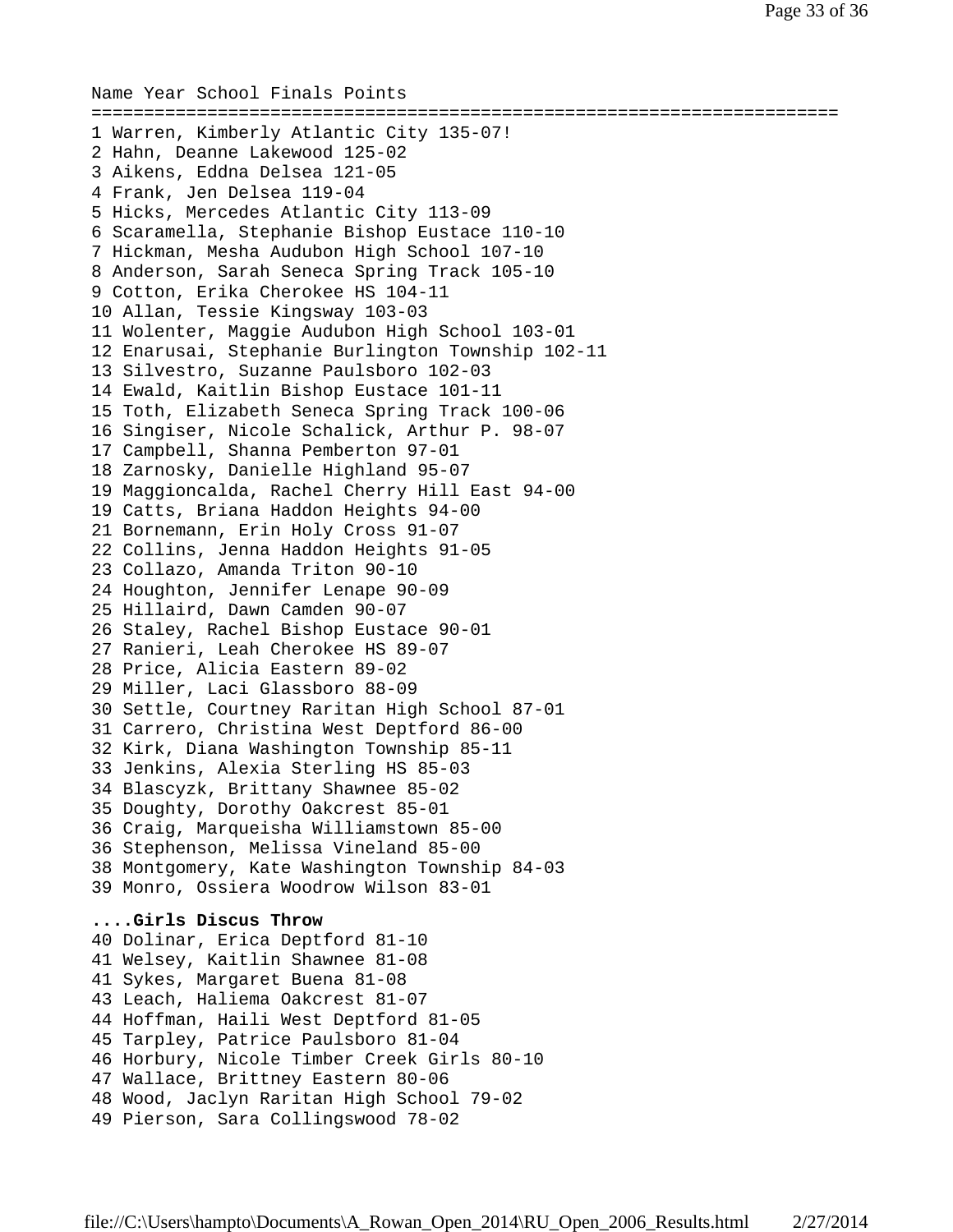50 Toomer, Brittany Moorestown 77-10 51 May, Brittany Triton 77-09 52 Yudin, Leah Haddonfield 76-11 53 Tobias, Paris Ann Ocean City HS 76-09 54 Casale, Amy Absegami 76-02 55 Fisler, Tara Schalick, Arthur P. 76-00 56 Coronado, Vanesa Vineland 74-07 56 Gordon, Destiny Lindenwold 74-07 58 Kain, Keirstin Gloucester Cath. 74-06 59 VanSant, Katie Ocean City HS 74-00 60 Houchins, Danielle Deptford 73-04 61 Meimbreese, Melissa Clearview 71-10 62 King, Kirsten Haddonfield 70-05 63 Means, Julie Glassboro 68-10 64 DeRosa, Lea Moorestown 68-08 65 pastino, Alexandra Cherry Hill HS West 65-07 66 Marro, Courtney Cherry Hill East 61-10 67 Hill, Kieshona Lindenwold 59-04 68 Davis, Courtney Highland 58-04 69 Vaughn, Kori Holy Cross 54-07 70 Young, Siobahn Clearview 42-05 -- Atkins, Jerilyn Camden Catholic HS ND -- Fountain, Kiara Williamstown ND -- Furbush, JaLisa Salem High School ND -- Napoli, Brittany Howell High School ND

#### **Girls Javelin Throw**

======================================================================= Meet: \* 123-01 2002 Lisa Goins, C.H. West Nat. Qual.: ! 118-01 Name Year School Finals Points ======================================================================= 1 Batten, Eileen Absegami 115-11 2 Carney, Valerie Raritan High School 114-00 3 Rotan, Kelly Hammonton 113-04 4 Vetter, Allison Cinnaminson 112-11 5 Massari, Natalie West Deptford 110-02 6 Wolenter, Maggie Audubon High School 109-10 7 Napoli, Brittany Howell High School 109-05 7 Hillaird, Dawn Camden 109-05 9 Roddy, Tamara Lenape 104-02 10 Daly, Caitlin Clearview 102-09 11 Spencer, Jasmine Willingboro HS 102-06 12 Brennan, Brianna Holy Cross 100-08 13 DiPaolo, Annamarie Howell High School 98-06 **....Girls Javelin Throw** 14 Collins, Jenna Haddon Heights 96-04 15 Neckleman, Megan Shawnee 96-02 16 Borkowski, Christine Raritan High School 96-01 17 Thomas, Shakeba Glassboro 95-08 18 Jablow, Jenna Delsea 95-00 19 Borucki, Alyssa Shawnee 94-10 20 Serrano, Yelitza Schalick, Arthur P. 94-04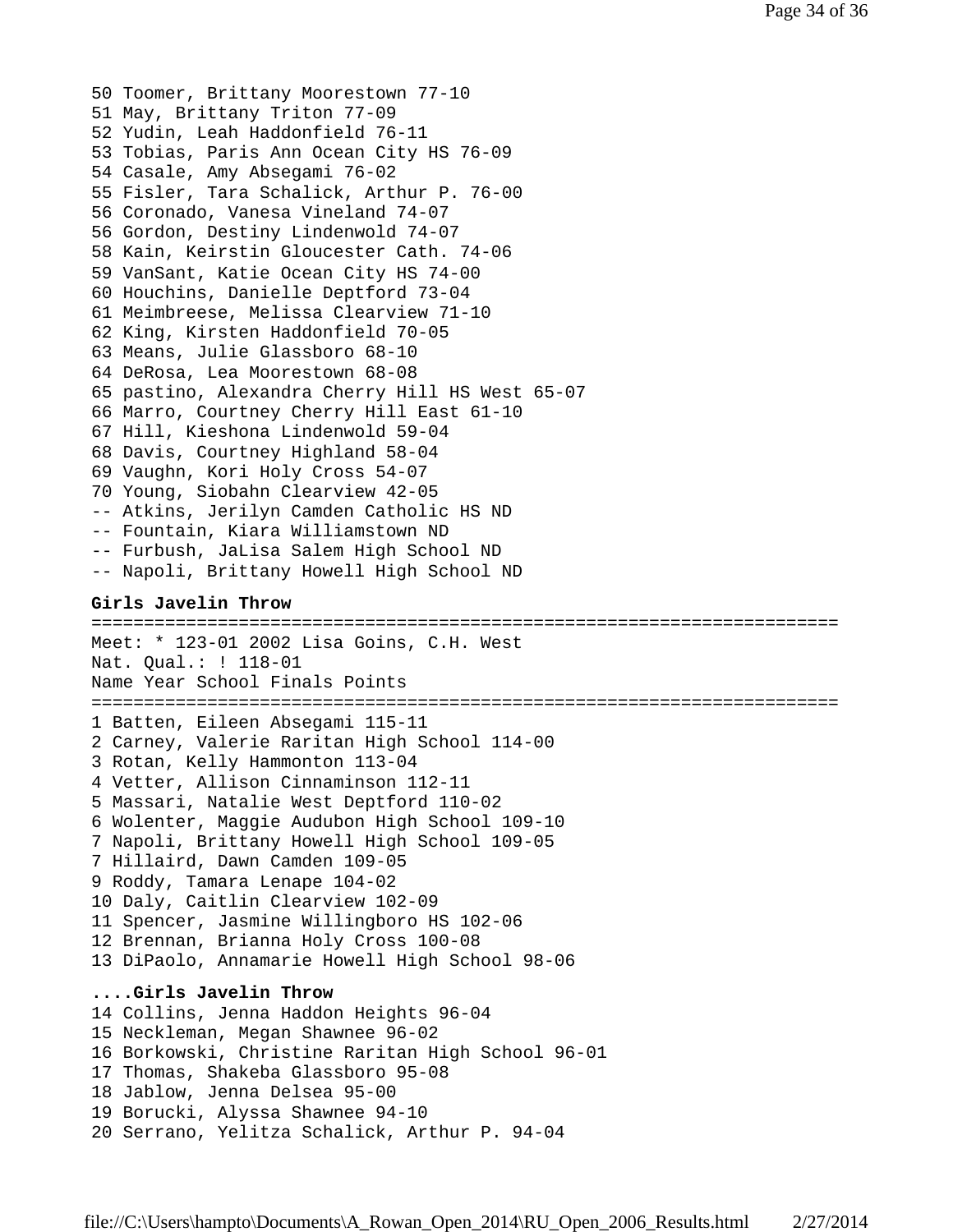21 Crite, Shameka Paulsboro 94-00 22 Usher, Kathleen Gloucester Cath. 93-08 23 Dolinar, Erica Deptford 93-07 24 Hickman, Mesha Audubon High School 93-05 25 Beebe, Caitlin Seneca Spring Track 93-03 26 Lubrano, Christina Holy Cross 92-05 27 Possenriede, Emily Moorestown 92-00 28 Johnson, Sarah Schalick, Arthur P. 89-09 28 Coppolla, Christina Timber Creek Girls 89-09 30 Amato, Daisy Washington Township 89-06 31 Donoghue, Jessica Seneca Spring Track 88-10 32 Doran, Michele Woodbury 88-02 33 Burgard, Rebecca Buena 88-00 34 Young, Siobahn Clearview 86-11 35 Chamberlain, Kayla Gloucester Cath. 86-02 36 Trucksess, Danielle Collingswood 85-00 36 Sykes, Margaret Buena 85-00 38 Leporati, Stacie West Deptford 84-03 39 Mesanko, Kate Absegami 84-01 40 Iannela, Michele Kingsway 84-00 41 Washington, Nyapaula Pemberton 83-07 42 Kirk, Diana Washington Township 83-06 43 Mc Ferren, Rhiannon Eastern 83-04 44 Cotton, Erika Cherokee HS 82-05 45 Ranieri, Leah Cherokee HS 81-09 46 pastino, Alexandra Cherry Hill HS West 80-06 47 Pinto, Emily Paul Vi-Haddonfield 80-01 48 Sciulli, Noelle Bishop Eustace 80-00 49 Houchins, Danielle Deptford 79-02 50 Watts, Lyneshia Salem High School 78-09 51 Baine, Vicki Triton 77-11 52 Garbarino, Arielle Delsea 75-09 53 Toniatti, Marisa Moorestown 75-07 54 Scurlock, Shannon Vineland 75-04 55 Jenkins, Alexia Sterling HS 74-08 56 Ranieri, Marissa Triton 74-04 57 Mayen, Ylenia Vineland 71-10 58 Boettcher, Sage Ocean City HS 71-06 59 Cintron, Latrice Glassboro 71-02 60 Nelson, Kristen Eastern 70-10 61 Hamlton, Holly Triton 70-09 62 Maressa, Josie Hammonton 68-08 63 Johnson, Janell Pemberton 63-01 64 Siciensky, Lindsay Ocean City HS 62-07 65 Eichman, Lauren Highland 62-02 66 Byrd, Destiny Highland 49-10 -- Scaramella, Stephanie Bishop Eustace ND **Girls Pentathlon**

======================================================================= Meet: \* 3028 2005 Tabitha Haskins, Shawnee Name Year School Finals Points =======================================================================